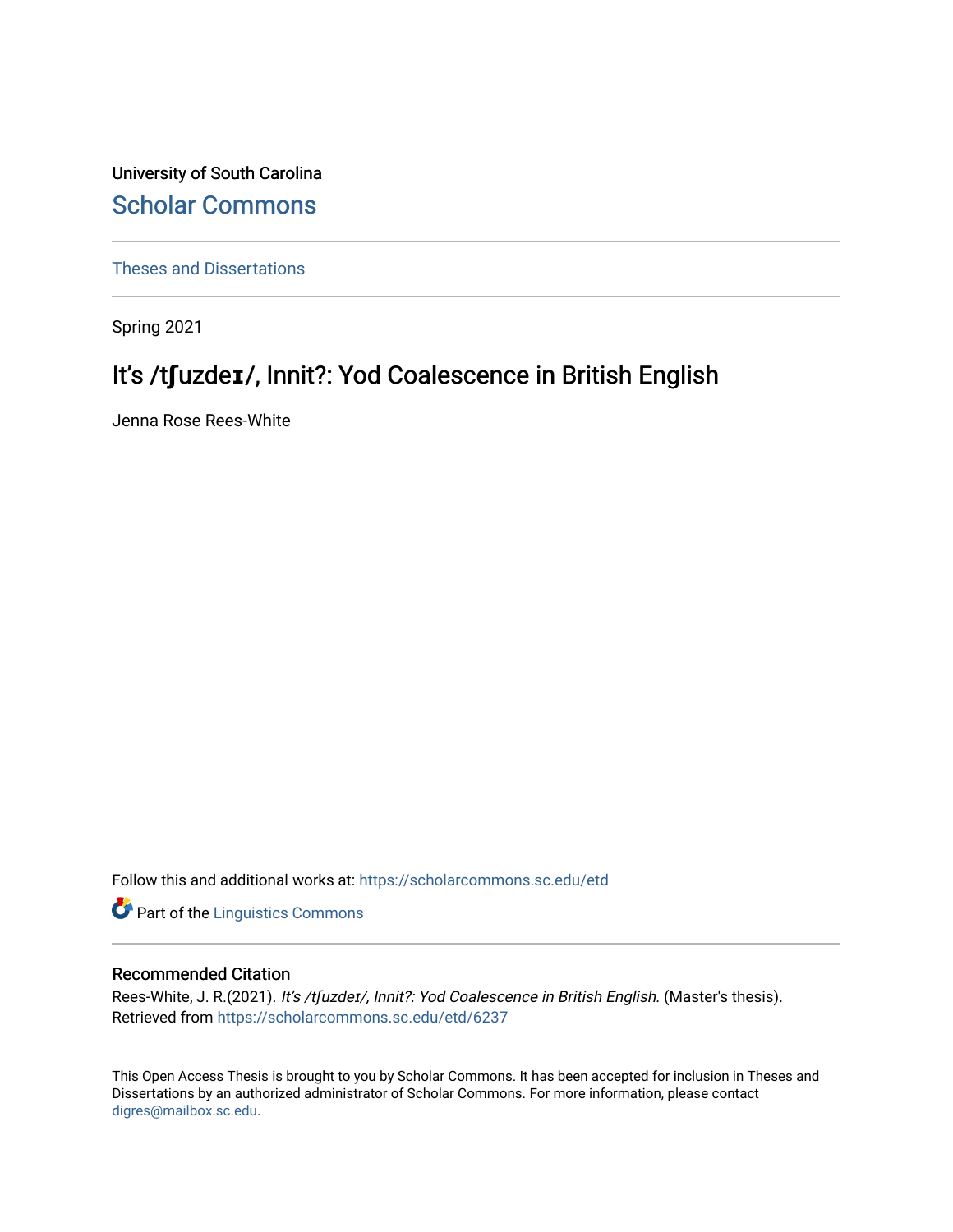## IT'S /tʃuzdeɪ/, INNIT?: YOD COALESCENCE IN BRITISH ENGLISH

by

Jenna Rose Rees-White

Bachelor of Arts California Polytechnic State University, San Luis Obispo, 2015

Submitted in Partial Fulfillment of the Requirements

For the Degree of Masters of Arts in

Linguistics

College of Arts and Sciences

University of South Carolina

2021

Accepted by:

Amanda Dalola, Director of Thesis

Elaine Chun, Reader

Tracey L. Weldon, Interim Vice Provost and Dean of the Graduate School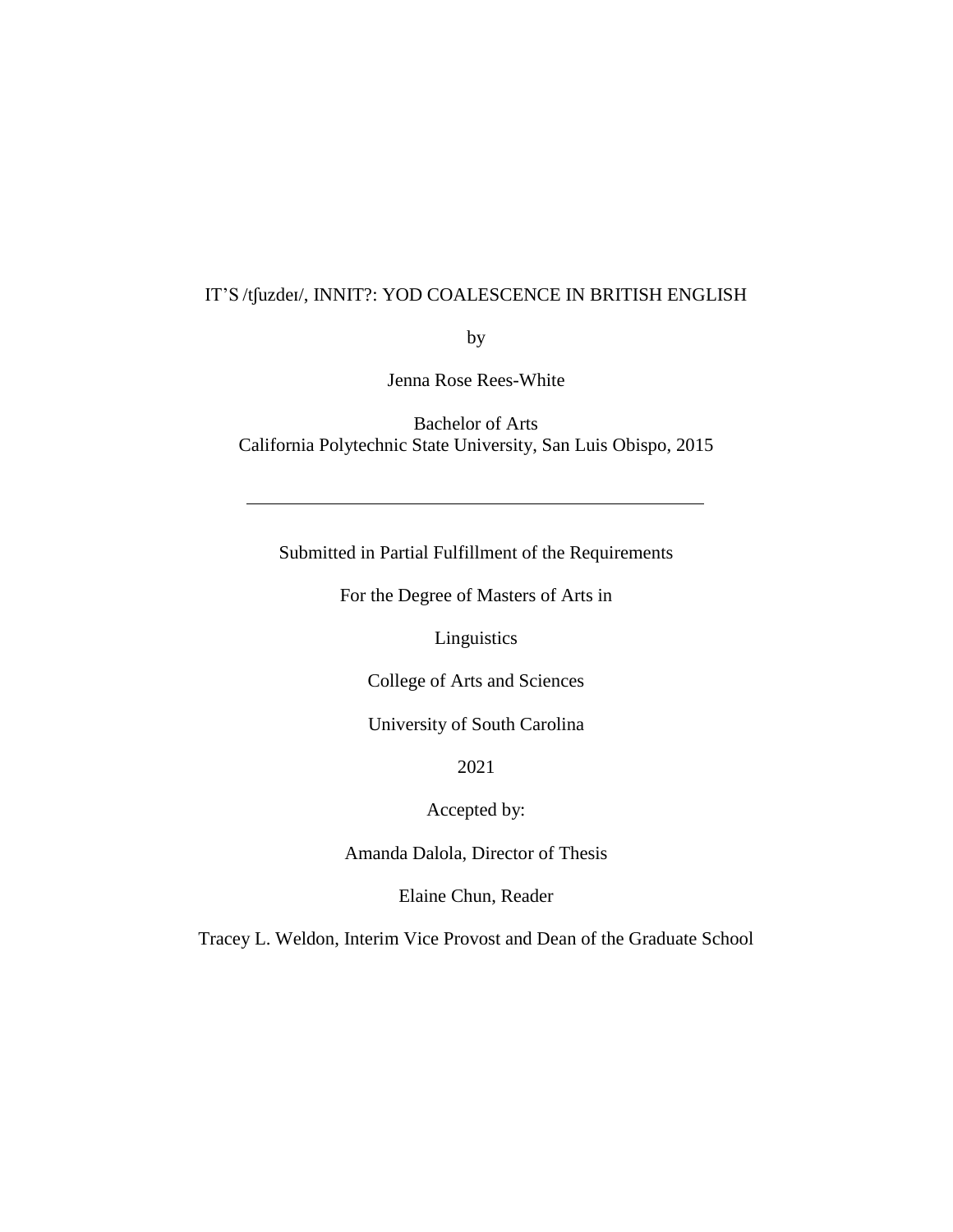© Copyright by Jenna Rose Rees-White, 2021 All Rights Reserved.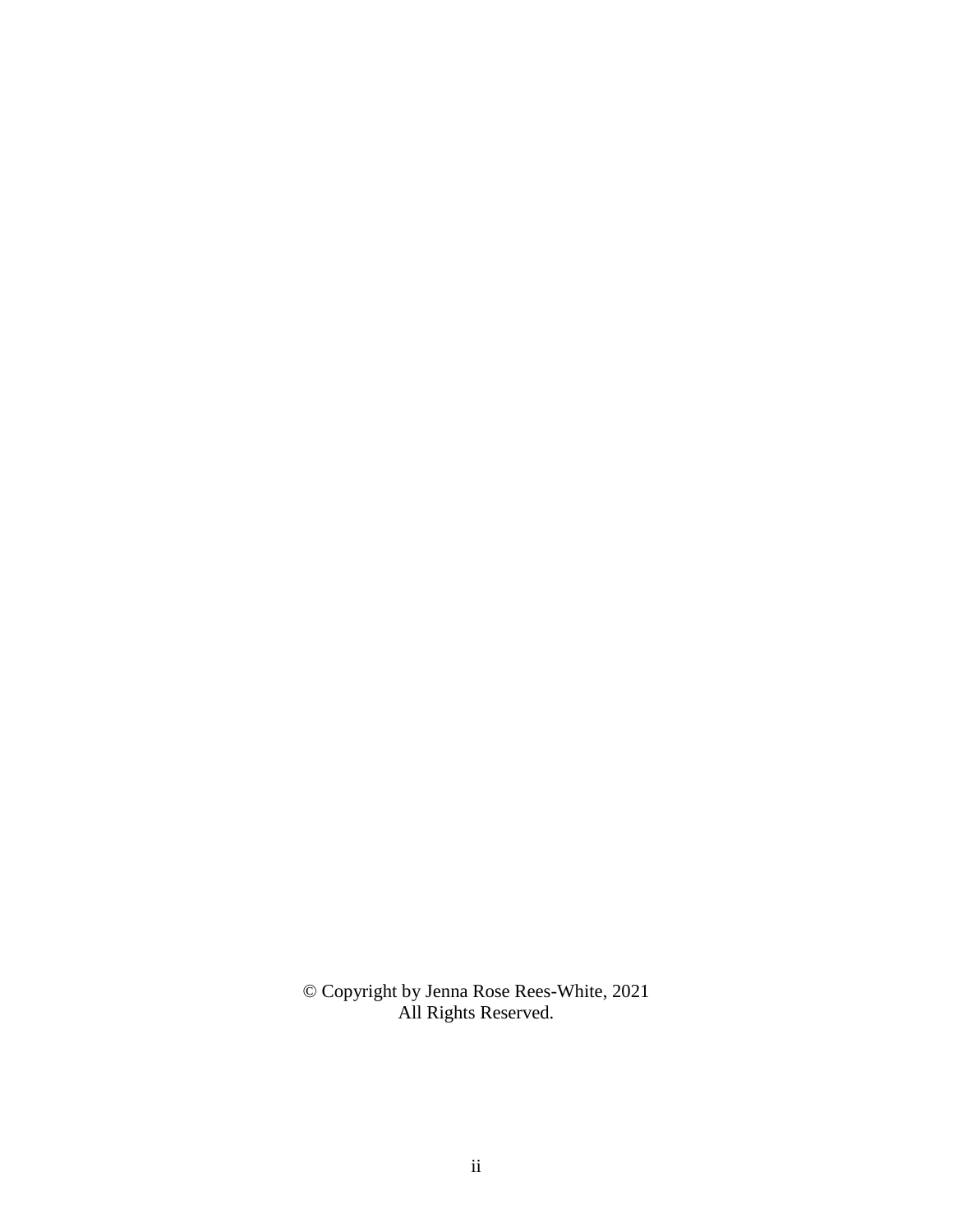## DEDICATION

To my father-in-law, Terry, who has supported and encouraged me to pursue this degree while sharing his love of words with me.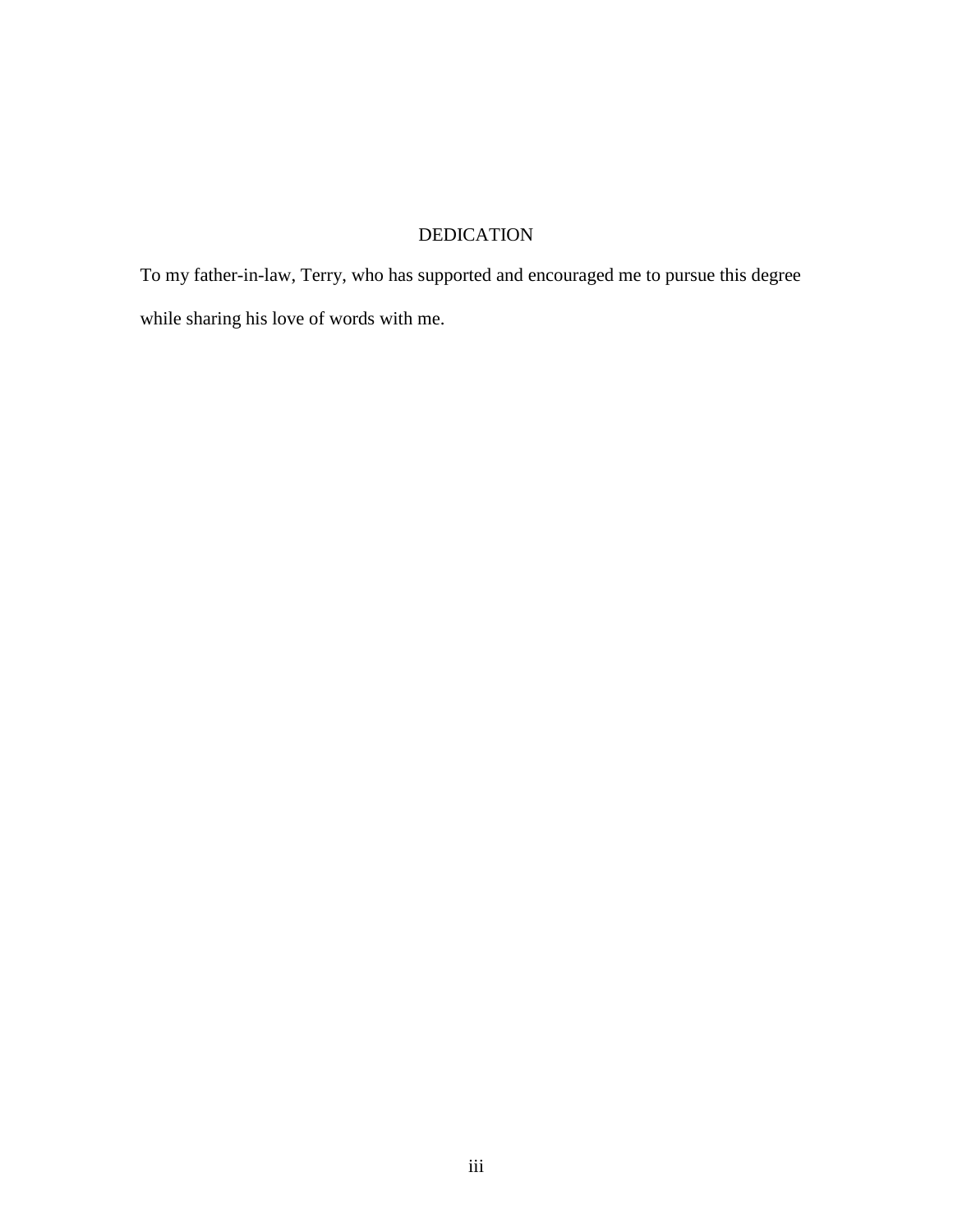### ACKNOWLEDGEMENTS

I am immensely and eternally grateful for the guidance Amanda has given me throughout my degree. Whether it was navigating administrative requirements of higher ed or explaining R – again – Amanda made sure I could excel in and complete my Master's degree and thesis.

Thank you to my spouse, Gareth, for "taking the dog" when I needed to focus on research and for being the best pilot participant.

I am also grateful to Evie, a very good doggy, for all the stress relieving pets and walks we took so that I could continue writing.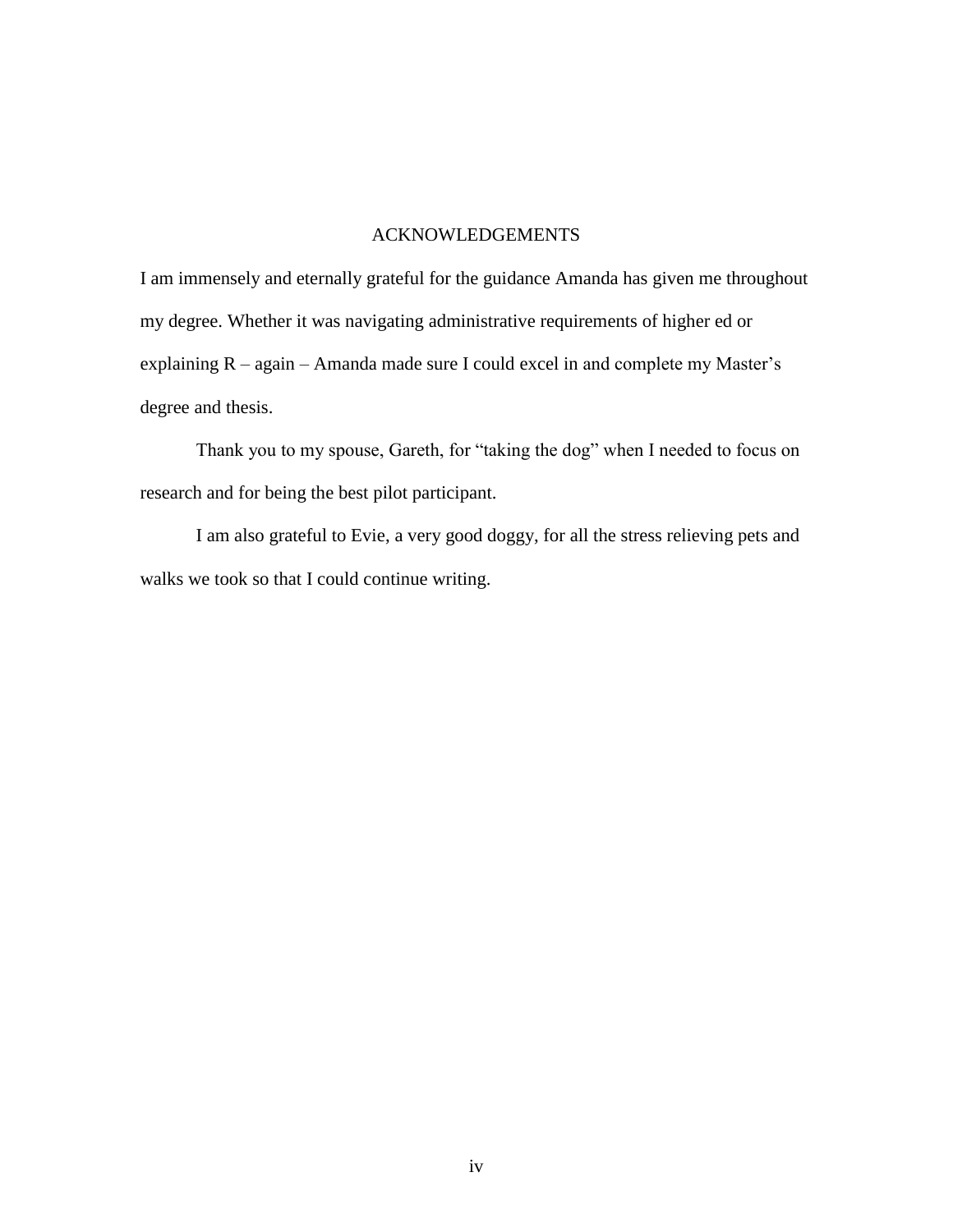#### ABSTRACT

Previous research on British English (BE) has shown that variation in dialects stems from both regional and social differences (Hughes & Trudgill, 1979; Kwon, 2006; Glain, 2012; and others). For instance, if a speaker identifies as middle- to upper-class in the UK, they are more likely to use RP (Received Pronunciation) than a speaker who identifies with a lower-class social status. This, and other variables, accounts for variability among regionally similar but phonologically different British dialects.

This thesis analyzes the use of Yod Coalescence (YC), a phonological phenomenon that focuses on C-/ju/ sequences and their tendencies to drop yod and affricate, in BE dialects. For example, *tune*, which is currently pronounced as /tjun/ or /tun/, would affricate and palatalize with yod to form /tʃun/. Previously, YC has been said to be predicted by speaker group association to RP or Estuary English (EE) (Glain, 2012), but its potential for spread – but not complete adoption – into BE dialects means that other variables must be able to predict its use.

It has been previously established that RP of BE elicits similar upper-class perceptions among listeners (Agha, 2003), while EE is typically used by working-class speakers. However, YC is documented in speakers that are not contained solely to workingclass groups, from well-known television. show host, John Oliver, to a Twitter thread of generalized "British people" with orthographic markers of this palatalization, found in "Chewsday" instead of "Tuesday."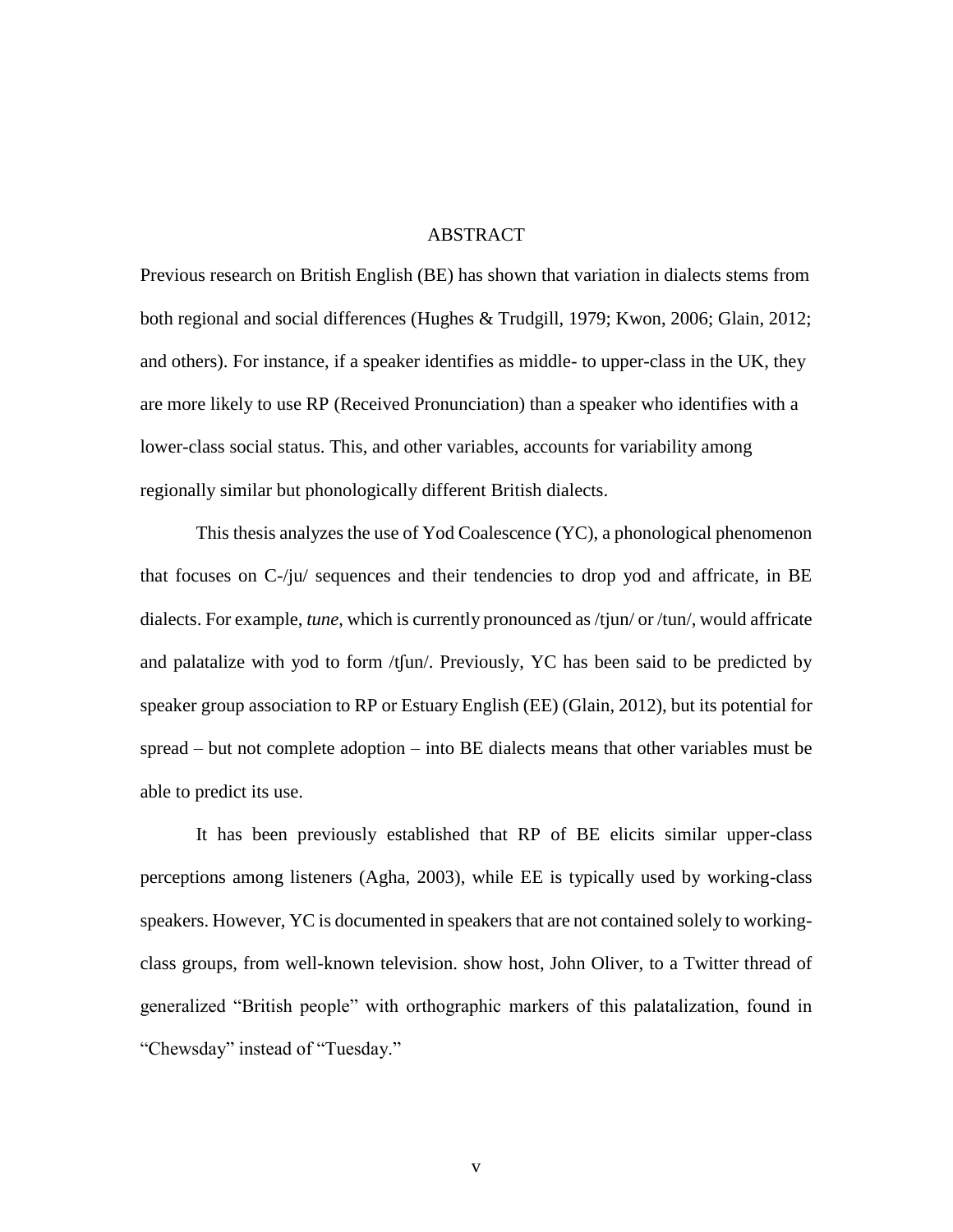This research analyzes the varying levels of significance of age, speaker group, socioeconomic status, educational attainment, and lexical frequency on YC use. While both speaker group and age play a significant role, there is not as great a significance as predicted, showing the potential for spread of this feature.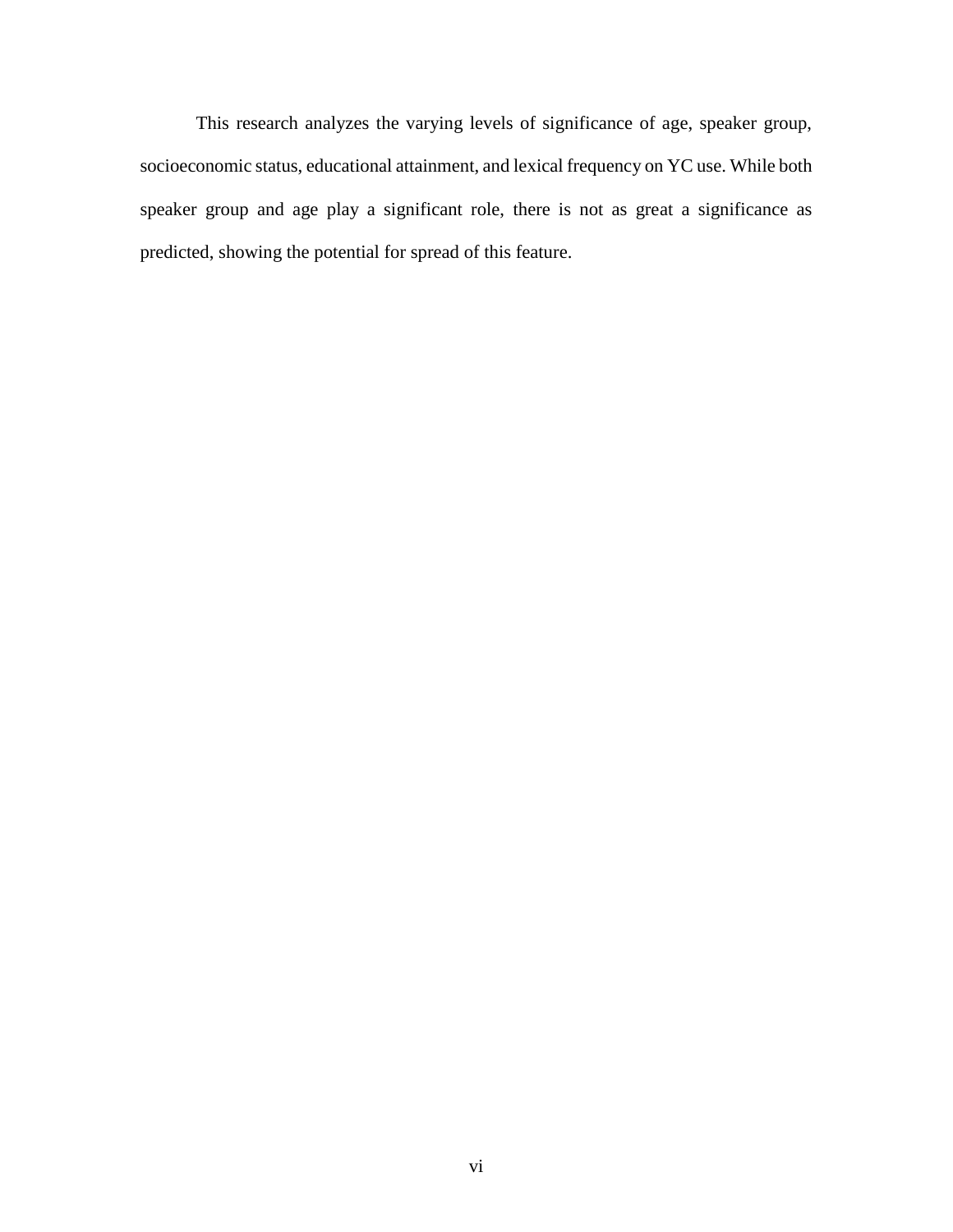## TABLE OF CONTENTS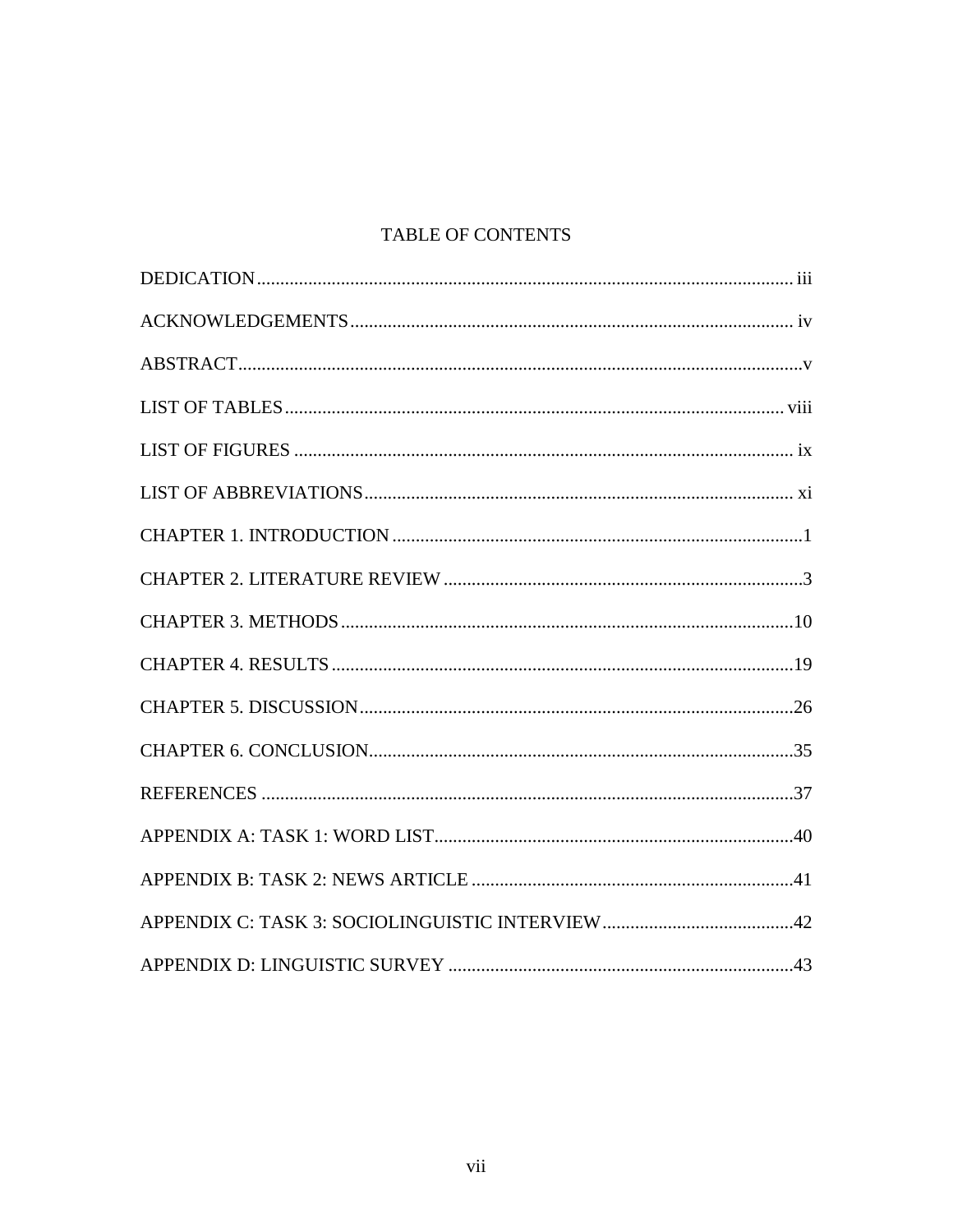## LIST OF TABLES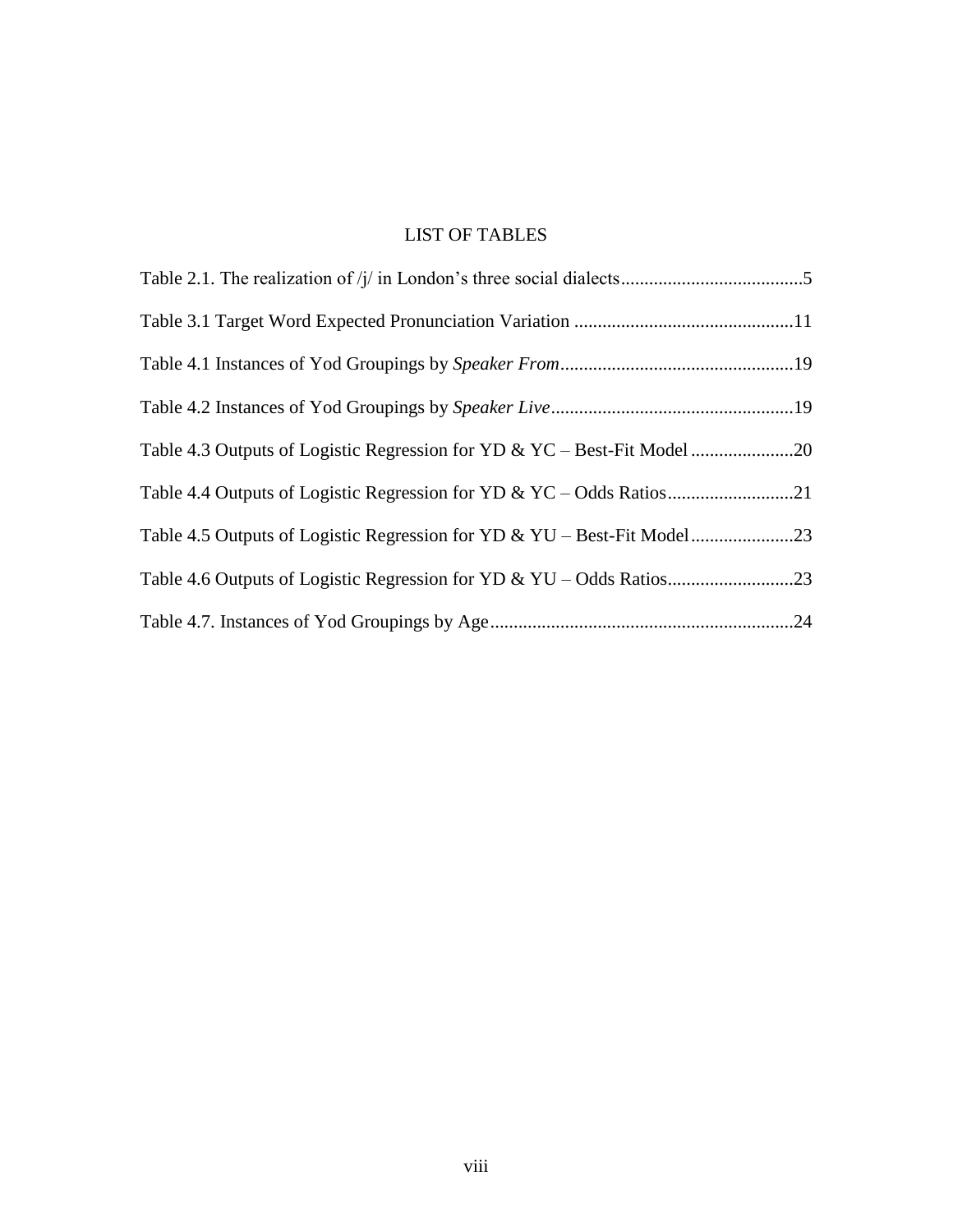## **LIST OF FIGURES**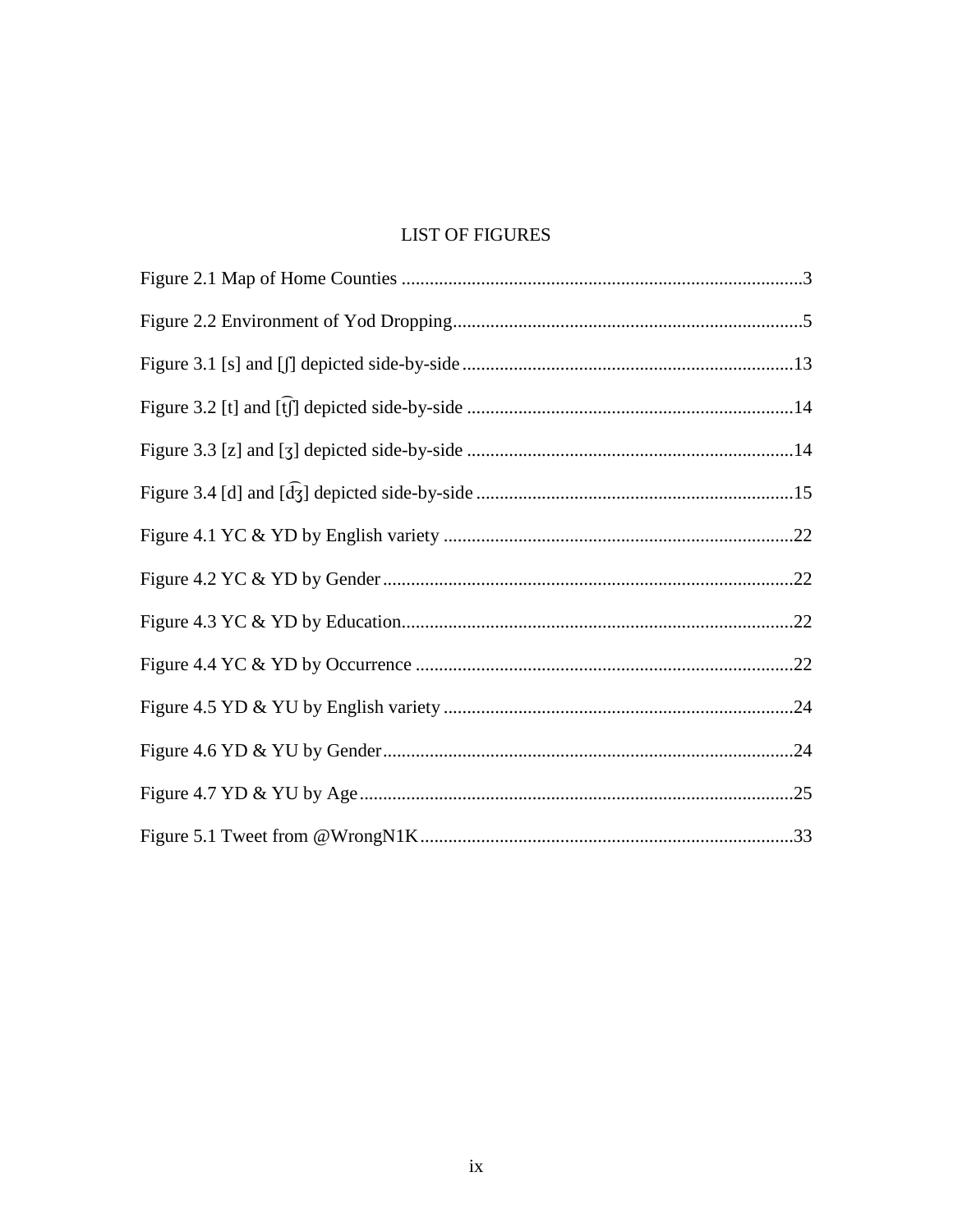## **LIST OF ABBREVIATIONS**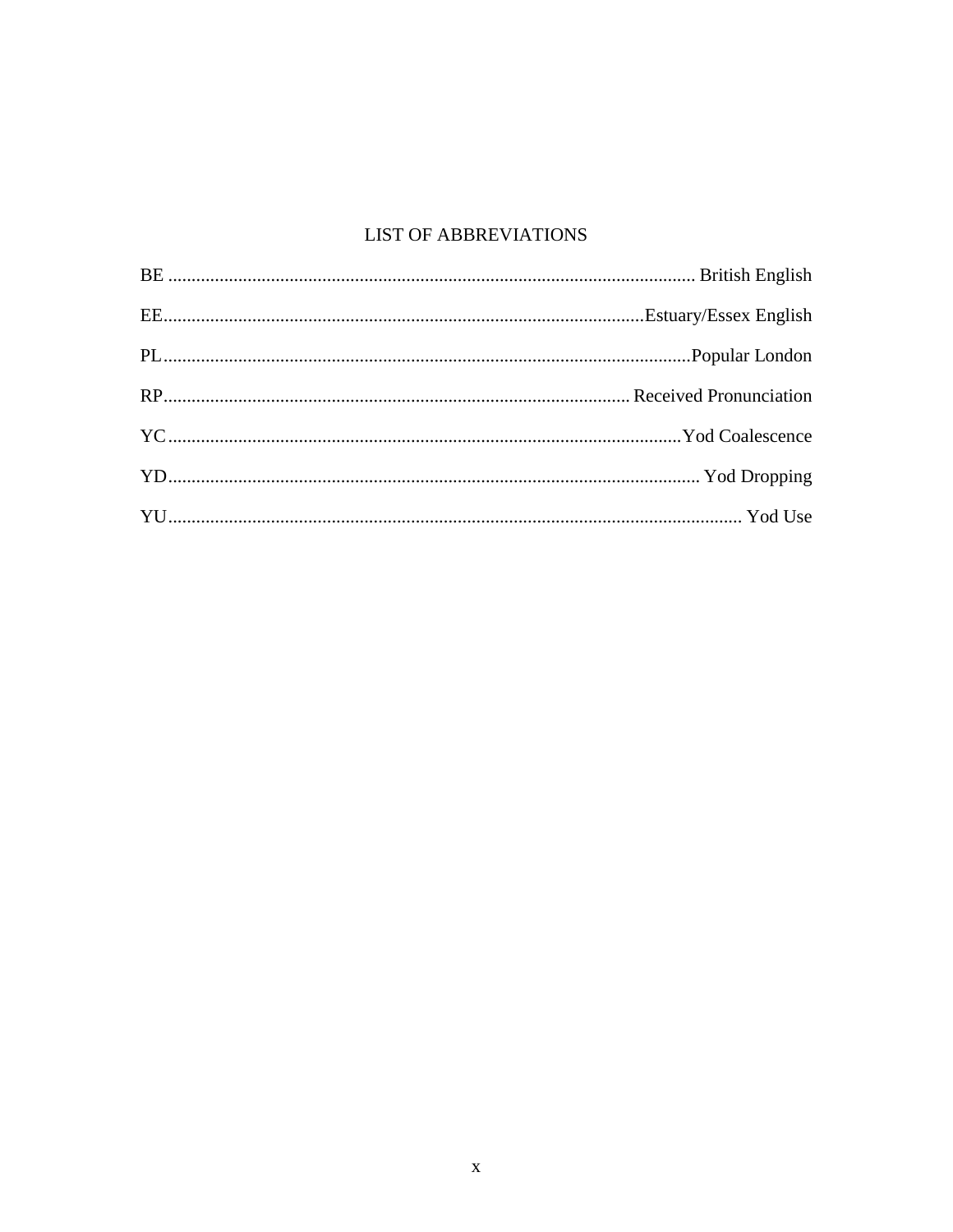#### CHAPTER 1. INTRODUCTION

Previous research on British English (BE) has shown that variation in dialects stems from both regional and social differences (Hughes & Trudgill, 1979; Kwon, 2006; Glain, 2012; among others). For instance, if a speaker identifies as upper-class in the UK, they are more likely to use RP (Received Pronunciation) than a speaker who identifies with a lower-class social status. This, and other variables, accounts for variability among regionally similar but phonologically different British dialects.

One such variable among Southeastern BE dialects is the variant Yod Coalescence (YC). YC is described as the phenomenon in which "an alveolar plosive plus palatal semivowel becomes a palatoalveolar affricate" (Wells, 1999, 9). For instance, in a word like *tune*, RP /tjun/ affricates to become [tʃun]. This phenomenon occurs in other similar phonological environments, such as *due* from /du/ to [dʒu]. While this sound has been recorded among some BE dialects, it is not indicated as a larger BE phonological trait.

Wells's analysis of the adoption of YC into some dialects does not stand alone as the only mention of BE dialects taking on variants from other dialects. Coggle (1993) also noted a rise in influence from certain dialects in Britain, like Cockney, or Estuary English, on pronunciations in RP. The influence of Estuary dialects on RP is showcased in the 'happy-tensing' of the Queen's English during a longitudinal study conducted by Harrington (2006), which found the Queen's speech to have changed over time in terms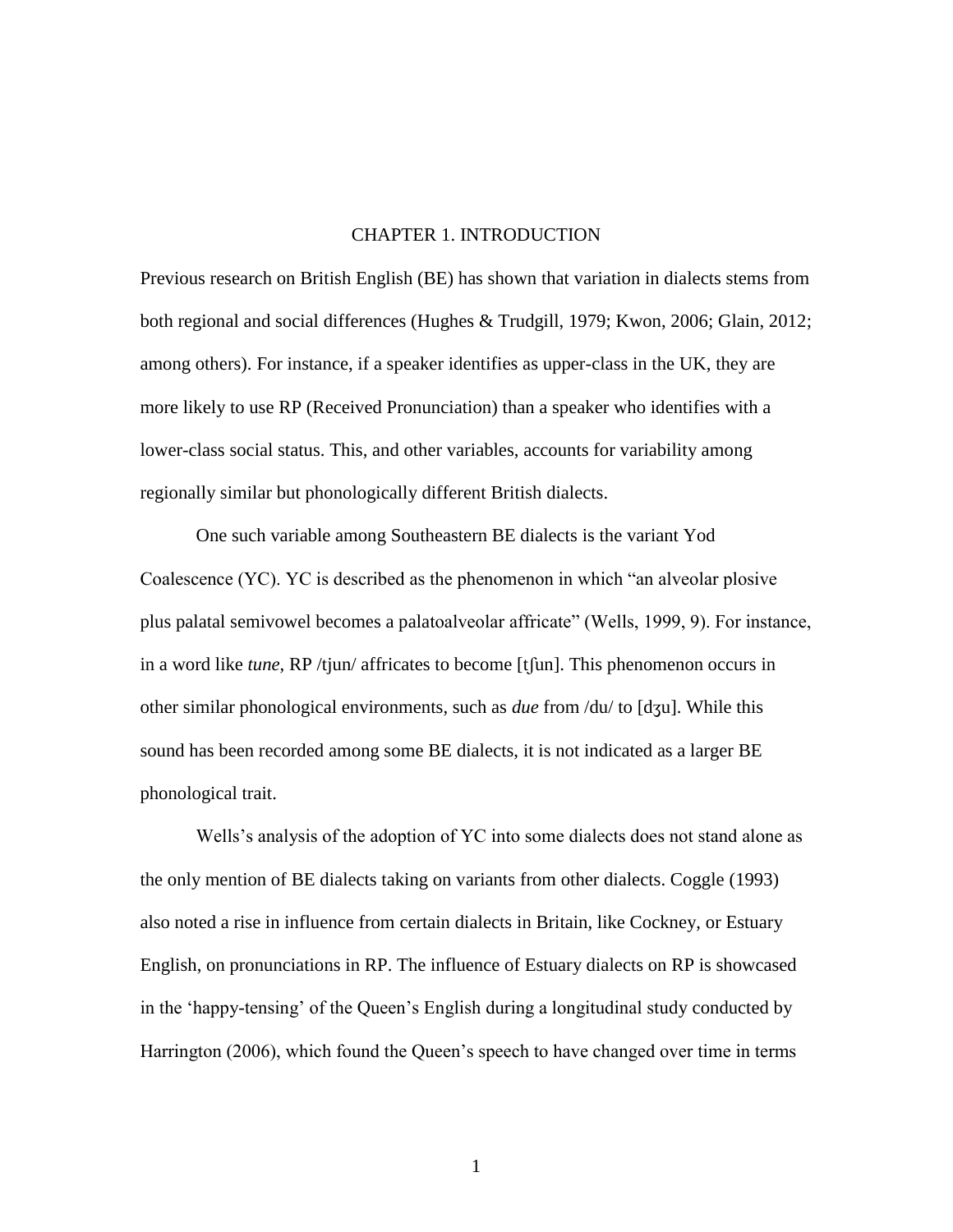of tensing her high-front unrounded vowel,  $[\epsilon] \rightarrow [i]$ . The author proposed that the Queen's shift in pronunciation was partially due to societal changes and incorporation of popular working-class dialect sounds. The present study focuses on YC's predictability of use and whether or not each speaker's dialect group still predicts its use or if its spread indicates a wider array of variables – like age, educational attainment, and so on – as predictors.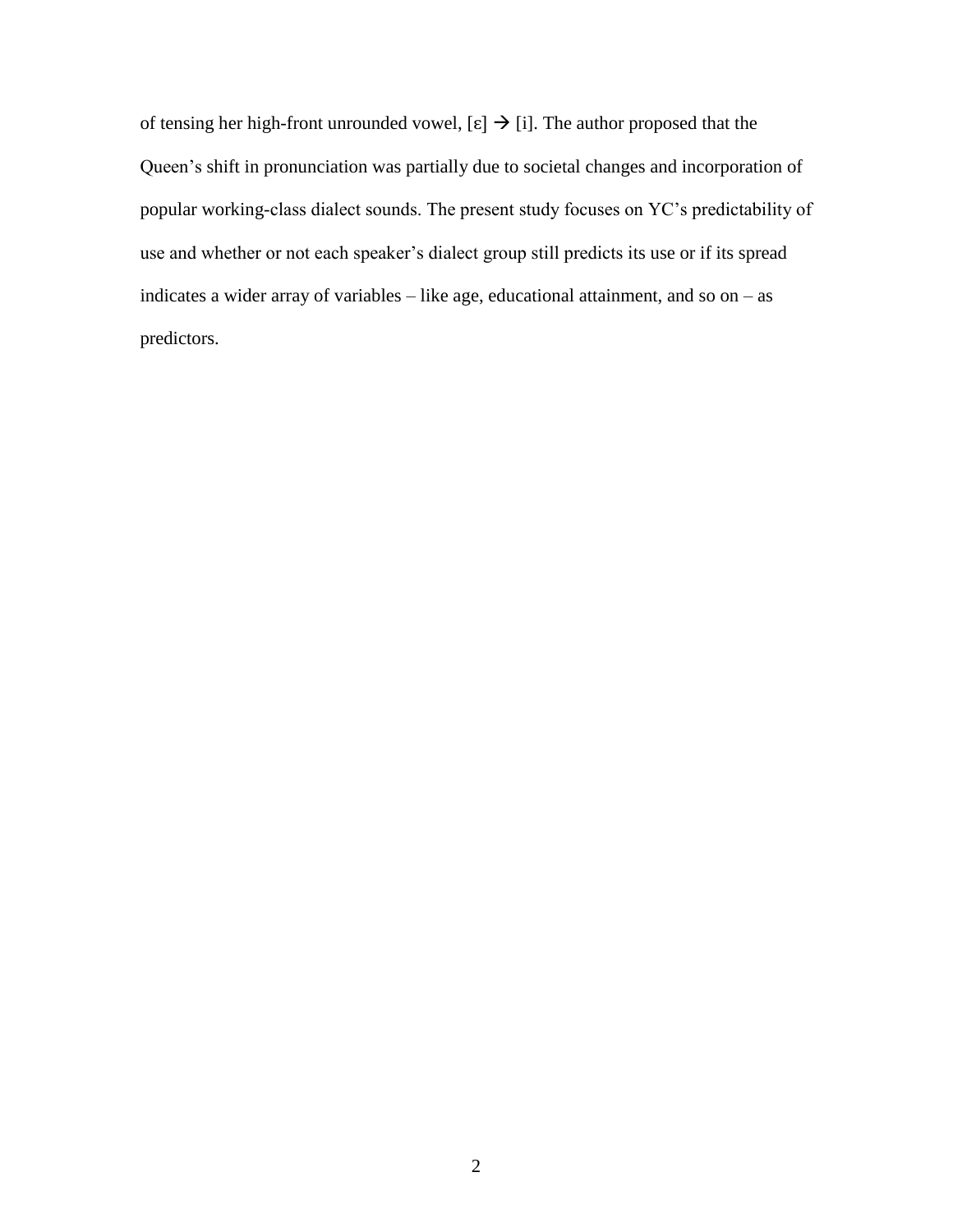#### CHAPTER 2. LITERATURE REVIEW

#### **RP, Popular London, & Estuary English**

Dialects range across the British Isles, historically dependent on region and social status. This study focuses on RP, Popular London (PL), and Estuary English (EE). These three dialects can be found within the same geographical region, the southeast of England – otherwise known as the "Home Counties" for their vicinity to London – making it easier to examine linguistic features that overlap among all three (see Figure 2.1 below).



**Figure 2.1** Map of Home Counties. The former geographic counties (1889–1965) surrounding London: 1. Buckinghamshire 2. Hertfordshire 3. Essex 4. Berkshire 5. Middlesex (now part of Greater London) 6. Surrey 7. Kent 8. Sussex. (County of London shown in yellow) "Home Counties," 2021.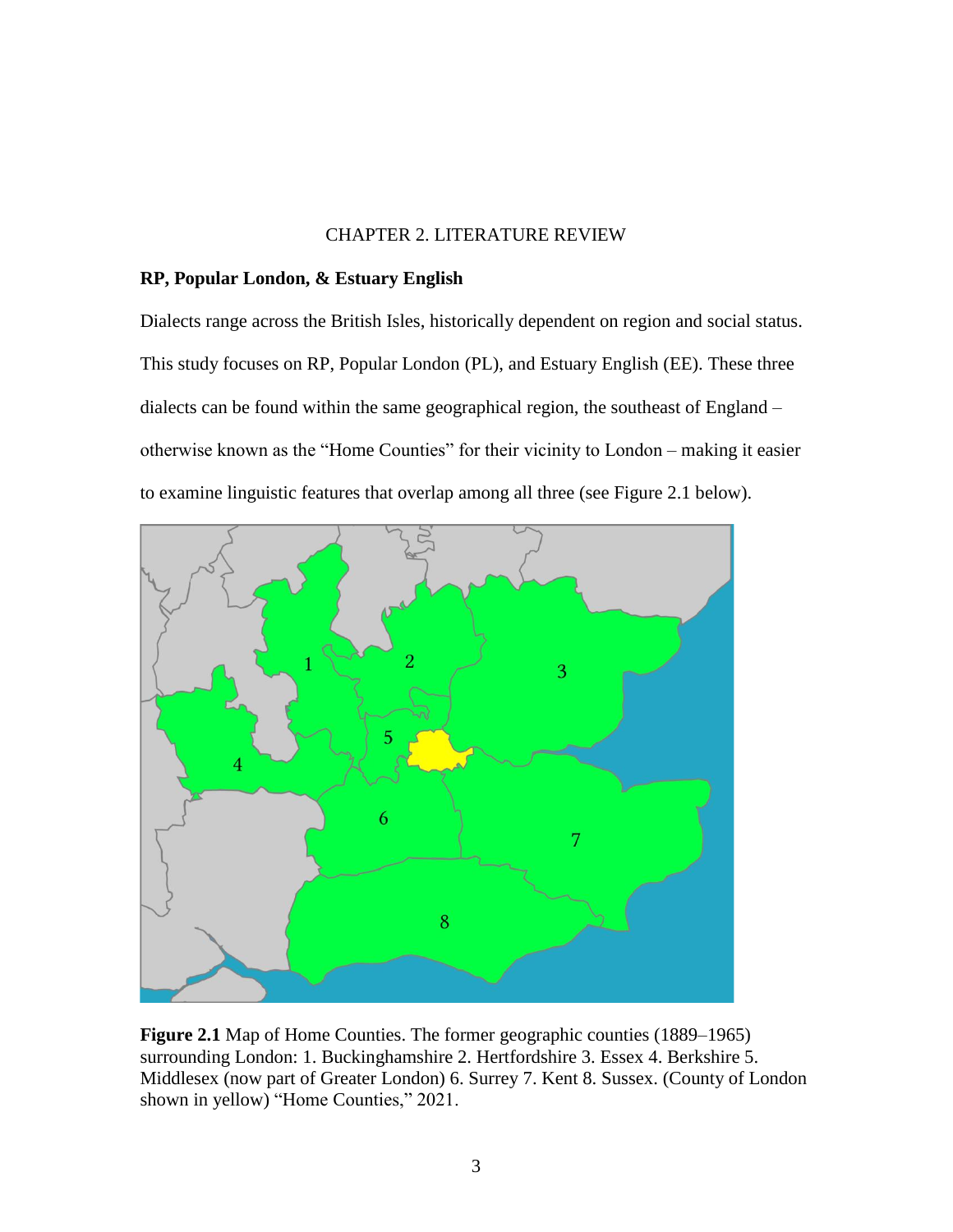All three dialects also have historically used both Yod Dropping (YD), in which a historical [j] is dropped – i.e. *tune* [tjun]  $\rightarrow$  [tun] – and YC to varying degrees, as seen in previous research (Kwon, 2006; Glain, 2012; and others).

RP is well-known as the BE dialect of upper-class Britain. Its name alone evokes the idea of a prim and proper dialect, as the "Received" part of RP is meant to be "accepted in the best society," per its  $19<sup>th</sup>$  century meaning (Hughes & Trudgill, 1979). RP is used by the royal family, families with land, money, and political prominence, and those who are highly educated. Due to RP's prestige status, it is also the dialect most associated with preserving older and more traditional pronunciations and spellings of English. RP is the dialect of Oxbridge – the collective term for Oxford and Cambridge traditional-style university – as well as grammar schools across the UK, and, of course, The Queen. RP is historically the most resistant speaker group to language change among BE dialects. While even RP has historically ceased use of yod in some pronunciations, it has not adopted YC as a feature, seen below in Table 2.1.

If thought of as a continuum, EE, sometimes referred to as Cockney for their vastly shared phonological traits, is profoundly different to RP. Where RP is used by upper-class speakers, EE is used by working-class speakers, who typically made their homes outside of London along the Thames Estuary or Essex, specifically. Where RP is traditional and prescriptivist in its pronunciations, EE exhibits a lot of variation and change. YC is documented in EE by Kwon (2006), as seen below in Table 2.1.

Finally, in the middle of this continuum, is Popular London (PL). PL uses features from both RP and EE. While PL has been documented to be used by working-class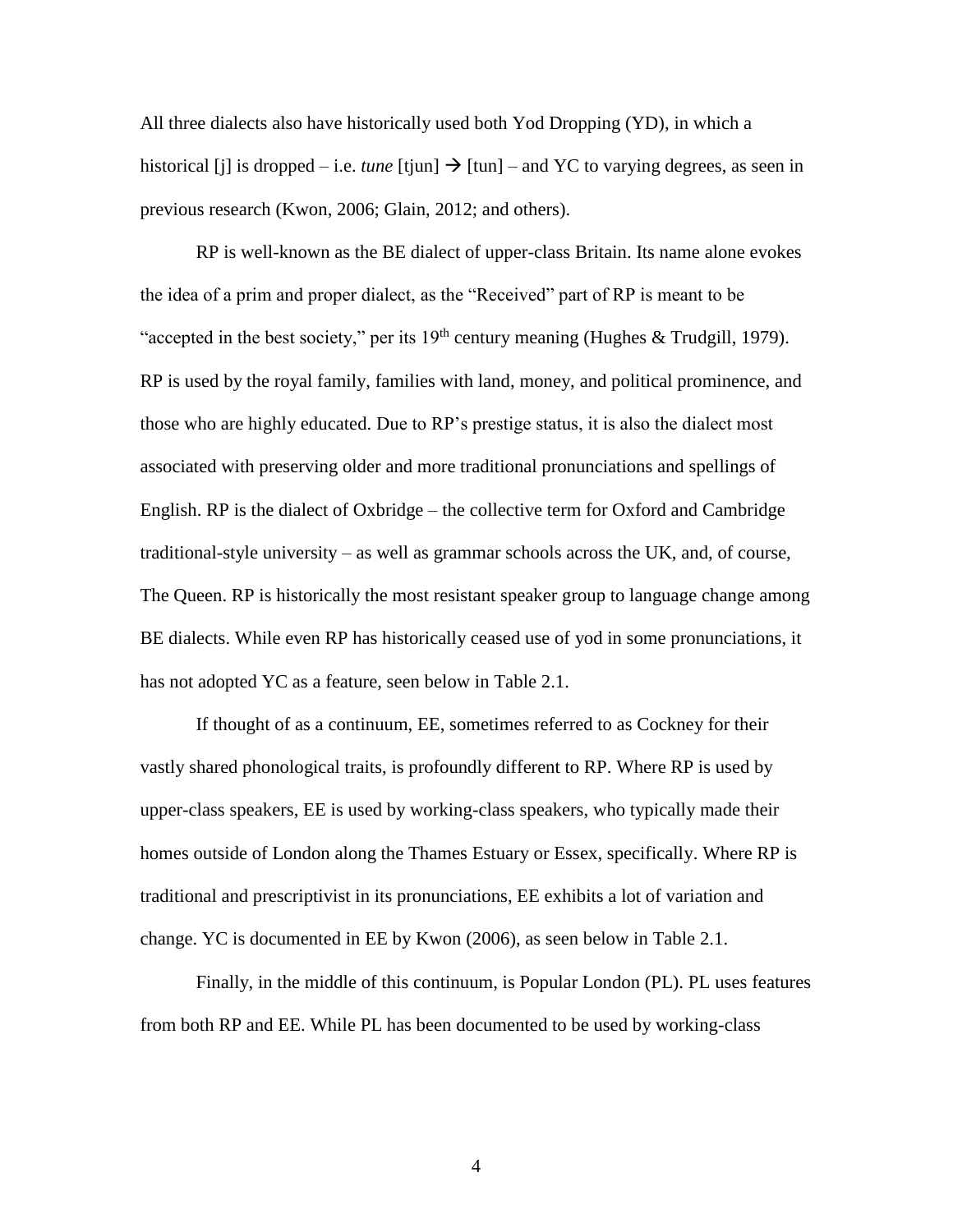speakers in and around London, it shares more features with RP than EE does. PL is used

by various classes of people and originates from the urbanized center of London.

**Table 2.1** The realization of  $\frac{1}{i}$  in London's three social dialects

(Adapted from Kwon, 2006)

| Environment                    | RP                                       | Popular London        | <b>Estuary English</b>              |  |  |
|--------------------------------|------------------------------------------|-----------------------|-------------------------------------|--|--|
| $/[+palatal]$                  | $/i \rightarrow \emptyset$               |                       |                                     |  |  |
| /r                             |                                          |                       |                                     |  |  |
| $/[+cons]$ $1$                 |                                          |                       |                                     |  |  |
| /t, d, n $\angle$              | [tj, dj, nj] (YU)                        | [t, d, n] (YD)        | [tf, dz, n] $(YC)$                  |  |  |
| $\sqrt{s}$ , z, $\theta$ , 1 / | [sj~s, zj~z, $\theta$ , lj~l] (YU or YD) | $[s, z, \theta]$ (YD) | $[f, \mathfrak{z}, \theta, 1]$ (YC) |  |  |
| elsewhere                      | retains                                  |                       |                                     |  |  |

## **History of Yod Use & Dropping**

Historically, English words with the long /o:/ vowel fell into two categories after the Great Vowel Shift in Middle English: words like *goose, loose,* and *move* shifted vowels from /o:/ to /u:/, while words like *duke, tune,* and *mule*, historically had an /u:/ preceded by a yod that was created by a [ɪu] diphthong, which we know today as [ju] (Wells, 1982). This form of YD is known as Early Yod Dropping and began in the environment shown in Figure 2.2.

 $/j \rightarrow [\emptyset] / [C_u]$ 

It reads '/j/ becomes ø when it is preceded by a palatal consonant and followed by  $/u/$ but is not part of historical YD.

**Figure 2.2** Environment of Yod Dropping. Glain, (2012).

This created homophones between words like *threw-through* and *brewed-brood* (Glain,

2012). This early form of YD provides some insight into present-day trends.

The words that currently use yods or more recently ceased use of them are considered part of the  $\overline{\text{C}}$ ju/ sequence, named to represent the phenomenon of yod usage – much like the pronunciation of vowels by words that use them. This stage is called Later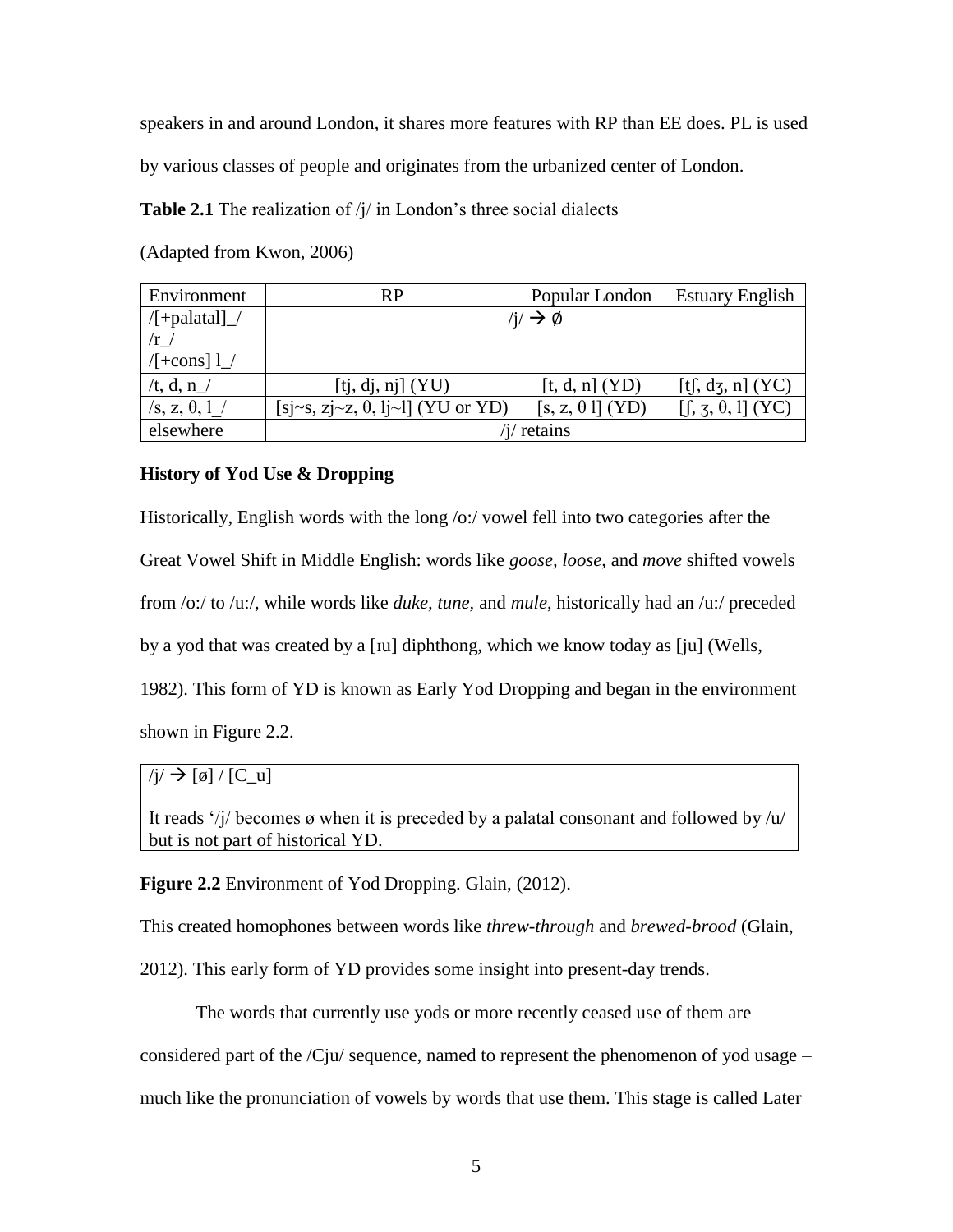Yod Dropping (Glain, 2012) and refers to the usage of YD in which words such as *suit* and *dune* are pronounced [sut] and [dun].

#### **Class, Indexicality & Covert Prestige**

In language variation studies, variables such as social class, education, age, and gender are examined to determine patterns of language use. In his study of rhotic use in New Yorkers' speech, Labov (1972) found that social class predicted r-lessness in lower class speakers, in comparison to r-use among upper class speakers. Social class was a consistent predictor of the variant each speaker produced, in that lower-class speakers used the marked variant, r-lessness, over the standard variant, r-fulness. This pattern of variant dichotomy emerges in other dialects, including the comparison of RP to other BE dialects. However, Wells (1999) notes that more recent public perception of RP is not as favored as it once was, especially among younger speakers, so alignment with RP's prestige variants may not be as strong in the current upcoming generations of speakers.

Though the UK, historically, places more emphasis on class, modern society may not value this tradition, which, in turn, impacts language use in the UK. Kerswill  $\&$ Williams's (2000) Dialect Levelling Project proposed two ideas relevant to the current study: 1) in areas of high population movement – areas that have a population where many people move in and out of the area – there may be rapid changes in dialect and accent features, including dialect leveling; and 2) language change is most visible in the comparison of younger speech with older adults' speech. Since the speech examined in this study is in the immediate vicinity of London – a high population movement region – the dialects in the surrounding Home Counties should be more susceptible to changes, like dialect levelling. Kerswill & Williams (2000) note that London is held to be the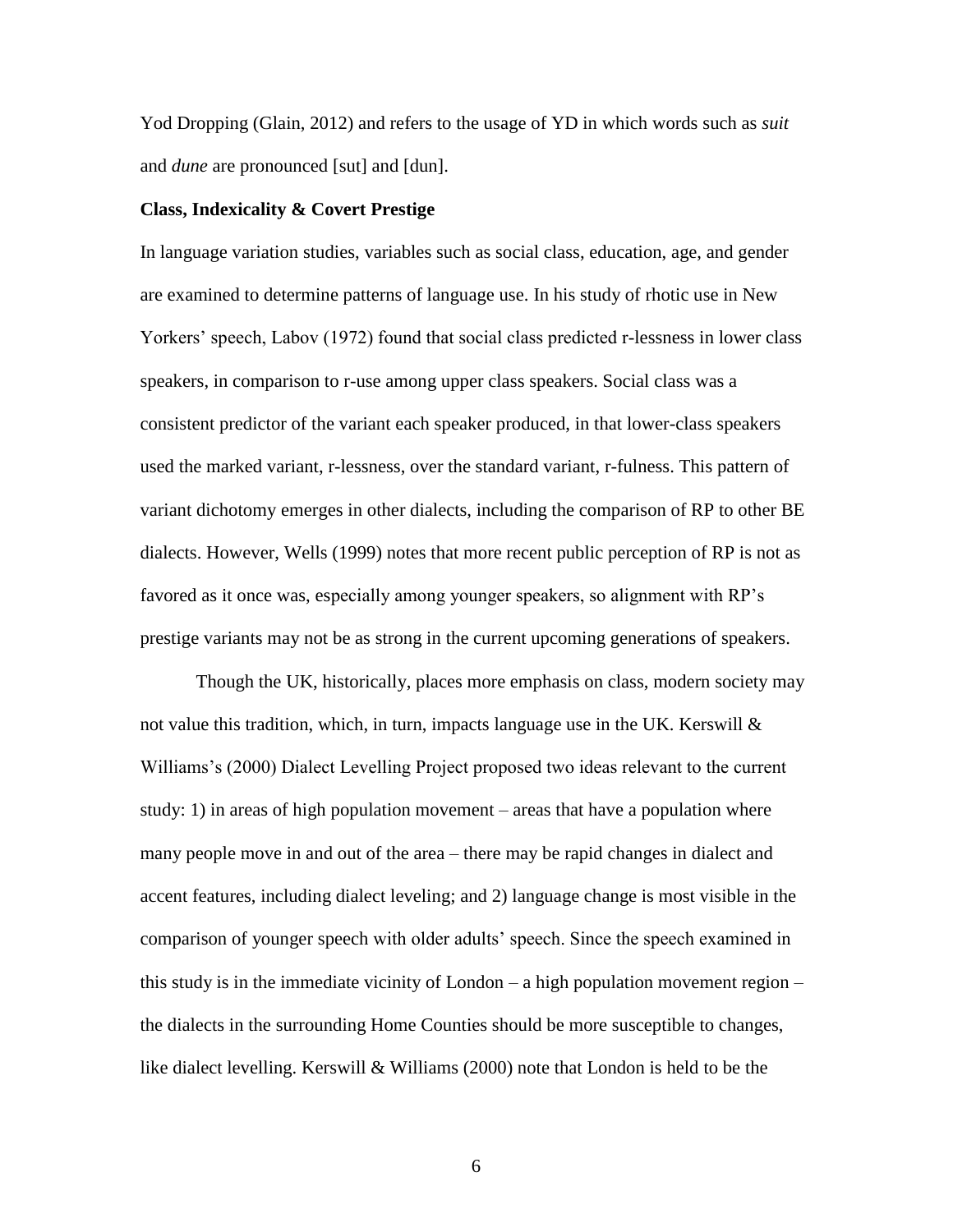origin of many phonological changes in English regional varieties. Additionally, speakers in regions with more social mobility – a growing middle class, high job availability, access to education and technical training– are less likely to have a close social network due to their ability to move physically and socially, also making dialect levelling more probable. If YC's covert prestige enables it to be used more frequently among speakers who socially align with working class populations in and around London, and in opposition to public service broadcasters and royalty, and if more people in England are distancing themselves more from tradition and royalty, YC as a variant may be incorporated into the current dialect levelling of the Home Counties.

Wells (1999) conducted a survey on language in which public perceptions of RP and upper-class speech were anecdotally recorded. According to Wells and his colleagues, younger speakers were not as concerned with upholding RP as a prestige dialect as their elders and perceived RP to be exclusionary. Age once again largely comes into play when looking at Wells's collection of data on YC: the variant was "rejected" by older speakers and "preferred" by younger speakers.

Trudgill (1972) found that women use prestige variants more frequently than men. However, in his study, he argued that men who used working class speech held a more desirable speech variant among other men, working class or not. The Self-Evaluation test that Trudgill used to explore participants' perception of language prestige had 12 lexical items read aloud to informants with two or more pronunciations – i.e. *tune* read as [tju:n] and [tu:n]. Trudgill found that uses of [ju] were indicative of RP, while [u] without a preceding [j] was the more marked or lower-class variant. The two main findings of this study were that: a) participants viewed [ju] as prestigious, and b) participants viewed [u]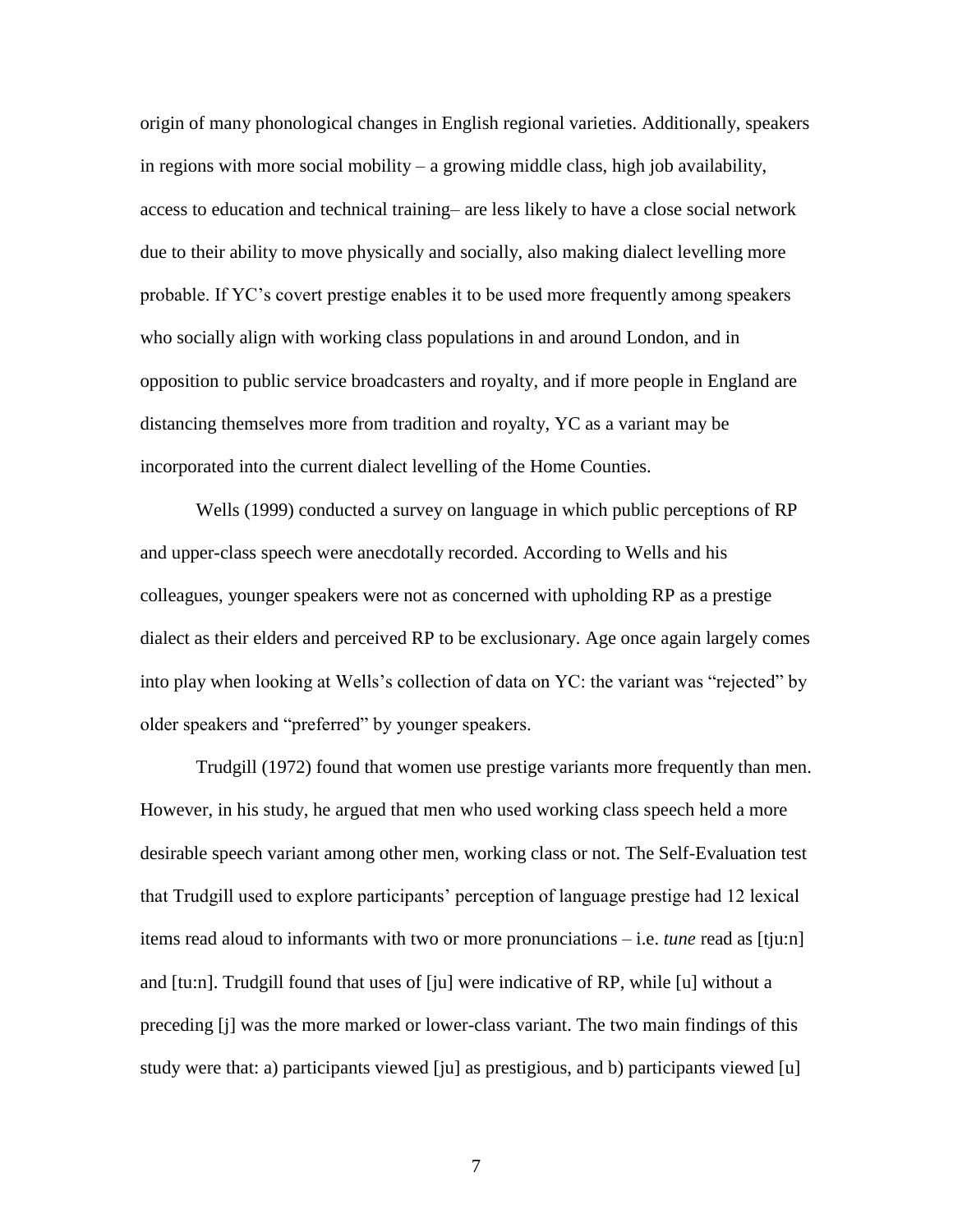as lower class. The third variant, YC use, is not mentioned in the study. YC's status as a variant should be even more marked than its counterparts, in that it appears to be a variant that was unused in the surrounding areas of London until much more recently. Returning to the purpose of Trudgill's study, Trudgill (1972) found that male speakers either subconsciously or privately favored working class non-standard speech forms, which he attributed to signaling in-group solidarity. In terms of gender, it was more likely for working class men to share this perception with middle class men than with working class women. However, younger participants of both genders favored non-standard forms. As such, in keeping with Glain (2012), men should display YC more frequently than women, and younger speakers – both men and women – should use YC more frequently than their older counterparts. While Eckert (2008) notes that, statistically, women lead sound changes more than men, men are more associated with covert prestige variants than women. Though YC use was originally more indicative of working-class men, the generalization that younger speakers are carrying the trend speaks to both Trudgill's and Eckert's findings.

Ochs (1992) discusses how phonological variants within one word can convey different social meaning, like differences within social class, ethnicity of speakers, and the distance between speaker and addressee. However, she notes that "few features of language directly and exclusively index gender." Likewise, Eckert (2008) notes that the indexical field is a "constellation" of related meanings, in which many and variable meanings may be activated in the use of a language variant, and that the variant may not be connected to just one, but many identities. Following Trudgill's findings in the previous study of men's preferences for covert prestige variants and a secondary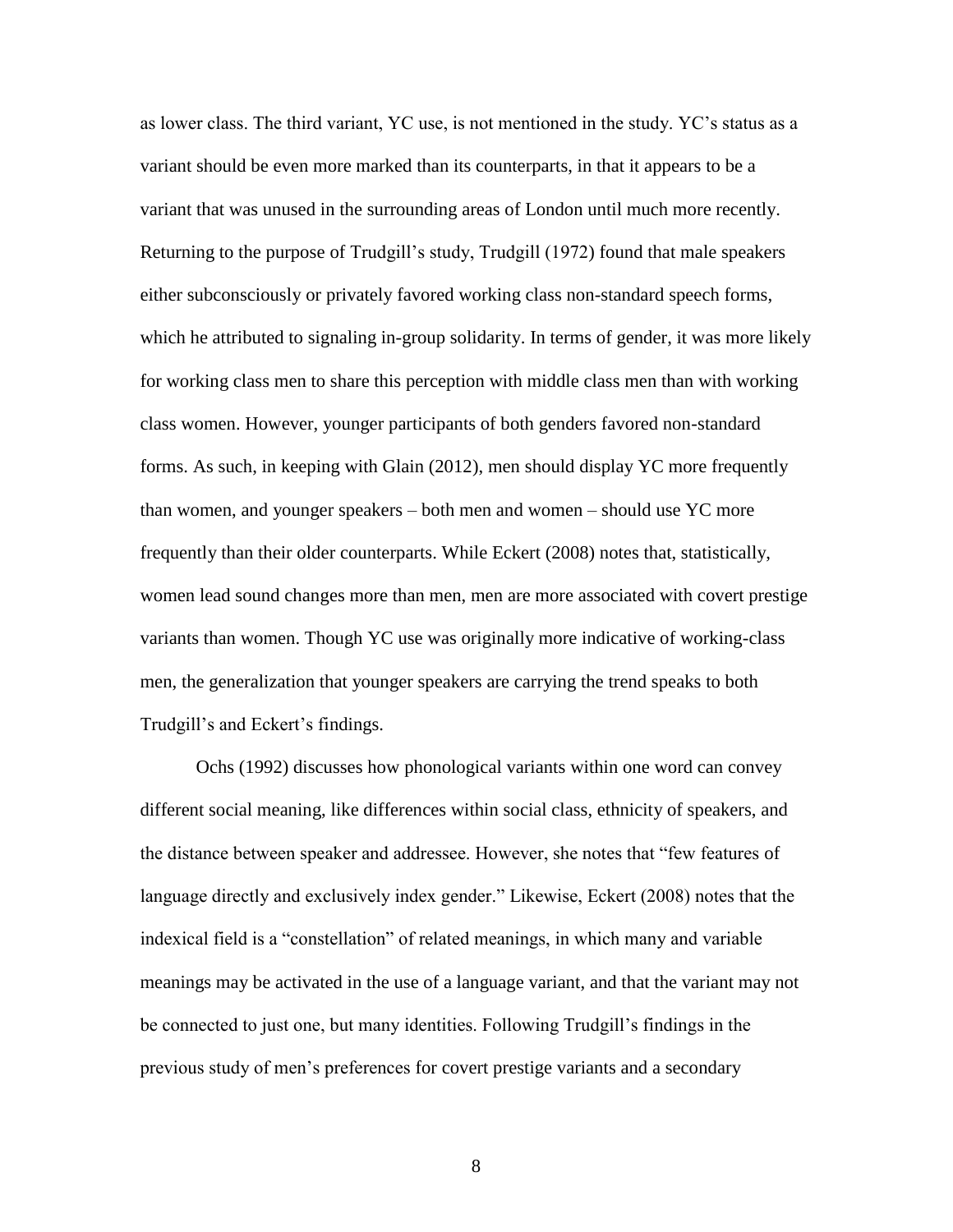preference among younger speakers for the non-standard variant – mirroring Wells (1999) survey – the current study seeks to holistically track the predictors of YC use, beyond gender and age, considering that a combination of factors may be at work.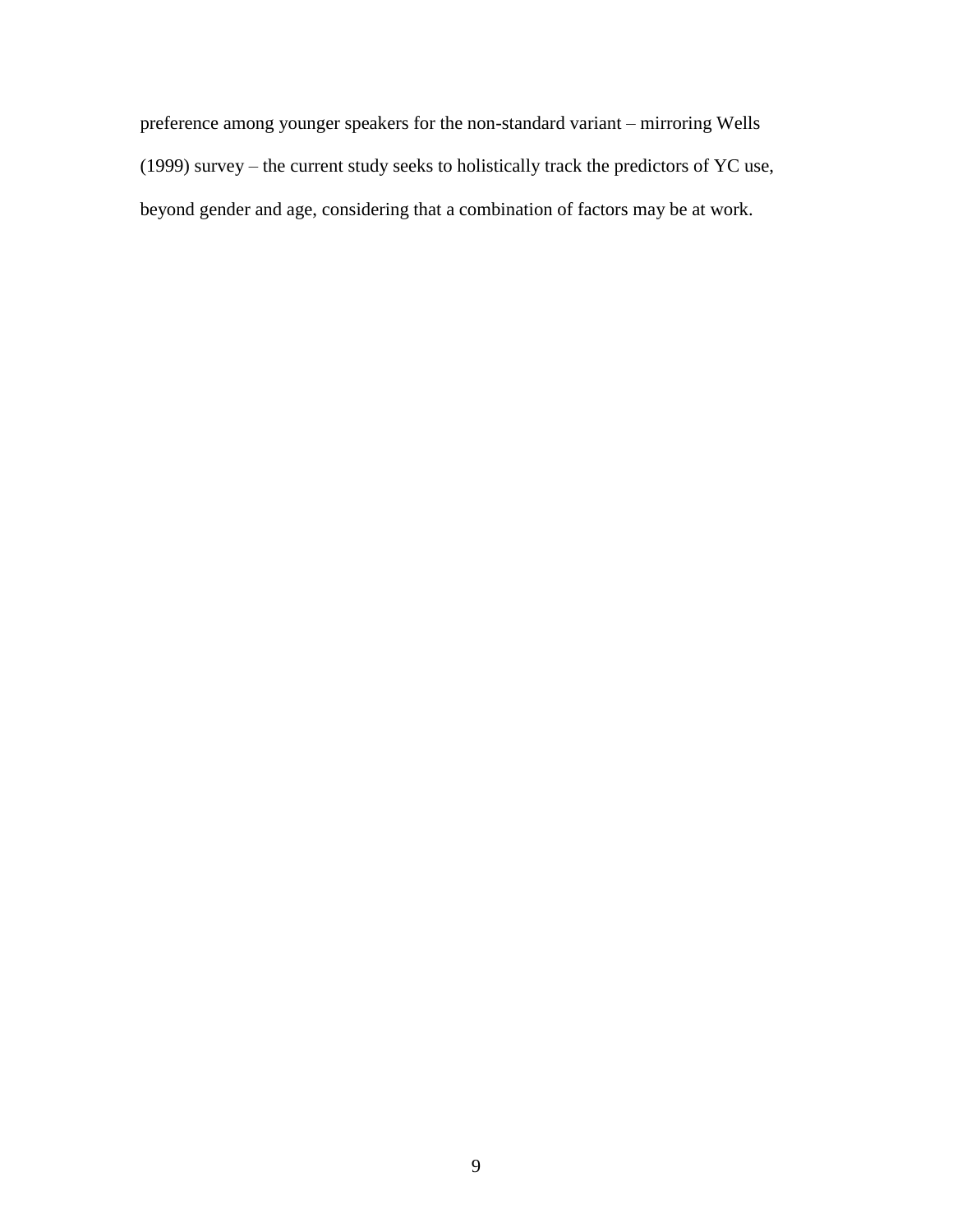#### CHAPTER 3. METHODS

#### **Participants**

Twelve participants, ranging in age from 24 to 76, were recruited via snowball sampling. Each participant completed a demographics survey that requested information about their self-identified variety of BE group, educational attainment, socioeconomic status, age, and gender. 4 participants identified as speakers of PL and 8 of non-RP Standard British, and all participants have lived in, or are originally from, the Home Counties of England. Participants were not given a definition of each dialect grouping, since the general British public is aware that these speaker groups exist and identify accordingly.

#### **Stimuli**

In his study, Glain (2012) assessed differences in pronunciation across pronunciation dictionaries – in his case, Longman's Pronunciation Dictionary, from both 1990 & 2008. This study seeks to use live participants and audio recordings instead of previously collected dictionary data. This allows for the documentation of independent categorical variables in the examination of the predictive models of YC use.

The participants in this study were assigned to complete three tasks to elicit YU, YC, or YD. The participants read a constructed word list, consisting of 38 words, with 18 target words and 20 distractors. The target words all historically use a yod in the [Cju] sequence, with seven coming from Glain's list. Participants were asked to read a word list, pausing after each word.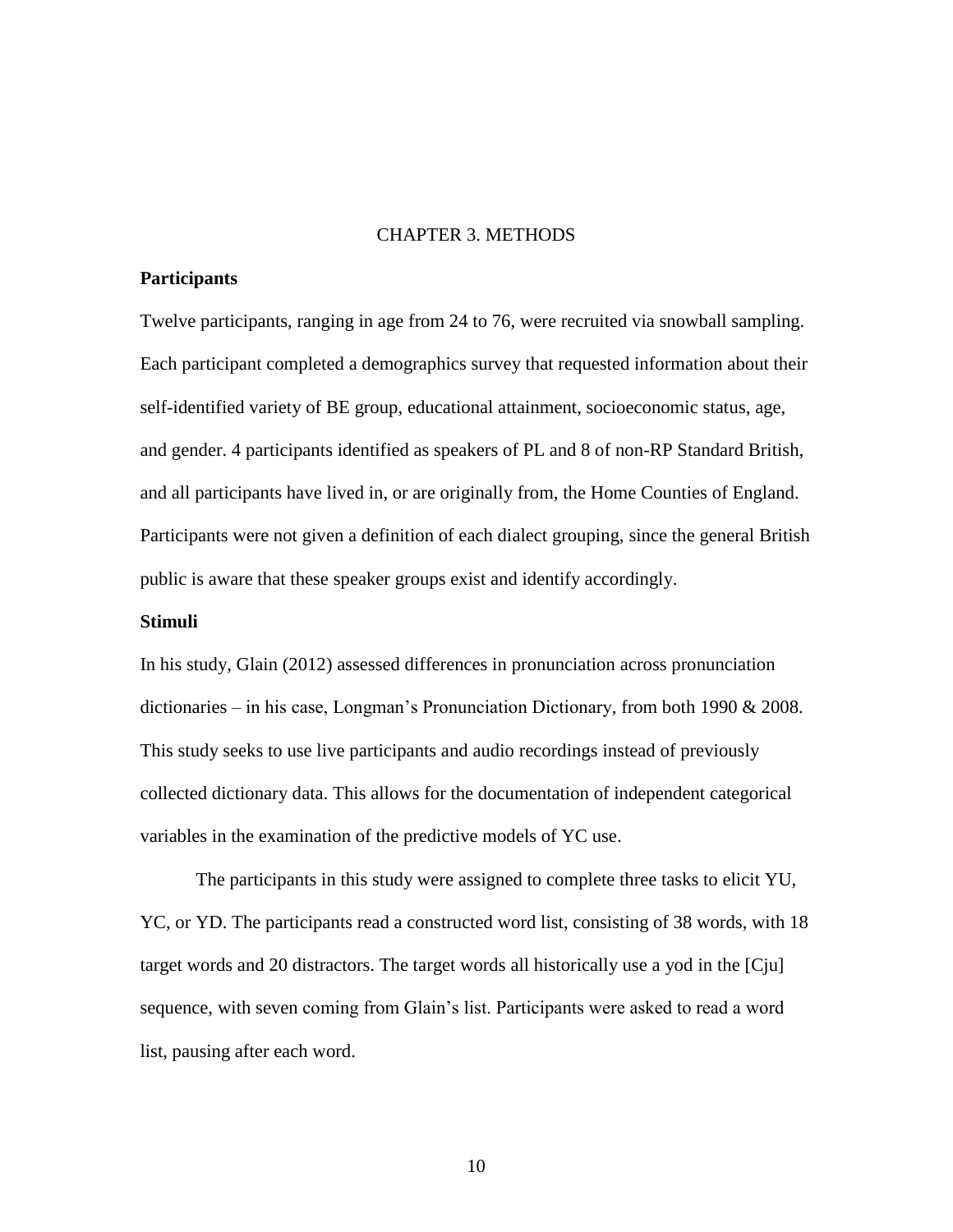The reading task asked participants to read a script, giving the participant the opportunity to use slightly less careful speech than a word list (Labov, 1972). The script was modeled after a plausible news story, "How can the festival of Brexit unite Britain?" and seamlessly embedded the same list of target words from the word list task. The target words were not included in any particular order in the reading task other than to make sense with the continuing story line. All means of stress were avoided so that no singular target word would stand out, such as avoiding putting target words in quotes and adding exclamatory punctuation. The target words and their predicted pronunciation can be seen below in Table 3.1.

|            | Non-YC Pronunciation      | <b>YC</b> Pronunciation              |  |
|------------|---------------------------|--------------------------------------|--|
| reducing   | [ $ldus$ ], $[undius]$ ]  | $[$ IId $\overline{3}$ us]           |  |
| assumed    | [əsumd], [əsjumd],        | $[$ əfumd $]$                        |  |
| student    | [student], [stjudent]     | [ftudent]                            |  |
| dunes      | [dunz], [djunz]           | $[d\text{sum}]$                      |  |
| pursue     | [p.su], [p.sju]           | $[p_1[u]$                            |  |
| consume    | [cansum], [cansjum]       | $[{\rm con}$ fum]                    |  |
| introduced | [intiədust], [intiədjust] | [Intrad zust]                        |  |
| YouTube    | [jutub], [jutjub]         | $[$ jut $[$ ub $]$                   |  |
| Tuesday    | [tuzder], [tjuzder]       | $[t$ fuzde $t]$                      |  |
| resume     | [uzum], [uzjum]           | $[\text{sqrt}$                       |  |
| produced   | [p.1adust], [p.1adjust]   | [p.iod3ust]                          |  |
| presuming  | [p.uzumin], [p.uzjumin]   | [p <sub>II</sub> zum <sub>II</sub> ] |  |
| endures    | [endurz], [endjurz]       | [endʒurz]                            |  |
| stupid     | [stupɪd], [stjupɪd]       | [ftupid]                             |  |
| tube       | [tub], [tjub]             | $[t]$ [t]                            |  |
| due        | $[du]$ , $[dju]$          | $[d_3u]$                             |  |
| tunes      | [tunz], [tjunz]           | $[t]$ unz]                           |  |
| dual       | $[du]$ , $[dju]$          | $[d_3ul]$                            |  |

**Table 3.1** Target Word Expected Pronunciation Variation

The free speech task was a sociolinguistic interview about the participant themself. This task was used to elicit the most natural speech, as observed by Labov (1972). The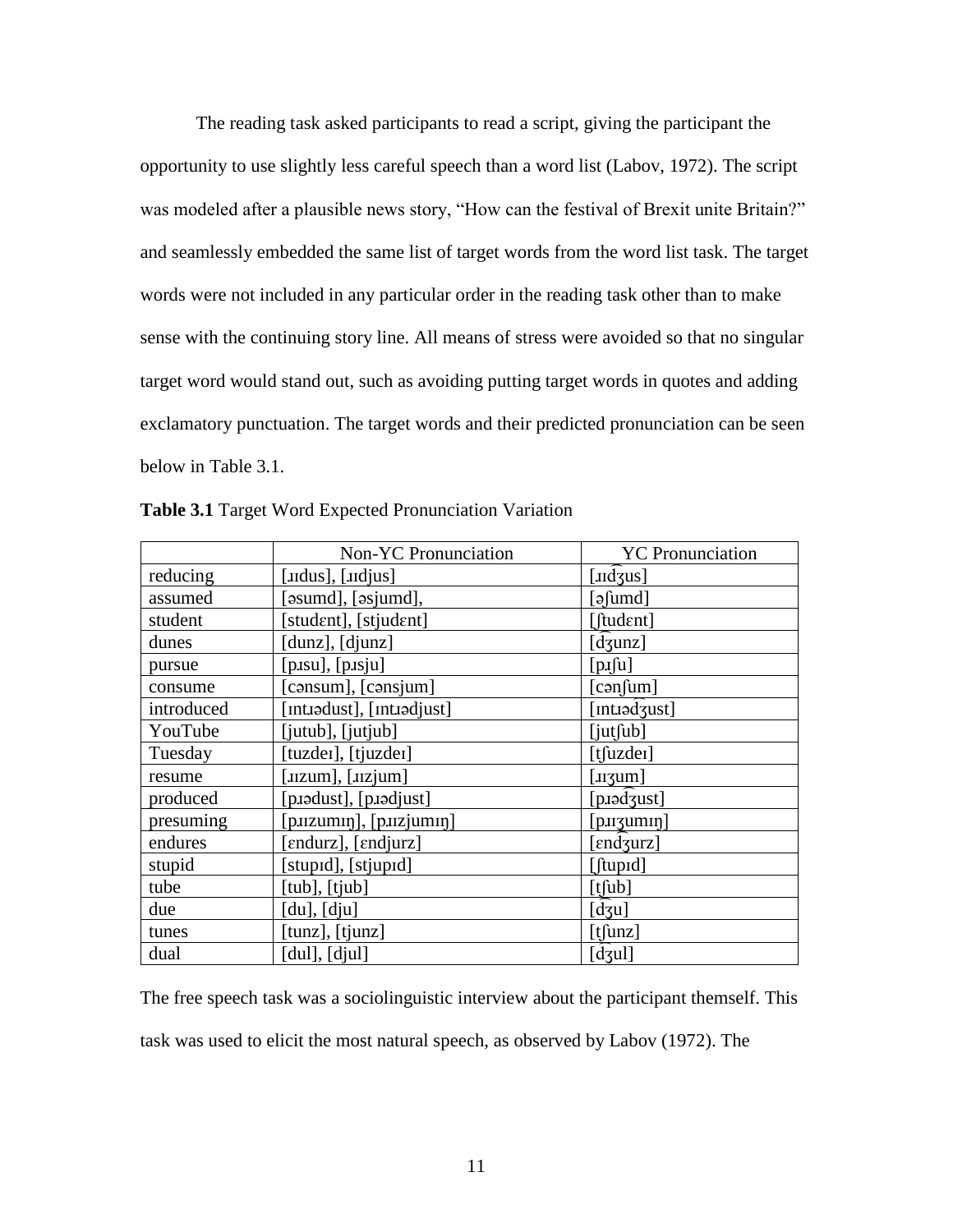interview included questions meant to elicit target words from the first two tasks, like "What is your first memory of the London Underground" eliciting "*the Tube*."

#### **Procedure**

Each participants' tasks and interviews were recorded on Zoom at 32Hz. The .mp4 audio files were converted to .wav in order to analyze and annotate in Praat. The researcher used a MacBook Pro, while the participants used a variety of laptops, smartphones, and tablets. Participants were asked to complete the tasks and interview from their homes in England. While the researcher is not a speaker of any of the British varieties in this study, the participants either knew the researcher previous to the study or were recommended to participate by someone who knows the researcher. If multiple participants were from one home, they were asked to complete the tasks in a separate room to the other individual(s) in the house. Participants were told they would be recorded and to find the best place in their home for a quiet setting. If using a phone or tablet, participants were asked to turn off notifications, both audio and vibrating, as to not disturb the recording.

The word list and reading task were presented as a written list, each one labelled as *Task 1* and *Task 2*, accordingly. Before beginning the recording, participants were emailed the digital file and prompted by the researcher to read through them aloud. The researcher prompted participants to complete the word list task by reading through the list of target words, pausing between each one. Then, the researcher asked participants to complete the reading task by reading through the mock newspaper article. After completing the two reading tasks, the researcher asked the participants interview questions about themselves and their experiences. Finally, the participants were sent a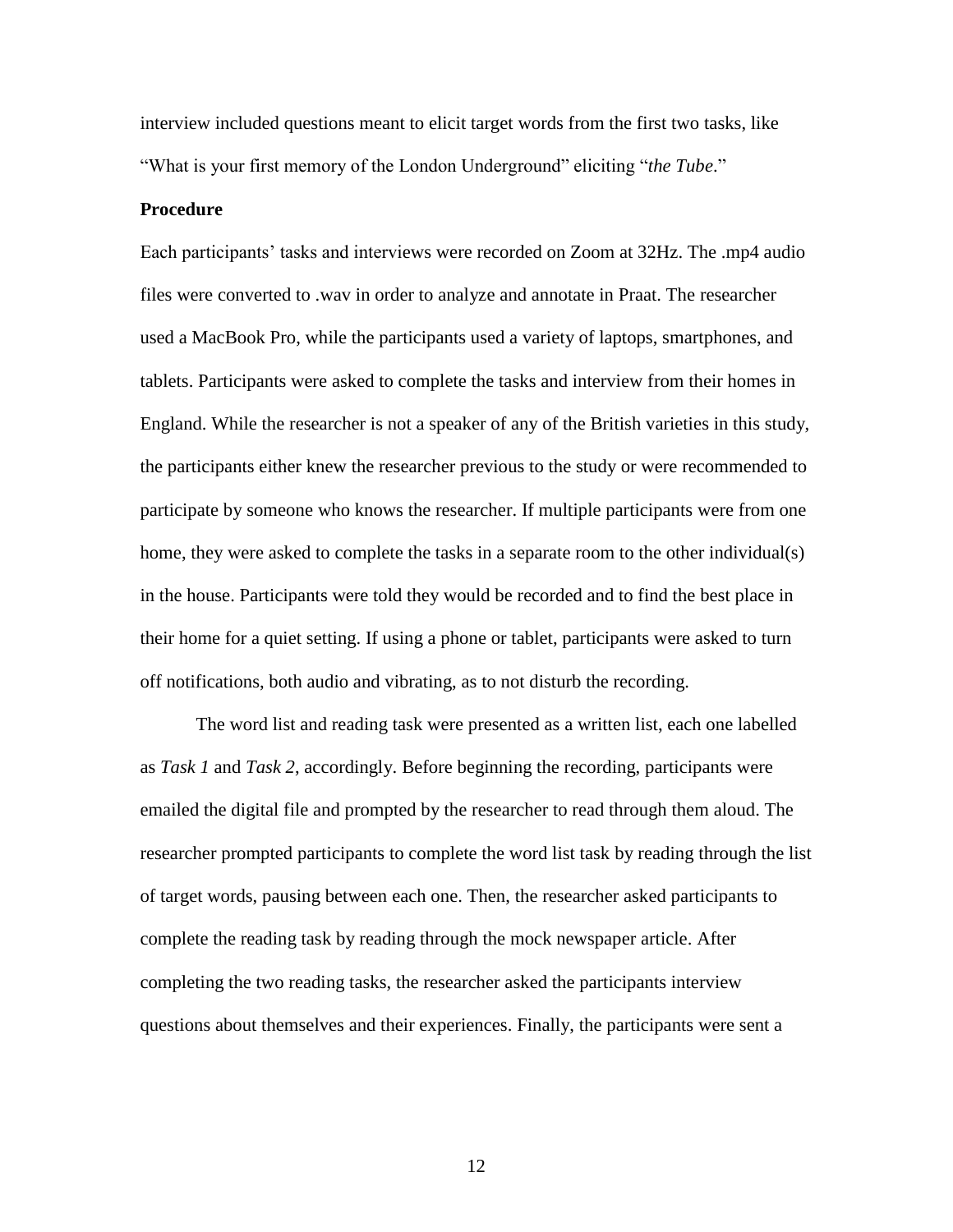link for the demographics survey at the end, which they completed with the researcher present.

### **Measurements**

To determine when YC was used by a speaker and when it was not, the researcher assigned each token the value of YC, YU or YD aided by spectrograms in Praat (Boersma & Weenink, 2021).

The pairs of segments with their non-YC and YC versions are depicted below. [s] has a noticeably more intense energy at a higher frequency (average of 5000 Hz and up), whereas [f] has more intense energy at mid- to high-range frequencies (2500-3500 Hz). Both have no voicing band, shown below in Figure 3.1.



Figure 3.1 [s] and [f] depicted side-by-side.

In Figure 3.2, [t] and  $\widehat{f}(\widehat{f})$  are also voiceless pairs, but [t] displays diffuse aspiration after the stop's release, whereas  $\widehat{f}$  displays a greater intensity ay mid- to high-range frequencies (3000-3500 Hz), influenced by the sibilant nature of [ $\parallel$ ]. Additionally, [t] (2500-3000Hz) exhibits a shorter duration than  $\widehat{f}$ [f].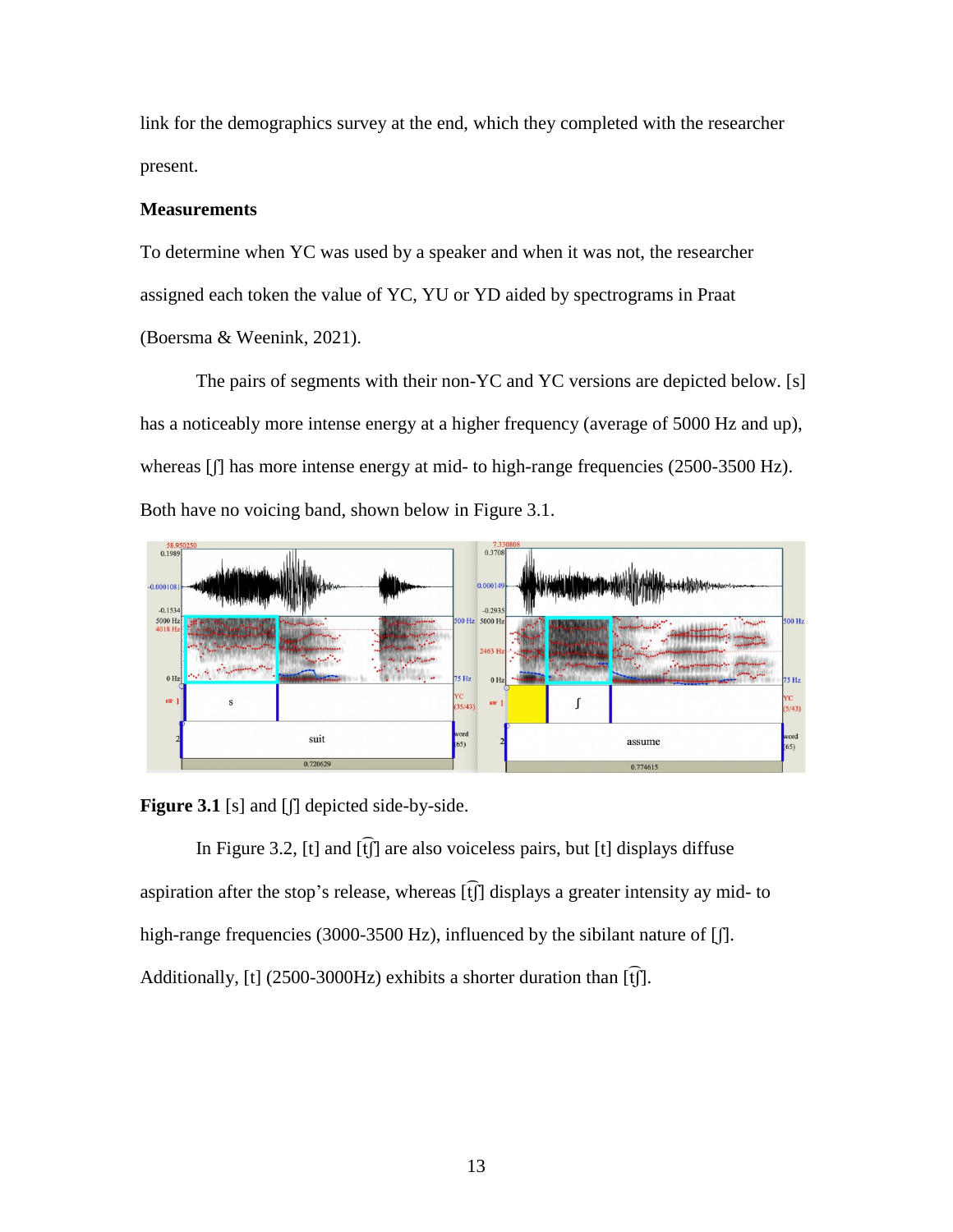

Figure 3.2 [t] and [t͡ʃ] depicted side-by-side.

In Figure 3.3, [z] and [ʒ] are both voiced, so they both display a voicing band at the bottom. However, [z] has more intensity at higher frequencies (3000-4000 Hz) because it is a sibilant, whereas [ʒ] has a more diffuse intensity (1000-2000 Hz) on the spectrogram.



**Figure 3.3** [z] and [ʒ] depicted side-by-side.

Finally, in Figure 3.4, [d] and  $\left[\frac{d}{dS}\right]$  are both voiced, so they both display the voicing bar at the bottom of the spectrogram. [d] is much shorter than  $\bar{d}$ s] because it is a stop (vs. a fricative), and it doesn't exhibit intense energy at a particular frequency range.  $\left[\overline{d_3}\right]$  has more intensity at mid- to high-range frequencies (1500-2000 Hz), like those previously seen in [ʒ]. Because it is an affricate, it also exhibits two different manners of production in a single segment.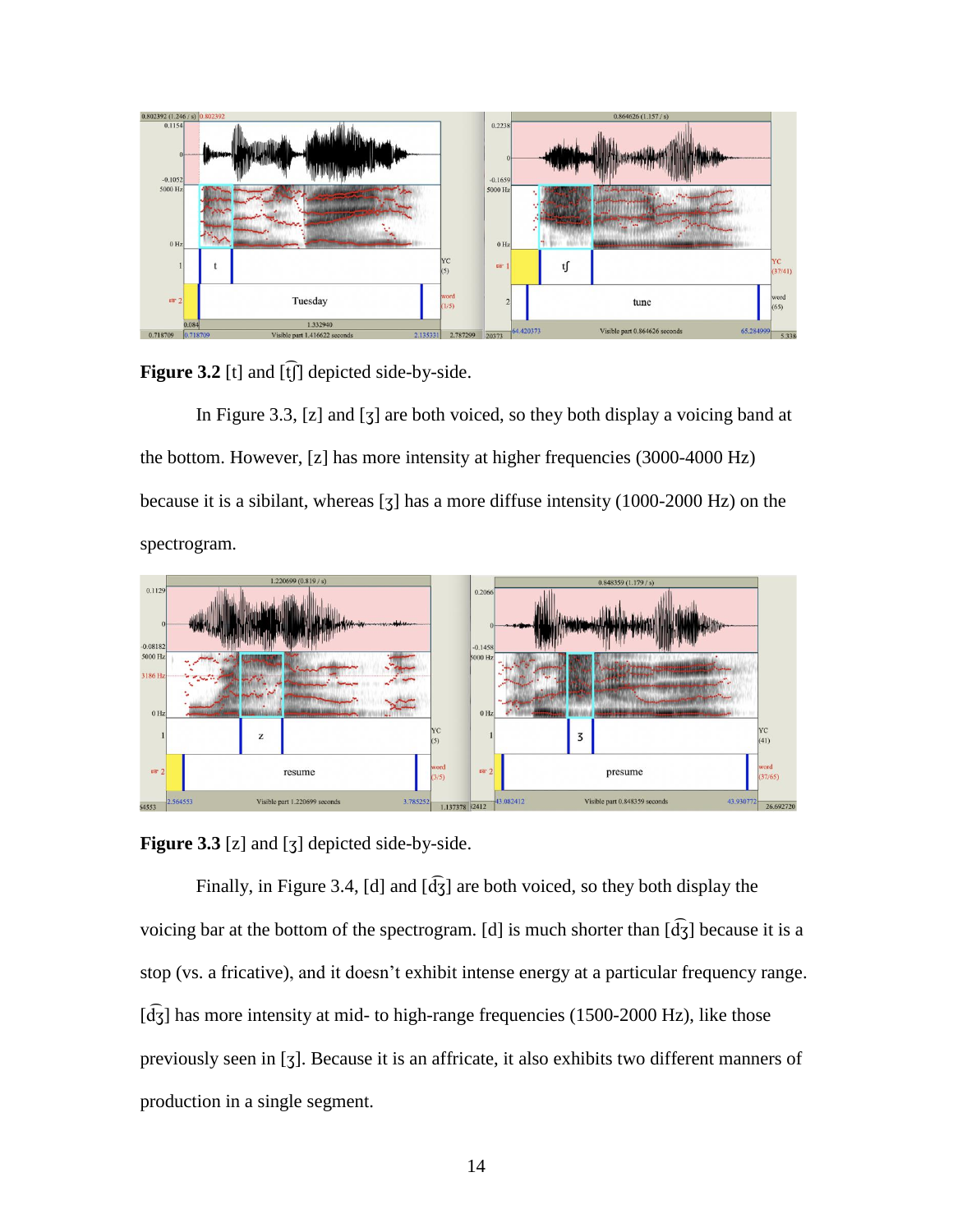

**Figure 3.4** [d] and [d͡ʒ] depicted side-by-side.

In order to identify YC visually in each segment, the center of gravity  $(COG)$  – the average frequency of the segment – was measured. YC use should have a noticeably different center of gravity (COG) to its non-coalesced counterpart. For stops undergoing YC, the COG should be higher, while for non-coalesced YD variants, COG should be lower. This helps to identify that the sound is, indeed, palatalized, but also to help delineate sounds that are borderline. COG was measured by selecting the segment, outlined above by duration, and taking a spectral slice. Each slice was then queried in Praat for COG measurements. The values were recorded, in Hz, and rounded to the nearest 1000<sup>th</sup> decimal place.

Duration was measured by looking at the voicing band soundwave, and intensity changes from segment to segment. The boundaries were created by looking at voicing for [d], [z], [dʒ], and [ʒ] and voicelessness for [t], [s], [tʃ], and [f]. If these segments were difficult to delineate, then the boundaries considered formant and soundwave structures, as outlined above in Figure 3.1. For example, [ʃ] is marked by having more diffuse sound at a lower frequency (2500-3500 Hz) than [s], which would exhibit higher intensity at a higher frequency (average of 5000 Hz and up) and little intensity in the central frequency.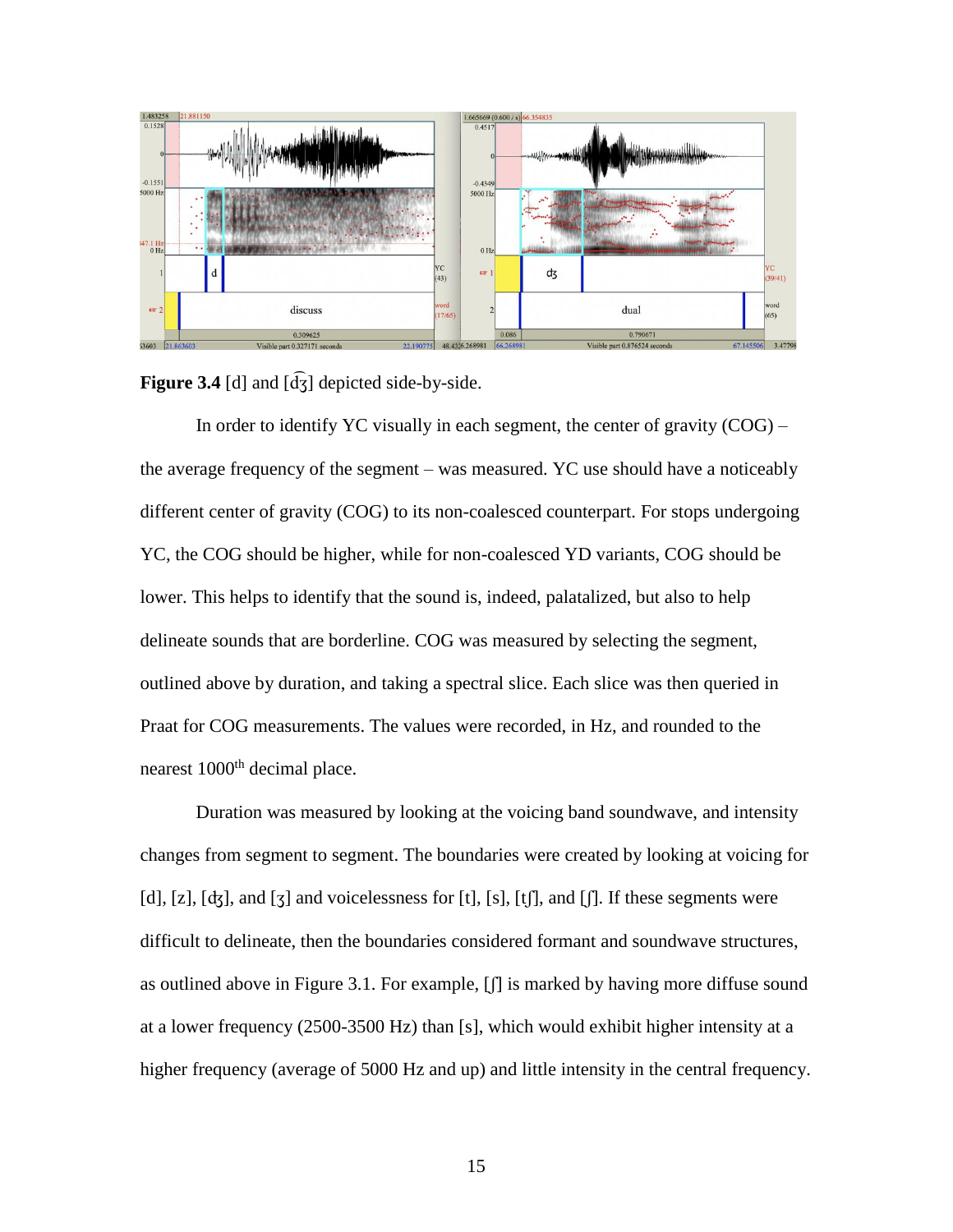#### **Variables**

While YC is associated with EE, YU is associated with RP, and YD with PL and other southeastern varieties. Because age has already been established as a predictor of YC use in EE (Glain, 2012), this study includes it in its exploration of other social and lexical factors that may predict its occurrence, such as socioeconomic status, gender, education, occupation, and region. Additionally, since YC has also been reported in non-BBC BE dialects outside of EE, this study will also investigate YC's occurrence and social predictors in all BE varieties. This study will also look at interactions between lexical frequency and YC use. Wells (1999) notes that a YC change may be more "readily accepted" with more familiar words than in more learned ones. The purpose of this study is to determine the predictability of YC use in speakers from Essex and to determine its possibility of spread across all BE dialects and Home Counties.

#### **Statistical Treatment**

Measures of YD (=0) and YC (=1) were submitted to a logistic regression with  $Age$ , *Socioeconomic Status*, *Gender, Education, Lexical Frequency, and English variety* as independent variables and *presence/absence of YC* as the dependent variable. Statistical analyses were carried out using *MASS* and *languageR* in R (R Core Team, 2019).

Binary measures of YU (=0) and YC (=1) were also submitted to a logistic regression with *Age*, *Socioeconomic Status*, *Gender, Education, Lexical Frequency, and English variety* as independent variables and presence/*absence of YU* as the dependent variables. Statistical analyses were carried out using *MASS* and *languageR* in R for this analysis as well (R Core Team, 2019).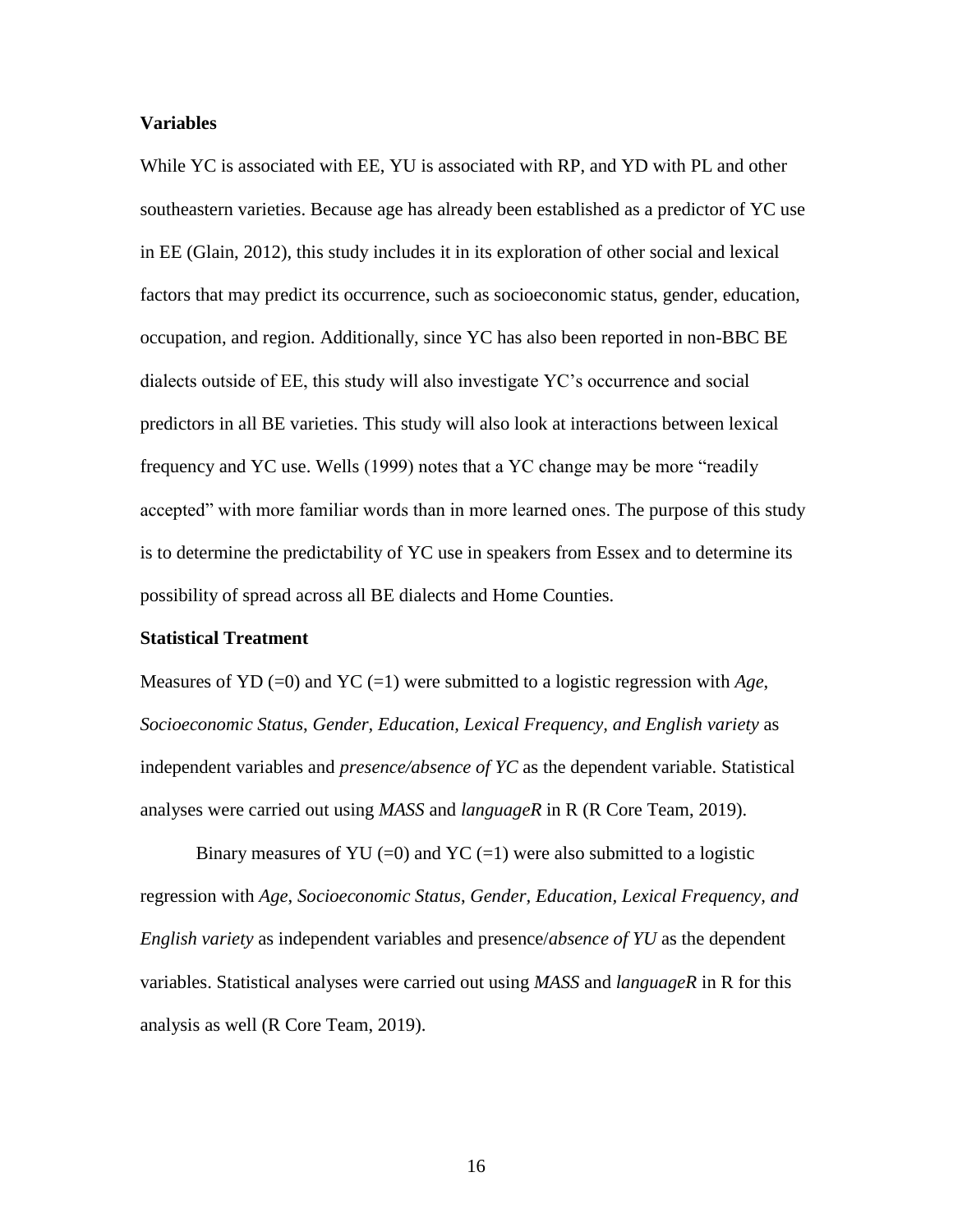#### **Research Questions**

- 1. Does originating from Essex predict YC use?
- 2. What variables, including age, predict YC use?
- 3. Is there spread of YC through the Home Counties?

#### **Hypotheses**

**1.** *Prediction of YC through living or being from Essex*. Since Glain (2012) and others have suggested that YC is not used by all speakers and depends on dialect, it is predicted that a speaker being from or living in Essex will exhibit the strongest prediction of YC use.

**2.** *Other Categorical Predictors of YC*. Since speaker group should not be the only predictor of YC use, this study also seeks to observe other categorical variable predictors of YC. As such, age, lexical frequency, socioeconomic status, and educational attainment are all tested for their strength of prediction of YC as well. The variable outside of speaker group that should most predict YC should *Age*, in particular younger aged speakers, per Glain (2012).

**3.** *YC and Home Counties.* Kerswill and Williams (2000) note that high mobility areas experience more dialect levelling, so, if YC is spreading among younger speakers and becoming a feature of BE generally, then the Home Counties should be more susceptible to incorporating this feature.

Glain (2014) notes that higher frequency words are more likely to elicit YC, so lexical frequency measurements were taken from the Corpora Collection from Leipzig University, focused on an English Web text corpus based in the UK from 2012 with 6,683,819 sentences (Leipzig Corpora Collection, 2012). Words at a higher frequency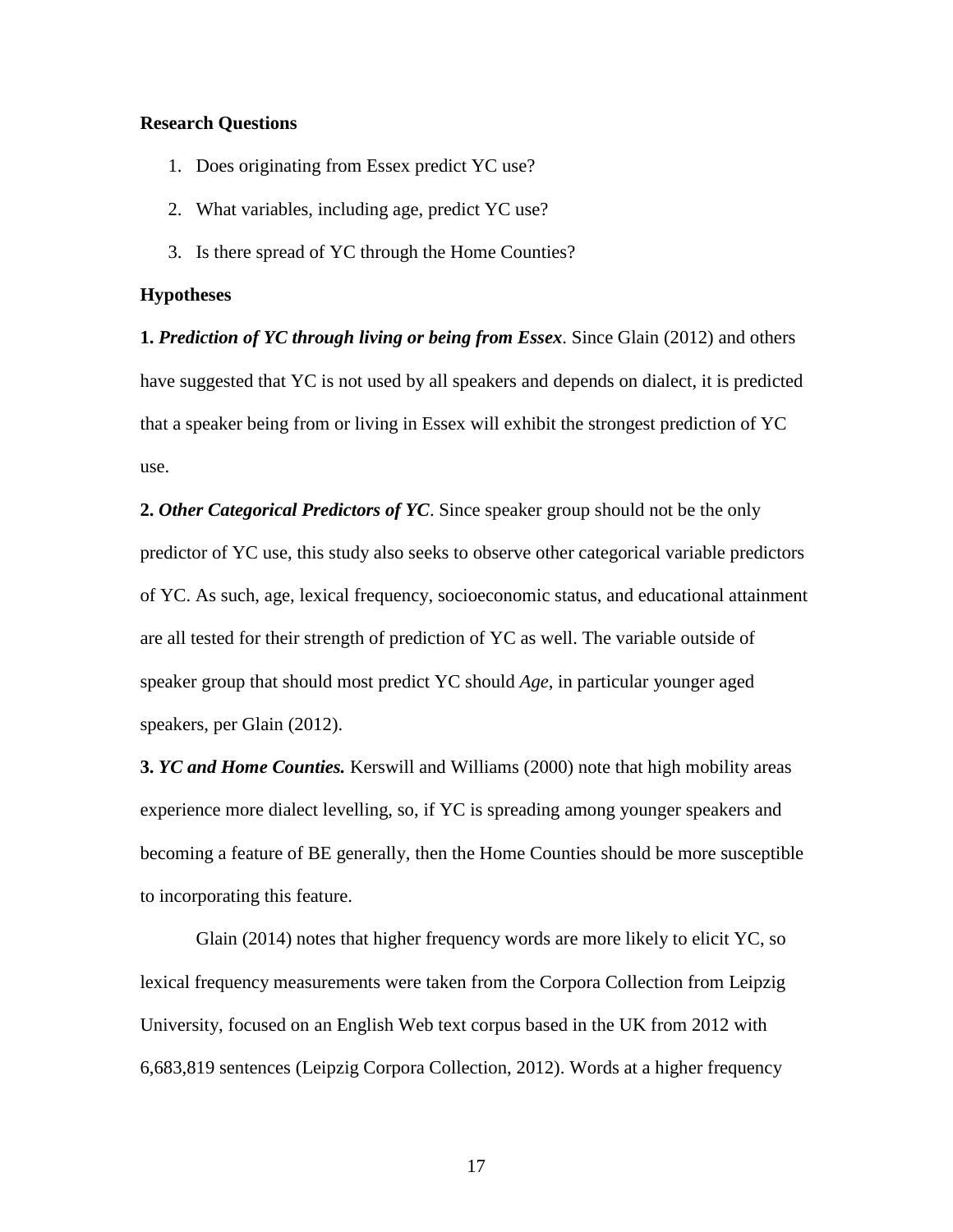should correlate to higher uses of YC among speakers in comparison to lower frequency words.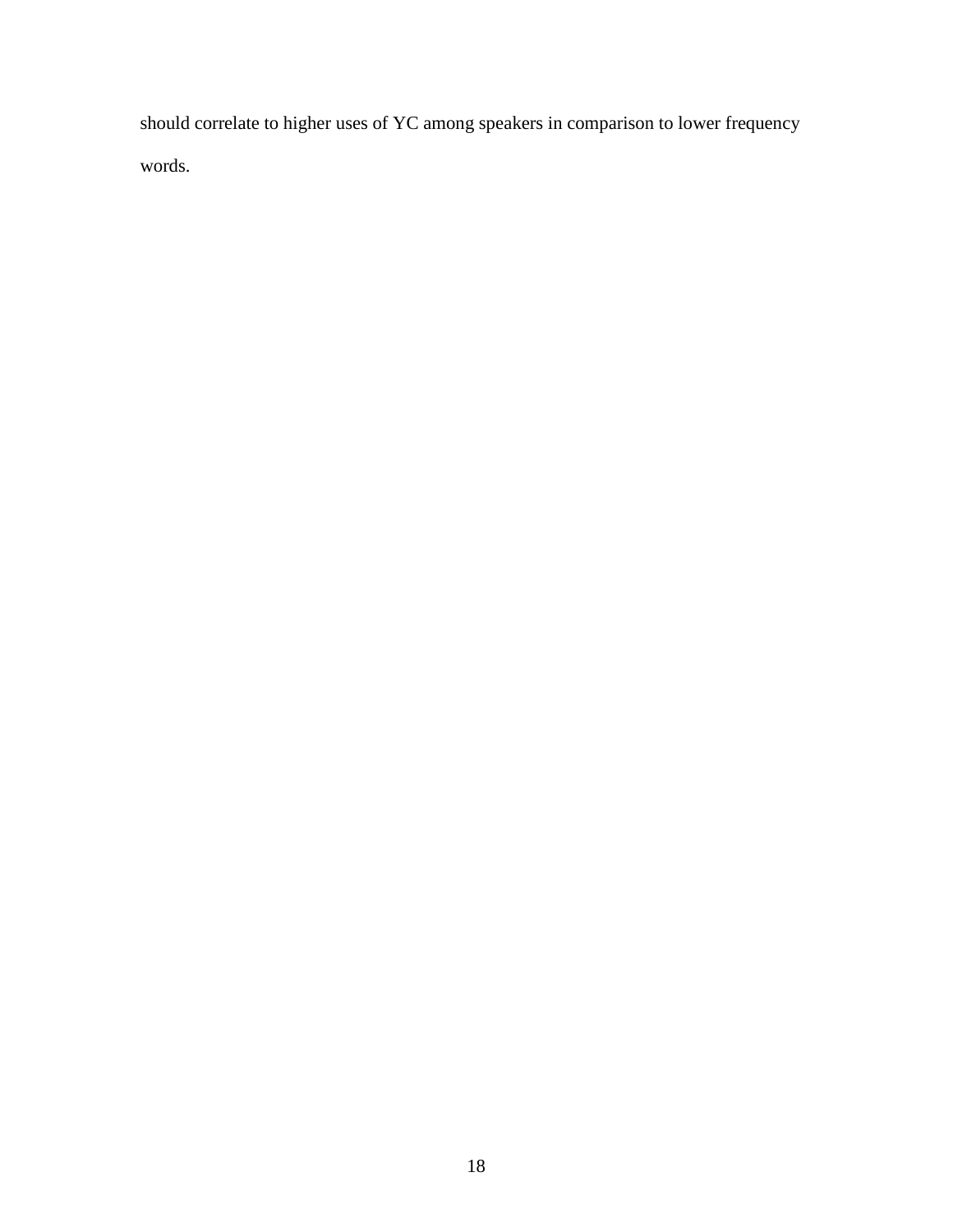### CHAPTER 4. RESULTS

### **Number of YC Occurrences in Speaker Location**

In this dataset (n=450), there were 245 instances of YD, 191 of YC, and 14 of YU. Of the total dataset, 334 tokens were taken from speakers from Essex, 40 from Hertfordshire, 37 from Hampshire, and 39 from Kent. As such, percentages are used to give a truer depiction of instances of each group's tokens. Table 4.1 presents percentages of Yod groupings based on the speaker's place of origin.

|     | Essex        | Hertfordshire | Hampshire    | Kent         |
|-----|--------------|---------------|--------------|--------------|
| YD  | 215/334      | 13/40         | $11/37$ (    | 6/39         |
|     | $(64.371\%)$ | $(32.500\%)$  | 29.730%)     | $(15.385\%)$ |
| YC. | 107/334      | 26/40         | 25/37        | 33/39        |
|     | $(32.036\%)$ | $(65.000\%)$  | $(67.568\%)$ | (84.615%)    |
| YU  | 12/334       | 1/40          | 1/37         | 0/30         |
|     | $(3.593\%)$  | $(2.500\%)$   | $(2.703\%)$  | $(0\%)$      |

In comparison, Table 4.2 shows Yod groupings based on *Speaker live*. Percentages are used to show a more accurate representation of usage of each Yod grouping.

**Table 4.2** Instances of Yod Groupings by *Speaker Live*

|     | Essex        | Greater London | Hampshire    | Cambridgeshire | Kent         |
|-----|--------------|----------------|--------------|----------------|--------------|
|     |              |                |              |                |              |
| YD  | 111/150      | 51/112         | 32/75        | 37/37          | 14/76        |
|     | $(74.000\%)$ | $(45.536\%)$   | $(42.667\%)$ | $(100\%)$      | $(18.421\%)$ |
| YC. | 37/150       | 57/112         | 42/75        | 0/37           | 55/76        |
|     | $(24.667\%)$ | $(50.893\%)$   | $(56.000\%)$ | $(0\%)$        | $(72.368\%)$ |
| YU  | 2/150        | 4/112          | 1/75         | 0/37           | 7/76         |
|     | $(1.333\%)$  | $(3.571\%)$    | $(1.333\%)$  | $(0\%)$        | $(9.211\%)$  |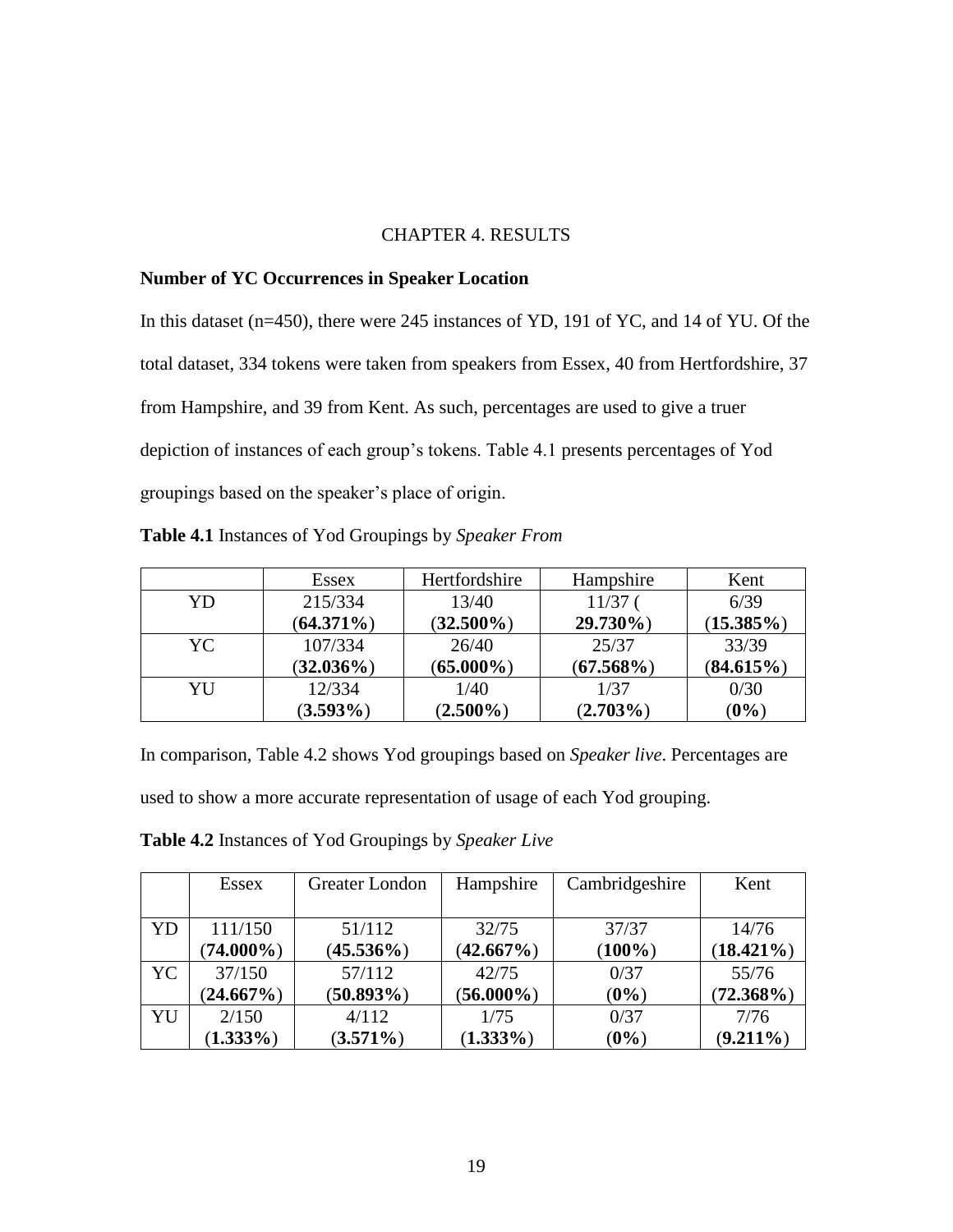There are some counties represented in the grouping of where participants are from that are not represented in the grouping of where participants currently live, and vice versa, so a direct comparison cannot be made between each county. However, for those that do have counterparts in both Table 4.1 and Table 4.2, there is not an overwhelming difference in the percentages from Essex and Kent. On the other hand, Hampshire shifts to an almost 50/50 split on YD and YC use in terms of where participants currently live.

#### **Prediction of YC through Independent Variables**

#### *Occurrence of Yod Coalescence in Comparison to Yod Dropping*

Binary measures of YC (where  $0 =$  the default realization of YD and  $1 =$  the novel variant of YC) were submitted to a stepwise logistic regression with *Age*, *SES*, *Gender, Education, Lexical Frequency, and Variety* to determine the best-fit model. A binary model evaluating YD and YC was analyzed first. The stepwise model determined that where speakers live (*Live*) followed by where they are from (*From*) and then their occupation (*Job*) comprised the best-fit model, shown below in Table 4.3.

|  |  | <b>Table 4.3</b> Outputs of YD & YC Logistic Regression – Best-Fit Model |  |
|--|--|--------------------------------------------------------------------------|--|
|  |  |                                                                          |  |

|             | DF | Deviance | AIC    |
|-------------|----|----------|--------|
| <b>NULL</b> |    | 381.88   | 403.88 |
| From        |    | 410.91   | 428.91 |
| Job         |    | 475.90   | 491.90 |
| Live        |    | 508.19   | 524.19 |

Considering the arguments above as the best predictors for the model, a separate logistic regression was run to determine the strength of their YC prediction. As per the best-fit model suggested by the stepwise logistic regression, binary measures of YC (where  $0 =$ the default realization of YD and  $1 =$  the novel variant of YC) were submitted to a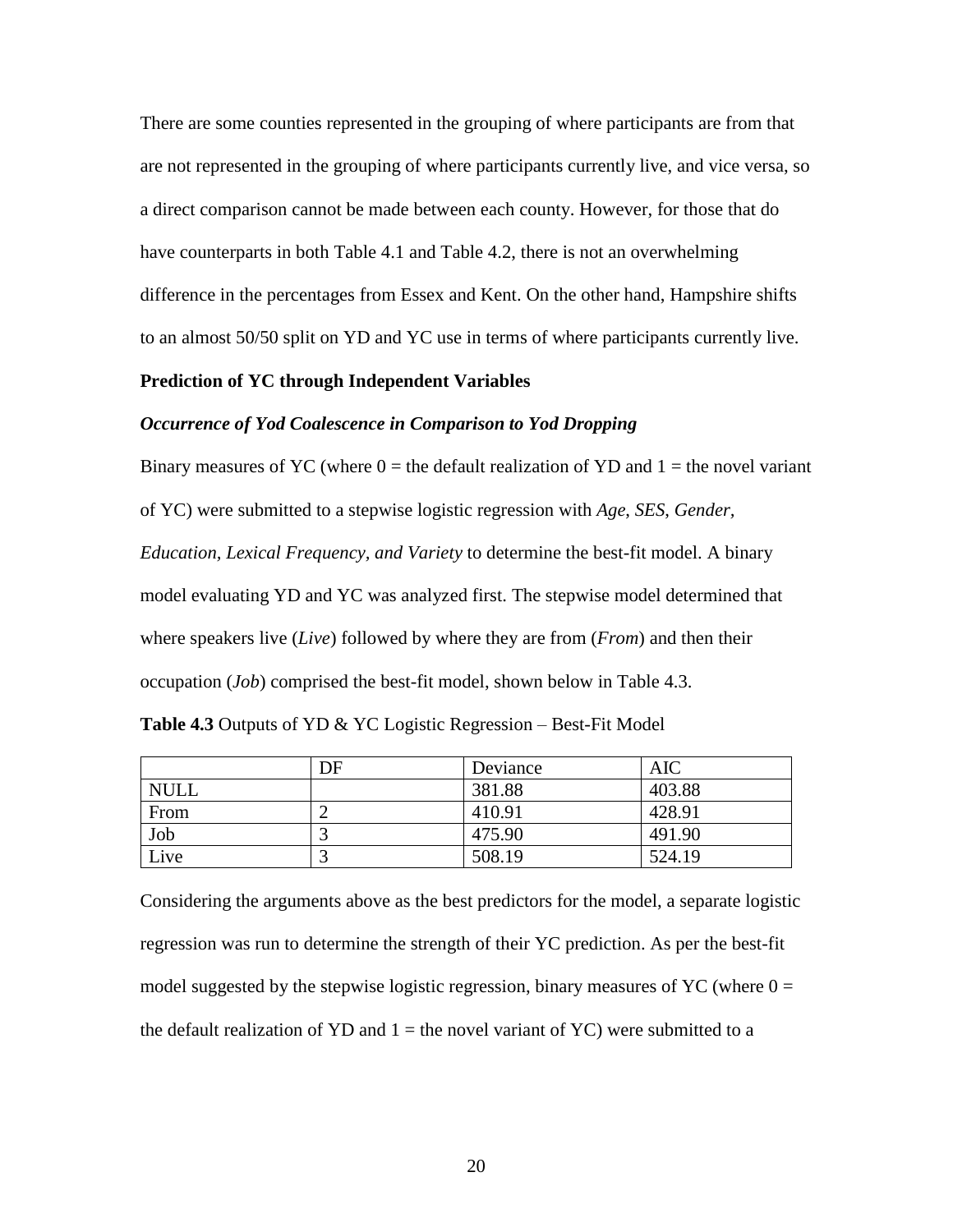logistic regression with *Live*, *From*, and *Job* as the independent variables. The output of this model is visualized in Table 4.4 below.

|                            | <b>Odds Ratios</b> | <b>Std Error</b> | p-value        |
|----------------------------|--------------------|------------------|----------------|
| Intercept                  | 14.259             | 0.810            | $0.001**$      |
| $Job$ ~ Technician         | 0.002              | 1.427            | $< 0.001$ ***  |
| Job ~ Service & Sales      | 0.029              | 0.726            | $< 0.001$ ***  |
| $Job$ ~ Manager            | 0.117              | 0.873            | $< 0.5 *$      |
| Job ~ Retired/Homemaker    | 0.001              | 1.292            | $< 0.001$ ***  |
| From $\sim$ Hertfordshire  | 20.000             | 0.694            | $< 0.001$ ***  |
| From $\sim$ Hampshire      | 0.200              | 1.322            | 0.223          |
| Live $\sim$ Greater London | 0.245              | 0.703            | $< 0.005$ *    |
| Live $\sim$ Hampshire      | 27.929             | 1.220            | $< 0.05$ **    |
| Live $\sim$ Cambridgeshire | 0.000              | 650.393          | 0.975          |
| Live $\sim$ Kent           | 189.750            | 1.089            | ***<br>< 0.001 |

**Table 4.4** Outputs of Logistic Regression for YD & YC – Odds Ratios

The strongest effects were between speakers who live in Kent, were from Hertfordshire, or work as technicians, in service and sales, or are retired or homemakers. Speakers who live in Kent were found to be 189.750 times more likely to use YC than those living in Essex (reference group) $(p<0.001)$ , while those living in Hampshire were found to be 27.929 times more likely than residents of Essex to use it  $(p<0.05)$ . Speakers who live in Greater London were 75.5% less likely to use YC than those who live in Essex (p<0.005). Speakers who are from Hertfordshire were 20.000 times more like to use YC than speakers from Essex ( $p<0.001$ ). Those who work as technicians, in service and sales, managers, and those who are retired/homemakers were 99.8% (p<0.001), 97.1% (p<0.001), 88.3% (p<0.5), and 99.9% (p<0.001) less likely to use YC than those who work as professionals.

No main effects or interactions were found for education, BE variety, gender, task, socioeconomic status, or age in the best-fit model for YC use. LP speakers used more YC than speakers who identified as Standard BE speakers (*Variety*), as seen in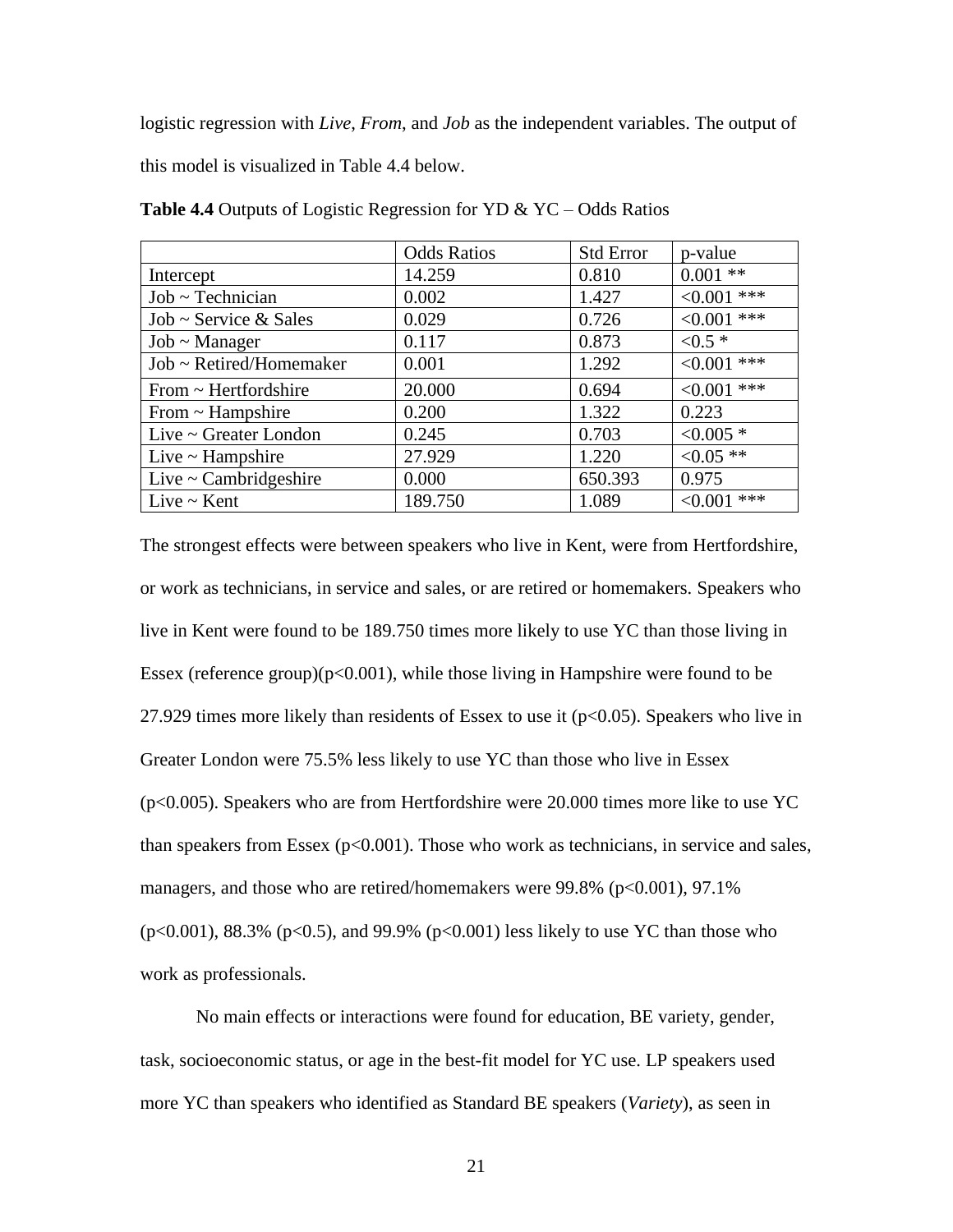

Figure 4.1. Both genders observed in this study used YC and YD at similar rates, as seen in Figure 4.2.

**Figure 4.1** YC & YD by English variety **Figure 4.2** YC & YD by Gender Speakers with Secondary or Associates degrees hardly used or did not use YC at all, while speakers with Bachelors and graduate degrees used YC and YD at similar rates to one another, as seen in Figure 4.3. The frequency of a word's occurrence in the corpus did not show an effect on use of YC over YD, as seen in Figure 4.4. Both boxplots have similar Q1, Q2, and Q3 ranges.





### *Occurrence of Yod Use in Comparison to Yod Dropping*

Binary measures of YU (where  $0 =$  the default realization of YD and  $1 =$  the novel variant of YU) were submitted to a stepwise logistic regression with *Age*, *SES*, *Gender,*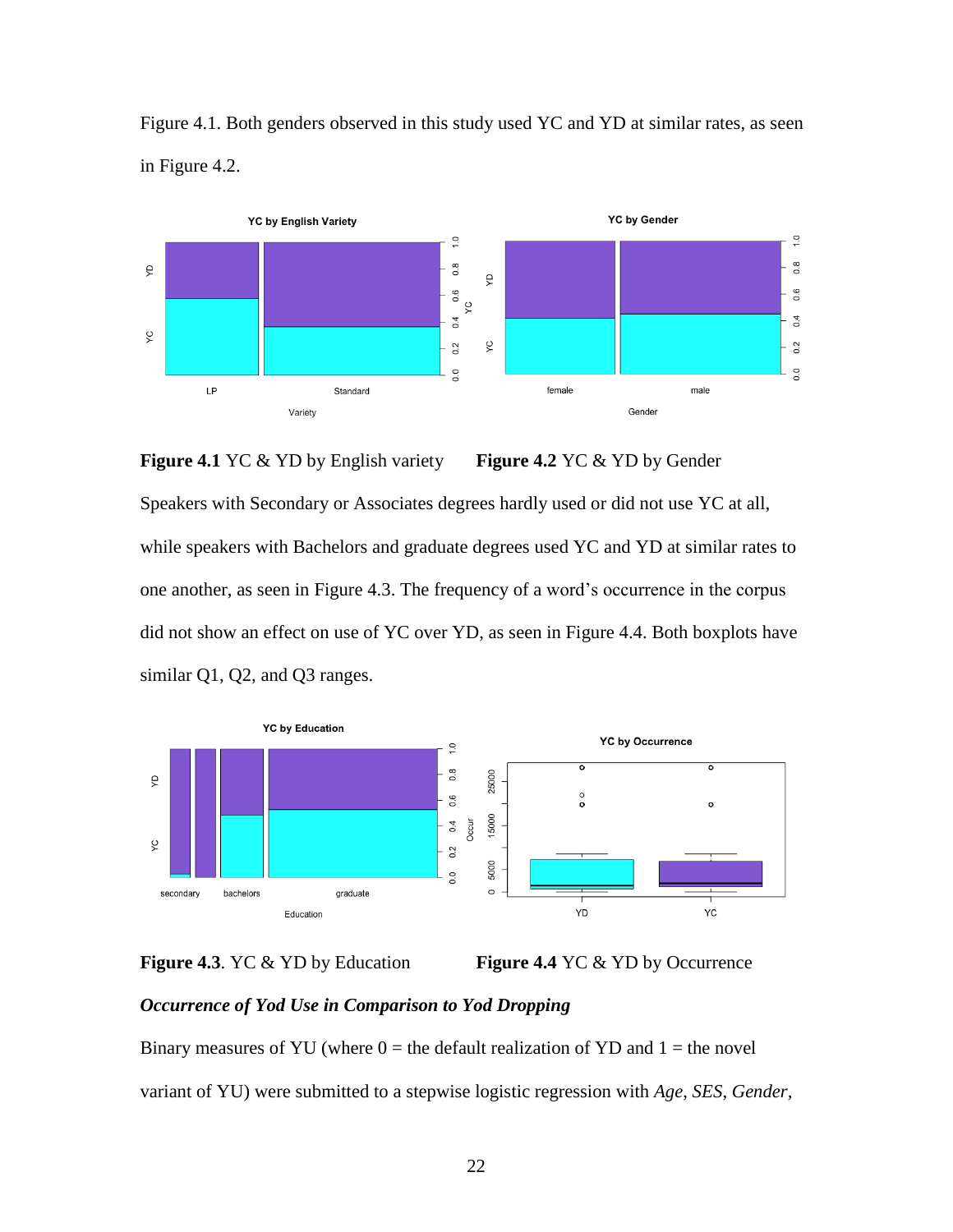*Education, Lexical Frequency, and Variety* to determine the best-fit model. The best-fit model determined that where speakers live (*Live*), followed by lexical frequency (*Lexical Frequency*), age (*Age*), task (*Task*), and education (*Education*) comprised the best-fit model, as shown below in Table 4.5.

|  | <b>Table 4.5.</b> Outputs of YD & YU Logistic Regression – Best-Fit Model |
|--|---------------------------------------------------------------------------|
|--|---------------------------------------------------------------------------|

|                   | DF | Deviance | <b>AIC</b> |
|-------------------|----|----------|------------|
| <b>NULL</b>       |    | 49.343   | 73.343     |
| Live              |    | 70.939   | 88.939     |
| Lexical Frequency |    | 67.520   | 89.520     |
| Age               |    | 61.044   | 83.044     |
| Task              |    | 54.689   | 74.689     |
| Education         |    | 54.282   | 74.282     |

Considering the arguments above as the best predictors for the model, a separate logistic regression was run to determine the strength of their YU prediction. As per the best-fit model suggested by the stepwise logistic regression, binary measures of YU (where  $0 =$ the default realization of YD and  $1 =$  the novel variant of YU) were submitted to a logistic regression with *Live*, *Lexical Frequency*, *Age*, *Task*, and *Education* as the independent variables. The output of this model is visualized in Table 4.6 below.

|                            | <b>Odds Ratios</b> | Std. Err. | p-value   |
|----------------------------|--------------------|-----------|-----------|
| Intercept                  | 0.252              | 1.146     | 0.228     |
| Live ~ Greater London      | 306,866,100        | 4,182     | < 0.5     |
| Live $\sim$ Hampshire      | .000               | 4,182     | 0.996     |
| Live $\sim$ Cambridgeshire | 6,021,550,000      | 8,634     | 0.997     |
| Live $\sim$ Kent           | 7,232,791,000      | 4,182     | 0.996     |
| Lexical Frequency          | 0.998              | 0.000     | < 0.1     |
| $Age \sim 30-39$           | 0.000              | 4,182     | 0.997     |
| $Age \sim 40-49$           | 0.000              | 7,629     | 0.996     |
| TaskScript                 | 0.161              | 0.894     | $< 0.05*$ |
| TaskInterview              | 0.000              | 6,104     | 0.998     |
| Educationassociates        | 0.000              | 4,138     | 0.996     |
| Educationbachelors         | 0.000              | 4,182     | 0.996     |

**Table 4.6**. Outputs of Logistic Regression for YD & YU – Odds Ratios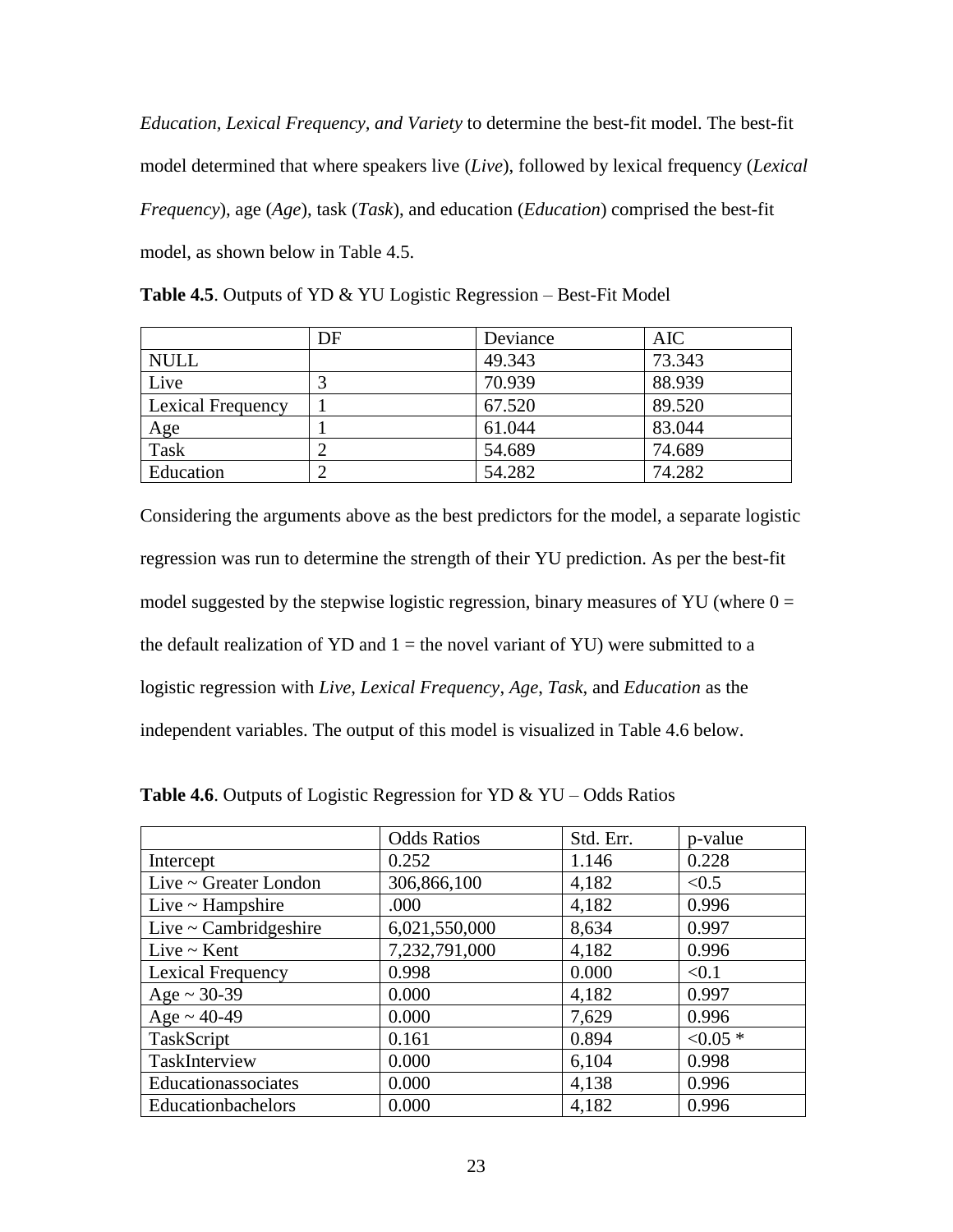Due to the low number of YU tokens, the best-fit model produced many options with high standard error (between 4,138 and 8,634). However, the model did suggest that lexical frequency significantly predicted YU ( $p < 0.1$ ), and tokens of YU were 83.9% less likely to be found in the reading task than in the word list task (reference group) $(p<0.5)$ .

No main effects or interactions were found for BE variety, gender, and socioeconomic status in the best-fit model for YU. English variety did not have an impact on YU; both speakers of LP and the non-RP standard BE hardly used YU, as visualized in Figure 4.5. Female participants used YU slightly more than male participants, but both used it at very low rates, as seen in Figure 4.6.





While the best-fit models did not find age to be a significant predictor of YC or YU, there were patterns in the data that are relevant to report, given Glain's (2012) study. Age brackets of 10 years, other than the first grouping of 18-29, were not represented equally in this sample, seen below in Table 4.7. As such, percentages are used here to report Yod groupings. Additionally, there were no participants from age groupings 50-59 and 60-69.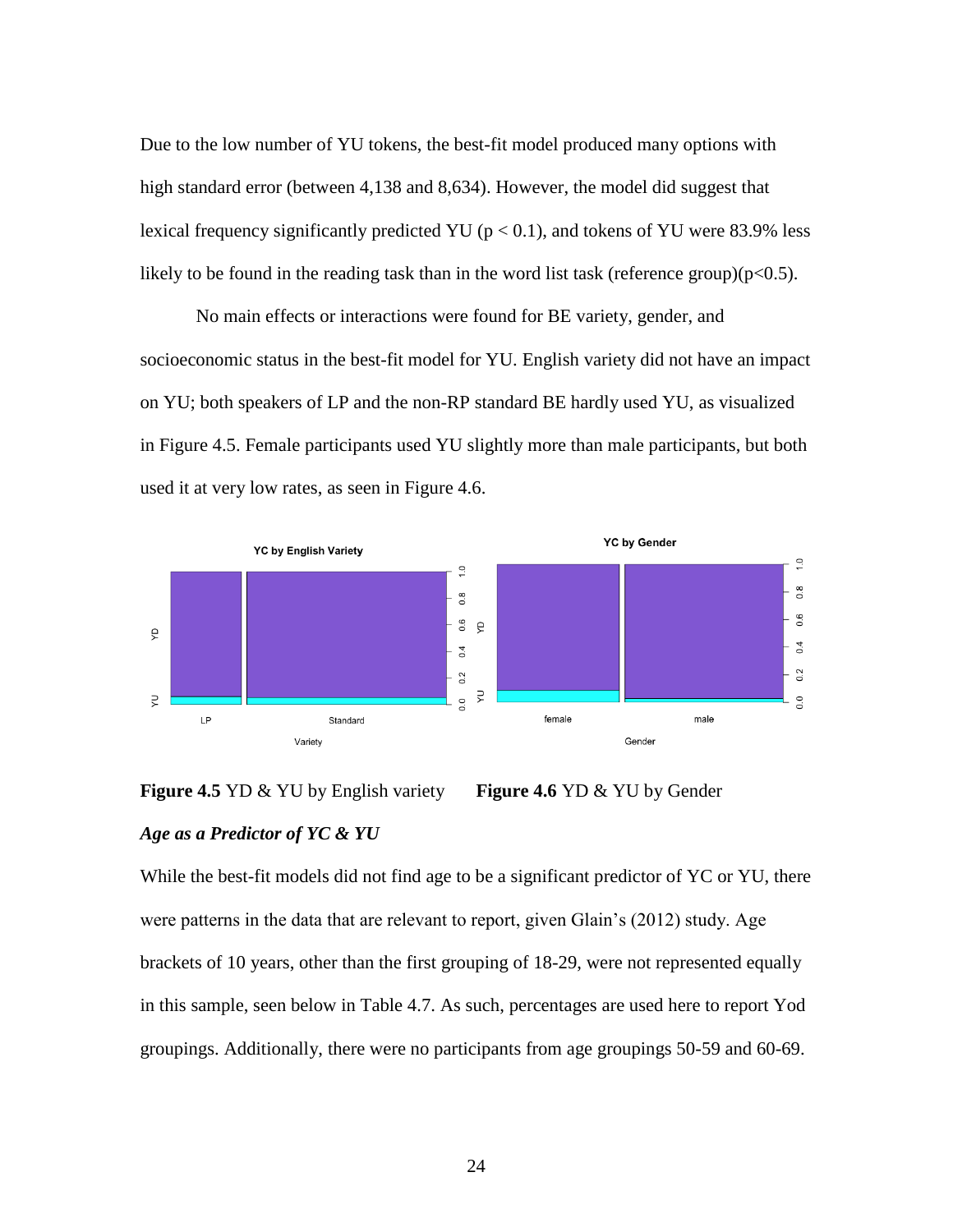|     | 18-29        | $30-39$      | 40-49        | 50-59   | 60-69   | 70-79       |
|-----|--------------|--------------|--------------|---------|---------|-------------|
| YD  | 32/75        | 93/192       | 51/112       |         |         | 69/71       |
|     | $(42.667\%)$ | $(48.438\%)$ | $(45.536\%)$ | $(0\%)$ | $(0\%)$ | (97.183%)   |
| YC. | 42/75        | 87/192       | 61/112       |         |         | 1/71        |
|     | $(56.000\%)$ | $(45.313\%)$ | $(54.464\%)$ | $(0\%)$ | $(0\%)$ | $(1.408\%)$ |
| YU  | 1/75         | 12/192       | 0/112        |         |         | 1/71        |
|     | $(1.333\%)$  | $(6.250\%)$  | $(0\%)$      | $(0\%)$ | $(0\%)$ | $(1.408\%)$ |

**Table 4.7** Instances of Yod Groupings by Age

In terms of percentage of use, YC use is most common among 18-29-year-olds, but there is a near 50/50 split on YD and YC use among 18-29, 30-39, and 40-49-year-old groupings. YC is nearly non-existent in 70-79-year-olds, with YD use at a rate of 97.183%. Although, the best-fit model did not determine age to be a significant predictor of YC & YU behavior, there is a noticeable lack of YC use among the oldest age grouping (70-79), as seen in Figure 4.7.





**Figure 4.7** YC & YD by Age.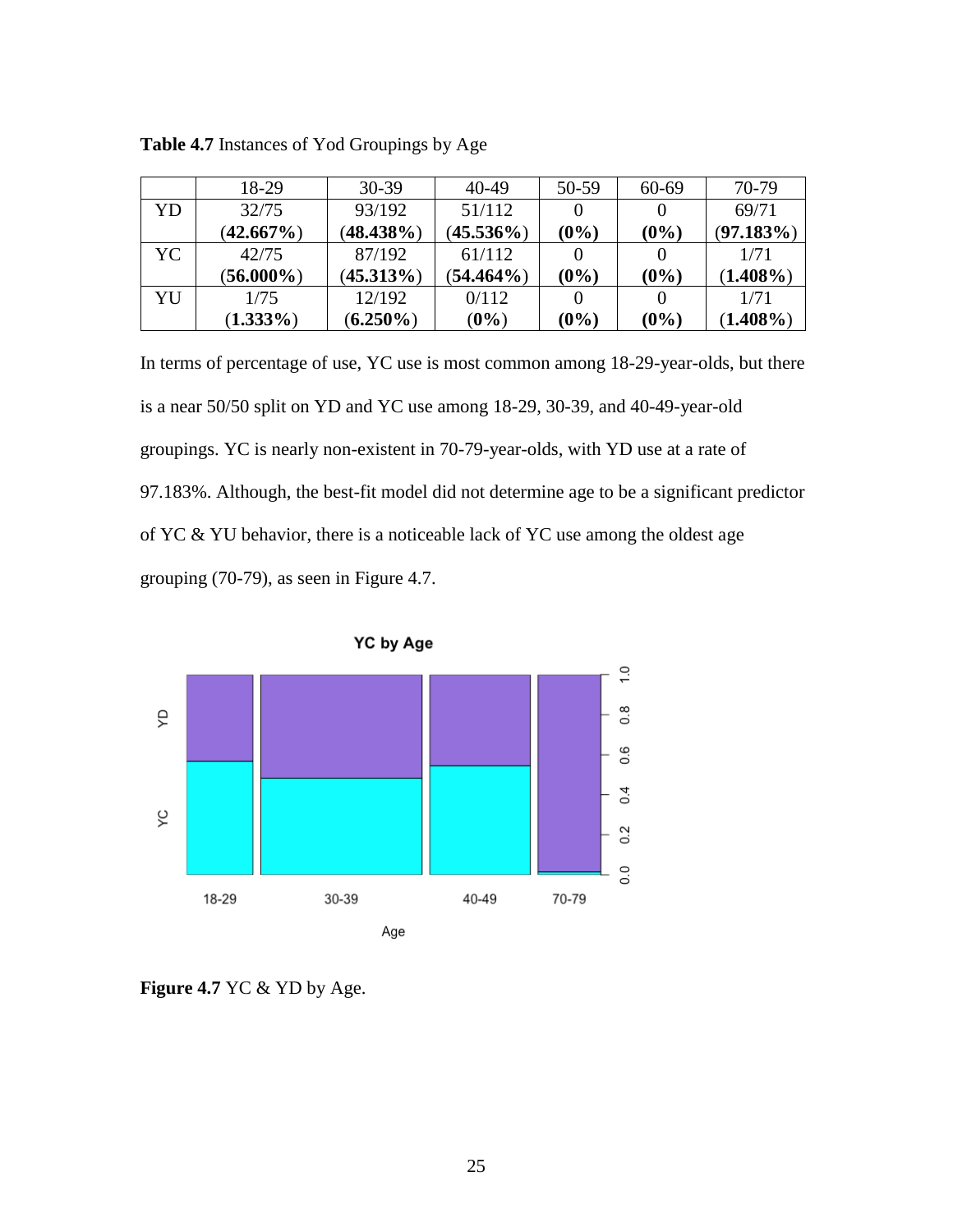#### CHAPTER 5. DISCUSSION

The main findings of this study showed where speakers are from, live, and work predict YC, while where speakers live, lexical frequency, age, task, and education all predict YU, to varying extents, though skewed by low tokens of YU. Unlike Glain's (2012) study, age did not appear in the best-fit model as a predictor of YC. However, where speakers are from did, which is indicative of the continuation of a geographic location still having some influence over YC use. Lexical frequency and the script task were the strongest predictors of YU. Again, here, it would be expected that YU use would be predicted by older age, per Wells (1999).

While this study originally intended to group speakers based on their selfidentified BE variety, participants only chose one of 2 varieties from the list of options (PL & Standard BE), and no participants self-identified as speakers of EE. Due to the common perception of EE speakers as less educated, even participants from Essex with features of EE did not identify with this BE variety. As such, the next closest categorical identifier to BE variety would be where the speaker is from. Speakers from Hertfordshire were the only group with a higher probability of using YC than speakers from Essex. There was only one speaker originally from Hertfordshire, so the data of YC use was based on their singular speech tendencies. Speakers from Hampshire were less likely to use YC than speakers from Essex; again, only one participant was from Hampshire. Speakers from Essex – and who, therefore, are more likely to speak EE and have YC as a variant – were predicted to use YC the more than speakers from Hampshire, but there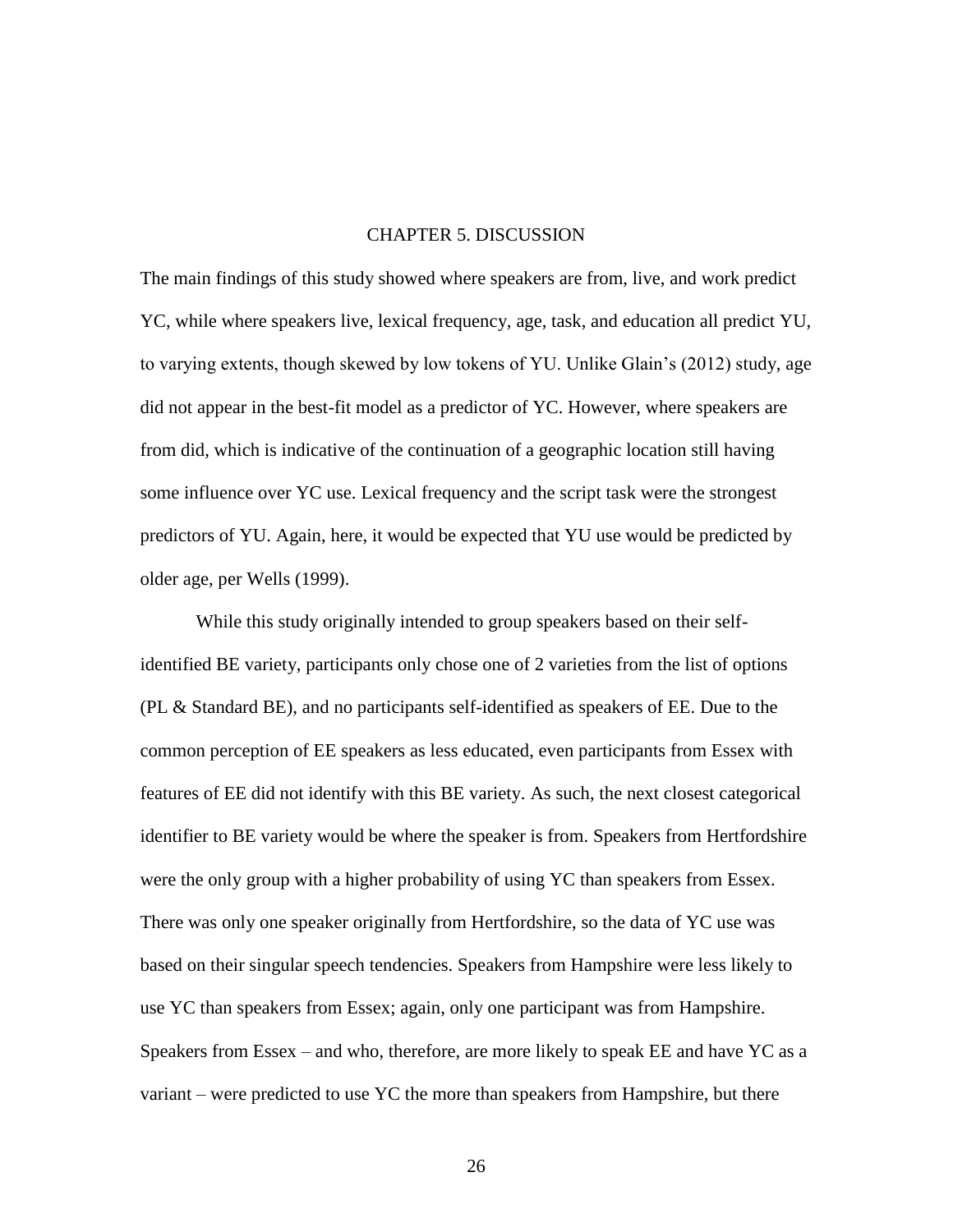was not significant finding for other locations, so speakers from Essex most likely use YC at a similar rate as speakers from Kent. However, location (*From* and *Live*) is still able to predict YC use to some extent based on the best-fit model.

Where speakers currently live also predicts their YC use. Speakers who live in Kent are much more likely to use YC than speakers who live in Essex. After debriefing with the participants, it was observed that one of the Kentish speakers may identify with Chatham speech, which they noted is similar to EE. Speakers who live in Hampshire, who also used YC at a rate higher than those who currently live in Essex, used rates of YC slightly lower than Kent. Speakers who live in Greater London were much less likely to use YC than speakers who live in Essex. This supports Kwon's (2006) distinction of PL as a separate BE variety, which is found most extensively in and around London. However, in terms of Kerswill & Williams's (2000) dialect leveling, since Greater London is a high mobility area, it is surprising that there is not a higher predictive YC rate of use. Speakers who live in Cambridge were found to use YC 100% less than speakers who live in Essex. However, there was only one speaker who currently lives in Cambridge, and they used no YC. Future research should take care to rigorously balance participants within each category.

Since socioeconomic status was the same (middle class) across all participants, the occupation of each participant was categorized using the International Standard Classification of Occupations (ISCO) from the International Labour Organization. The ISCO is a "basis for the international reporting, comparison and exchange of statistical and administrative data about occupations" (ISCO: International Standard Classification of Occupations, 2010). Occupation predicted YC use most significantly for those who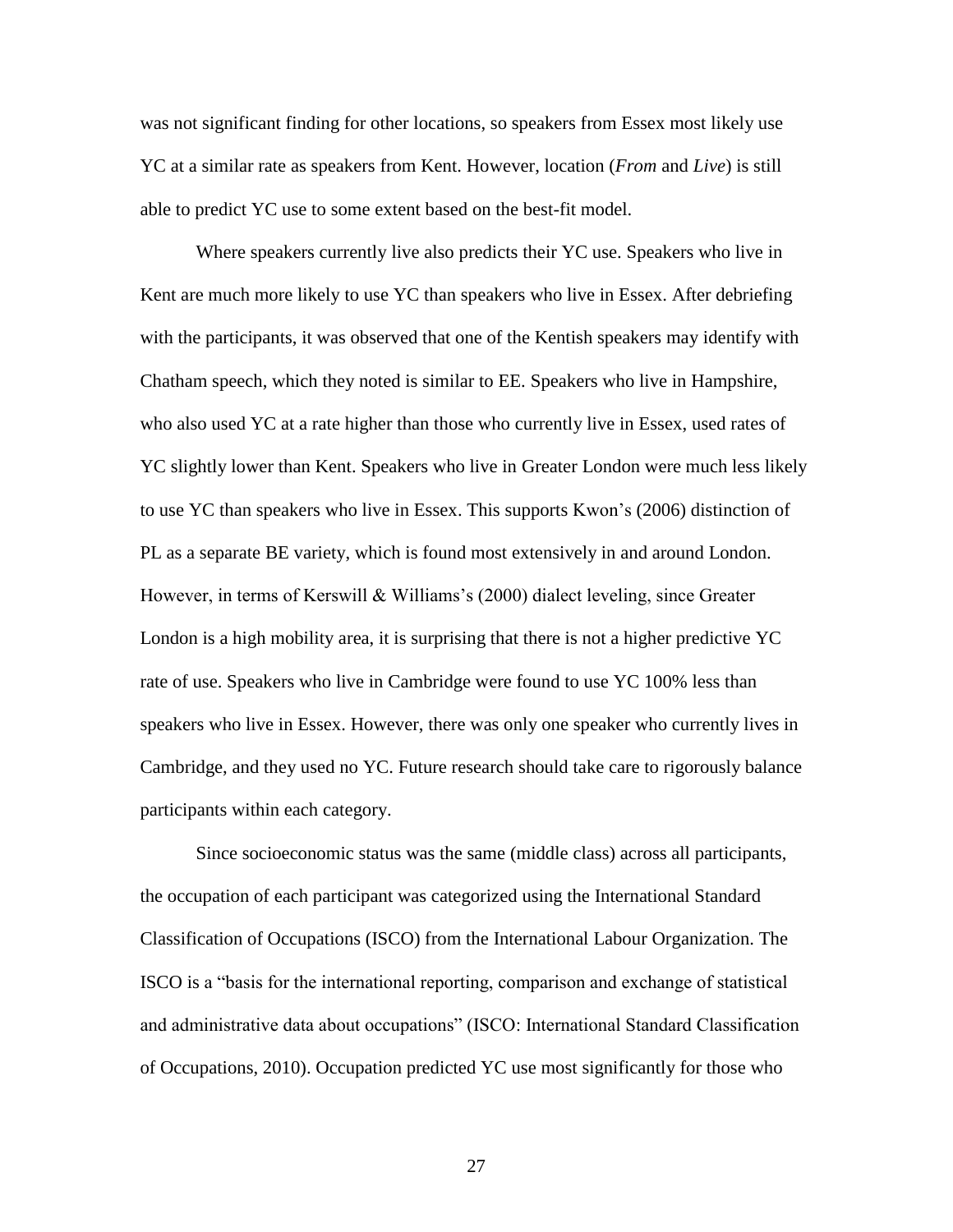worked as technicians, managers, in service and sales, and those who were retired or homemakers were less likely to use YC than professionals. There was no significant effect of educational levels on YC use. However, the group of professionals would typically hold higher degrees due to the requirements of their positions. The category for service and sales is expansive, including a range of professions from civil servants to sales associates, so many participants held higher degrees while others did not. Here, education would not be able to predict YC within occupation. Overall, those who hold degrees lower than Bachelors do not use YC much, if at all, while those with Bachelors and graduate degrees use YC and YD fairly evenly. Interestingly, while YC is associated with EE (Kwon, 2006; Glain, 2012; and more), which is historically a working-class variety, professionals with higher degrees and possibly higher salaries than other occupations were more likely to use YC than occupation categories that do not require high degrees and may not yield high salaries. This could be tied to the higher numbers of people across all socioeconomic statuses having access to higher education in comparison to the previous decades. Additionally, since participants knew this study had ties to university research, it is possible that those in occupations that do not require higher degrees or have as high salaries felt compelled to present themselves as speakers of "proper" English – using less YC – to take on a more educated persona.

The best-fit model did not find task to be predictive of YC use, but it did find a main effect between task and YU. YU was less likely to be found in the script task than the word list. Since the word list has the highest attention paid to speech and least natural speech, as found by Labov (1972), it would follow that YU appears more in the word list, since those who care to use the prestigious form of YU would be more able to carefully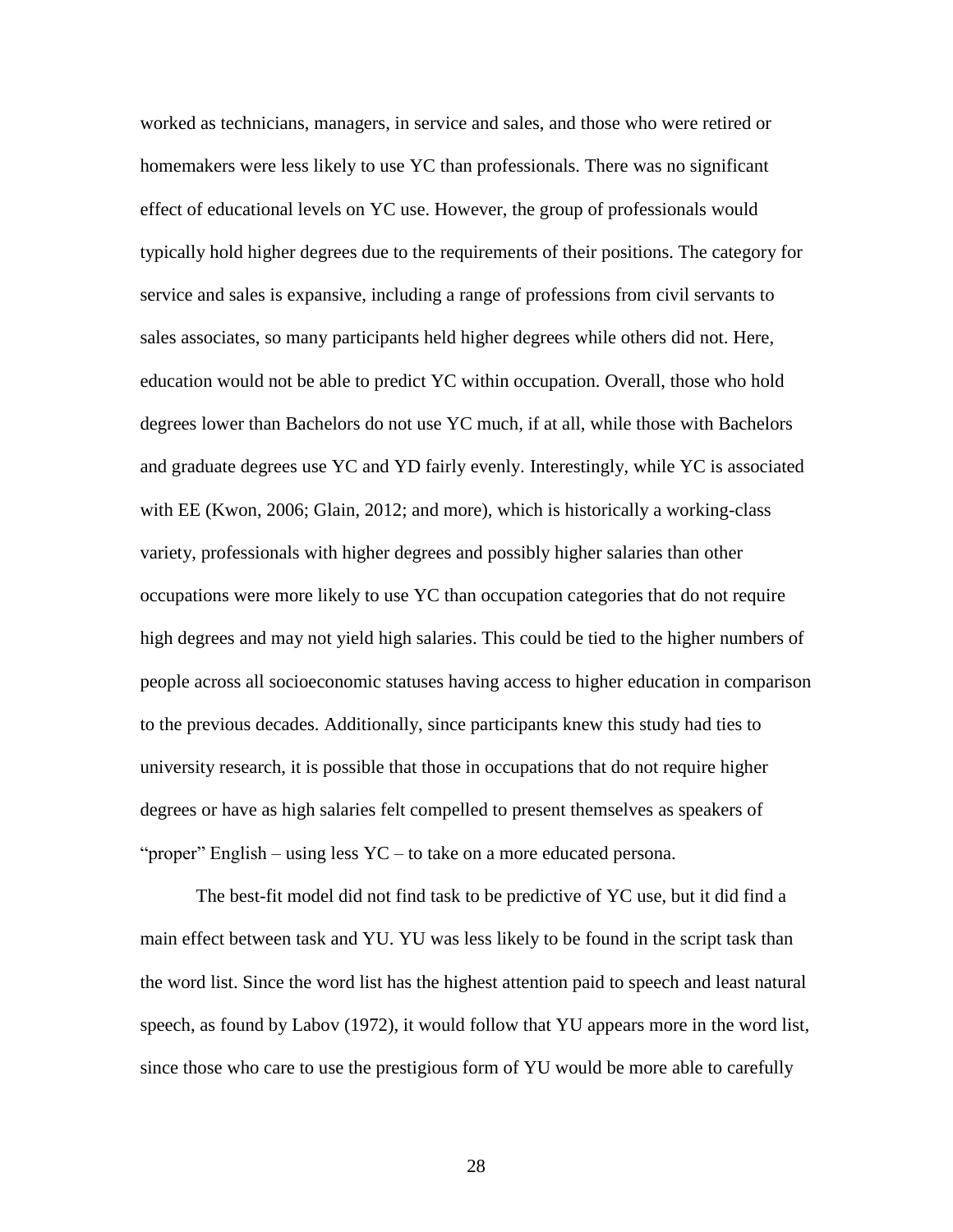use it in the word list than in the script, which they read more freely. Anecdotally, one participant who used YU in the word list and less YU in the script noted that they "spoke proper." They went on to say that, while they do not speak the most properly, they felt they speak more properly than others. It seems this participant was paying more attention to their speech but was unable to uphold their careful speech in the script task, accomplishing the goal of the different tasks within this study.

In terms of age, while an older age grouping does not absolutely predict that YC will not be used, there is a noticeable trend. Future research on the impact of age on YC use would benefit from eliciting an age-balanced sample, as the data in this study did not have speakers in the age groups 50-59 and 60-69. Based on the data from this study and Wells's findings that YC was "rejected by older speakers" and "preferred by younger ones" (1999), YC is prolific in speech among those 49 and younger and has the potential to spread. All age groups at 49 and under used YC, meaning that the variant does not belong to just one generation; however, since older speakers are rejecting it, and have done so for about 20 years or so, as documented by Wells (1999), it may be subject to age grading. Future research could revisit this study and others like it in another 20+ years to reexamine older generations that are not as inclined to use YC at present and to determine if this is a case of age grading, in which speakers no longer engage in certain phonetic practices once they reach a certain age.

Anecdotally, participants typically elaborated on why they chose certain class and English variety distinctions. Many participants commented on how they would like to be considered upper class but marked middle. Considering Great Britain's past feudal system and evolution to their current monarch-parliament governmental structure, class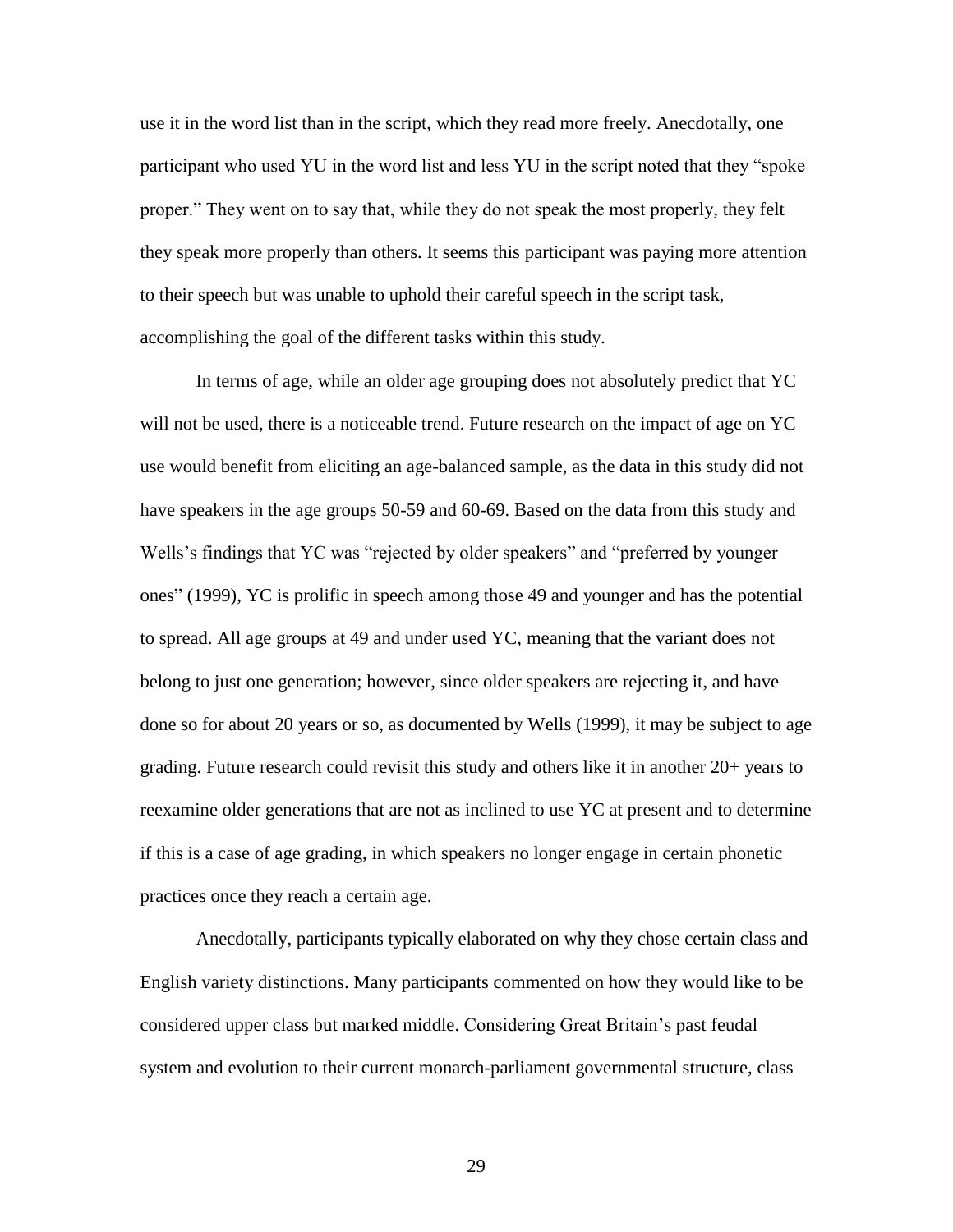distinction still seems to have a strong hold on its citizens. One participant noted that they must be middle class – after trying to determine if they hit that benchmark or were lower class – since they were able to purchase hummus from their local Tesco's, which they indicated would mark middle class status but not quite upper-class status. Through food selection, this participant was able to index their socioeconomic status and position themselves as middle class. In this same vein, while many of the participants in the study are from Essex, none of them marked EE as their English variety. EE is still considered less educated and less "proper" speech among many people – some of the participants included – so these participants may have been hesitant to associate themselves with EE. People from Essex and speakers of EE are perceived as having "new money," having been historically poor and coming into new wealth, but not having the refinement of spending this money on socially acceptable objects. However, many of these same participants commented that they did not speak "the Queen's English" – or RP – and opted into the non-RP Standard British variety as they spoke "like everyone else." RP represents tradition and conservative beliefs for many younger speakers, so choosing to distance oneself from RP is also an act of distancing themselves from less progressive beliefs. Even though these participants were using YC and were from Essex, they still do not identify with EE as their BE variety, so it is most likely that they were trying to position themselves in a way that did not associate them with the characteristics of people who speak EE. Interestingly, even though participants were open in discussing their desires to be upper class, they also distanced themselves from the snobbishness associated with speakers of RP. While this study's focus was the observation and recording of YC use, a follow-up study on attitudes towards EE and other BE dialects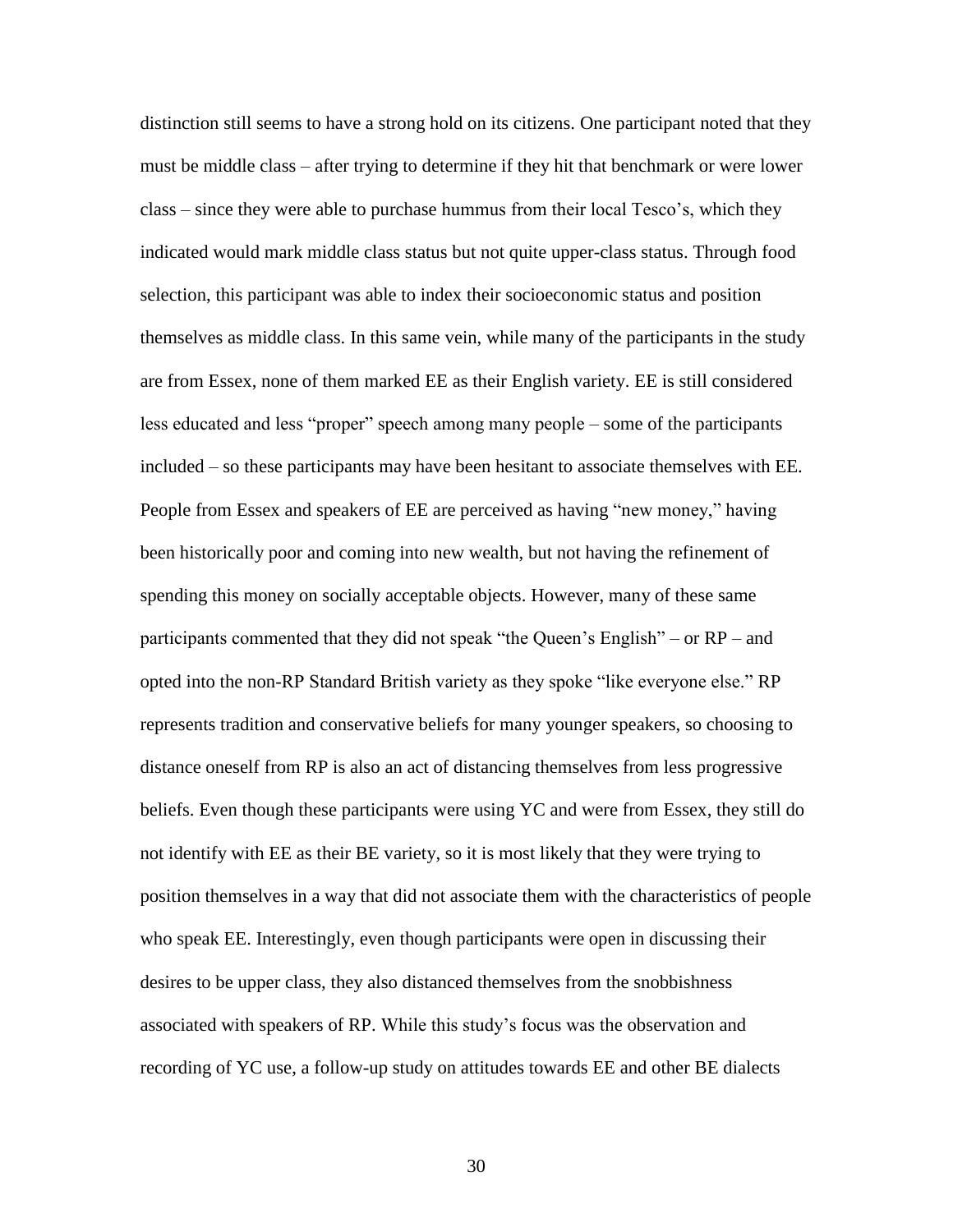would complement the results of this study and explain in more certainty the motivations behind these anecdotal instances.

In addition to age and BE variety, the best-fit model did not find socioeconomic status, gender, and education as predictive variables in the model. Since this study used snowball sampling, participants knew each other and were able to aid in the recruitment of other participants. As such, many of them naturally have similarities, and in this case, the same socioeconomic status. Many participants were friends or family of other participants and currently live or lived near one another at some point. Future research should use random sampling in addition to snowball sampling in order to more evenly balance sample groups. While this study had a variety and equal spread of participant genders and education, neither of these variables were found to be predictors of YC use. If YC use is already well on its way in dialect levelling, as may be the case since location cannot successfully predict YC use, per Kerswill and Williams (2000), the patterns of men leading covert prestige uses and women leading language changes would no longer be in effect. It is expected that gender would predict YC use in terms of the variant's covert prestige, originating from a working-class dialect, if men used YC more than women, per Trudgill's findings that men use the cover prestige variant more than women (1972). Additionally, it would be expected that YC is a language change is more women than men used YC, since women lead language changes. However, both genders used YC at about the same rate, so it is not possible to identify YC's covert prestige or language change status from this sample. Finally, education, while anecdotally connected to Essex speech, does not predict YC use per the best-fit model. Once again, since snowball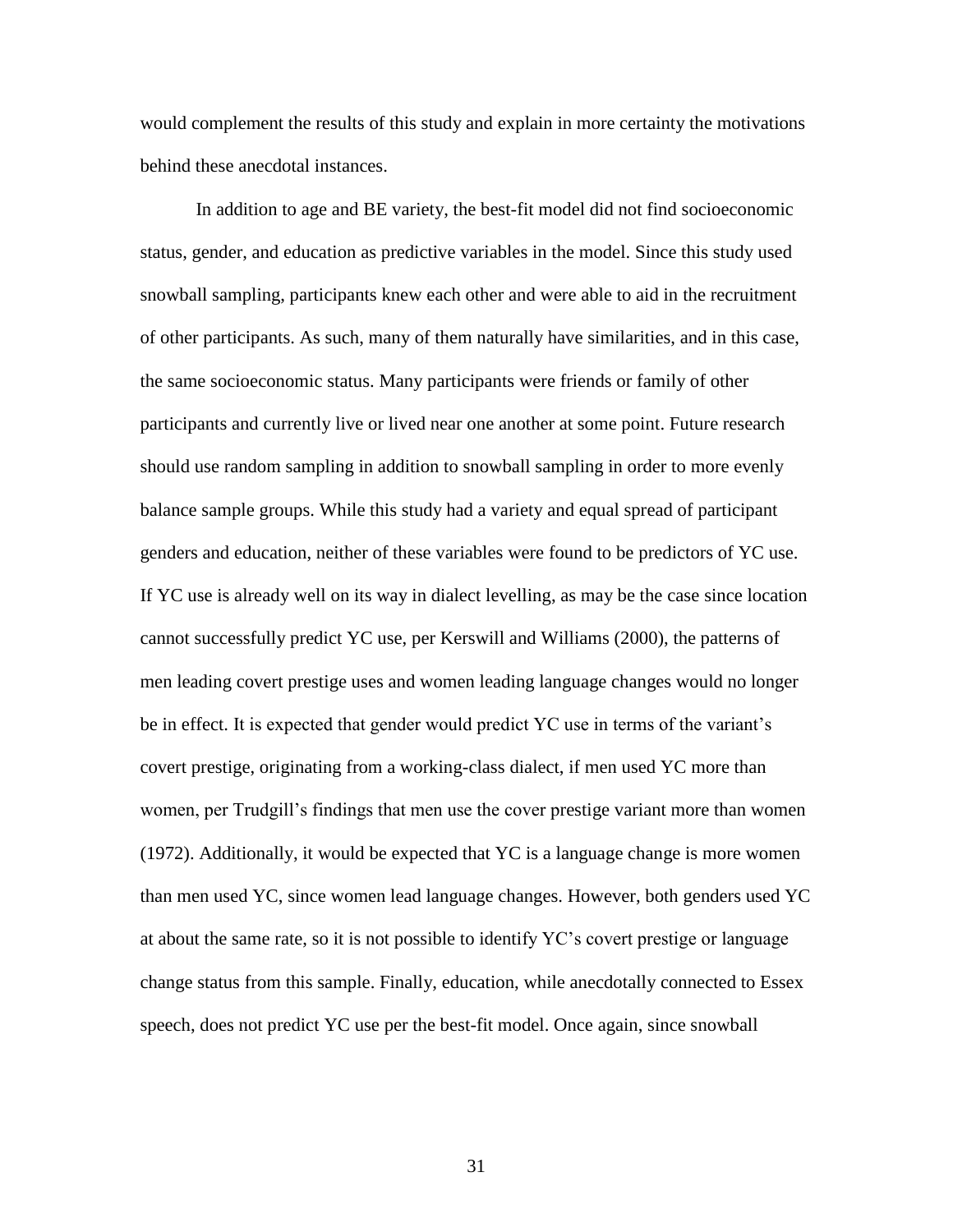sampling was used, and socioeconomic statuses were all middle class among participants, there was also not a vast difference between their educational levels.

The best-fit model found the reading task to predict YU significantly less than the word list task. This would imply that speakers who are paying more attention to their speech, per Labov (1972), are more likely to use the prestige pronunciation. Considering the participants were aware the study was about British speech – even if they were unaware of what the researcher was studying exactly – there may have been some performative speech from participants, where the use of the marked prestige variant signifies a more British persona.

In addition to task as a predictor, the best-fit model also found lexical frequency to predict YU. Higher frequency words are heard and used more often among speakers generally, so higher frequency words are heard more often on television. As such, especially when listening to the news, participants would hear the prestige variant of BE heard on news channels, like BBC, and may be more likely themselves to pronounce these higher frequency words with YU.

#### *YC in Pop Culture*

In addition to this study's research, it is important to note that YC's spread can be seen through orthographizing its phonology. For instance, among tweets that discuss "British people," *Tuesday* is orthographized to *chewsday* as seen in the Tweet below in Figure 6 (Grinevičius & Balčiauskas, 2020).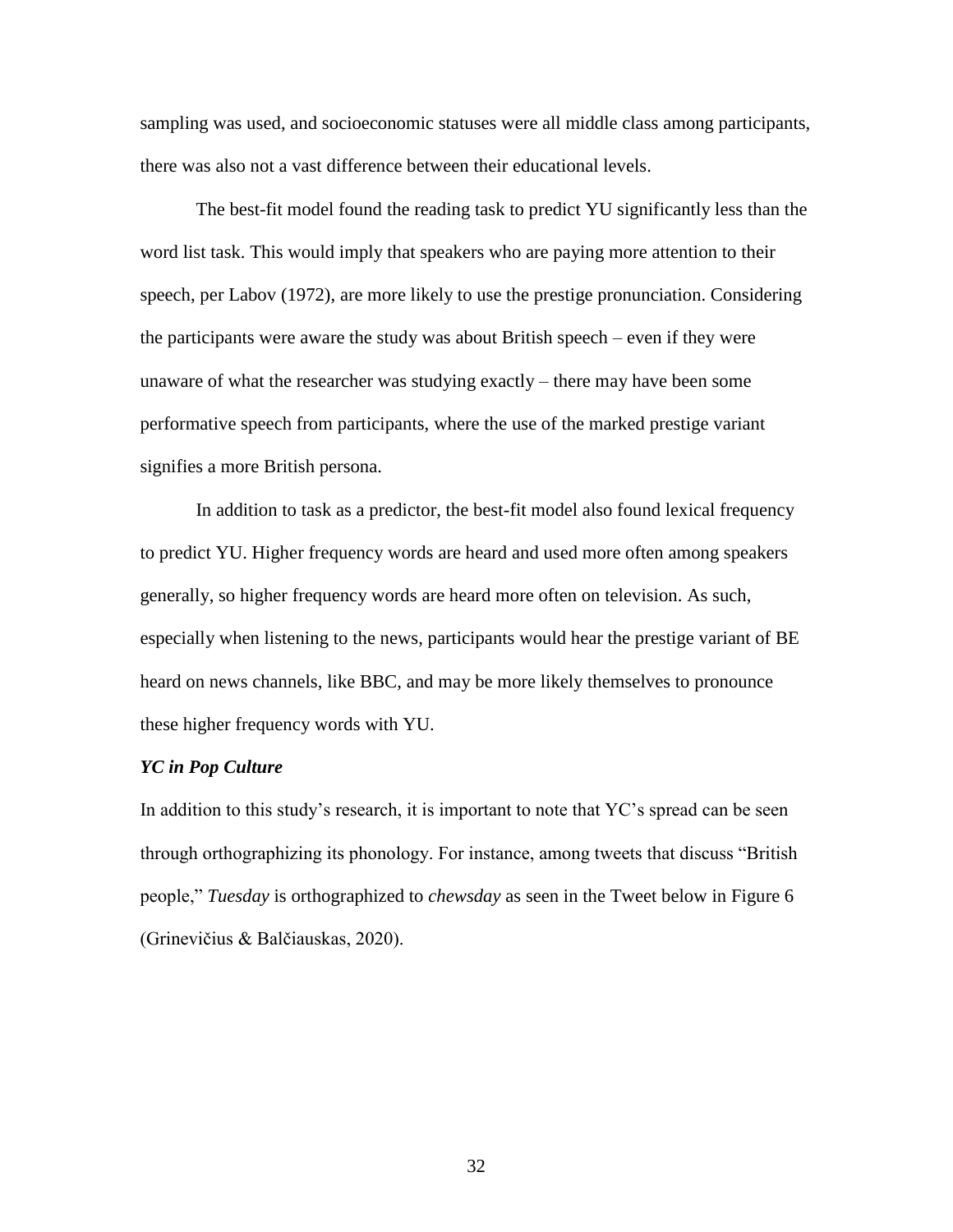

 $\bigcirc$  65.1K people are talking about this

boredpanda.com

## **Figure 5.1** Tweet from @WrongN1K.

In order to find this tweet funny, the audience must acknowledge that *Tuesday* and *chewsday* are homophones for BE speakers. Similarly, tweets in this article also orthographize *YouTube* as *youchube* and *Mountain Dew* as *mountain jew* (Grinevičius & Balčiauskas, 2020). All these pairings showcase the widely known use of YC among these speakers. To non-British audience, who would use YD in these instances, the use of YC by British speakers is marked and more obvious to them.

In addition to tweets, the popular videogame YouTube channel, WhatCulture Gaming, released a series that has new content every Tuesday called *Tues Your Own Adventure*. In this series, the presenter, Jules Gill from WhatCulture, allows his audience to choose the next videogame topic covered in the style of choose-your-own-adventure gaming, in which the player chooses from options in a game, as opposed to the game continuing on a predetermined plotline (Gill, 2020). Here, the words *choose* and *Tues* are homophones due to YC for Jules himself, as he presents himself online, and presumably a large part of his audience. In order to understand the play-on-words of *choose* and *Tues*, Jules's audience must either make or hear the two words as homophones, meaning they are also familiar with or use YC. WhatCulture's audience is niche, in that only those who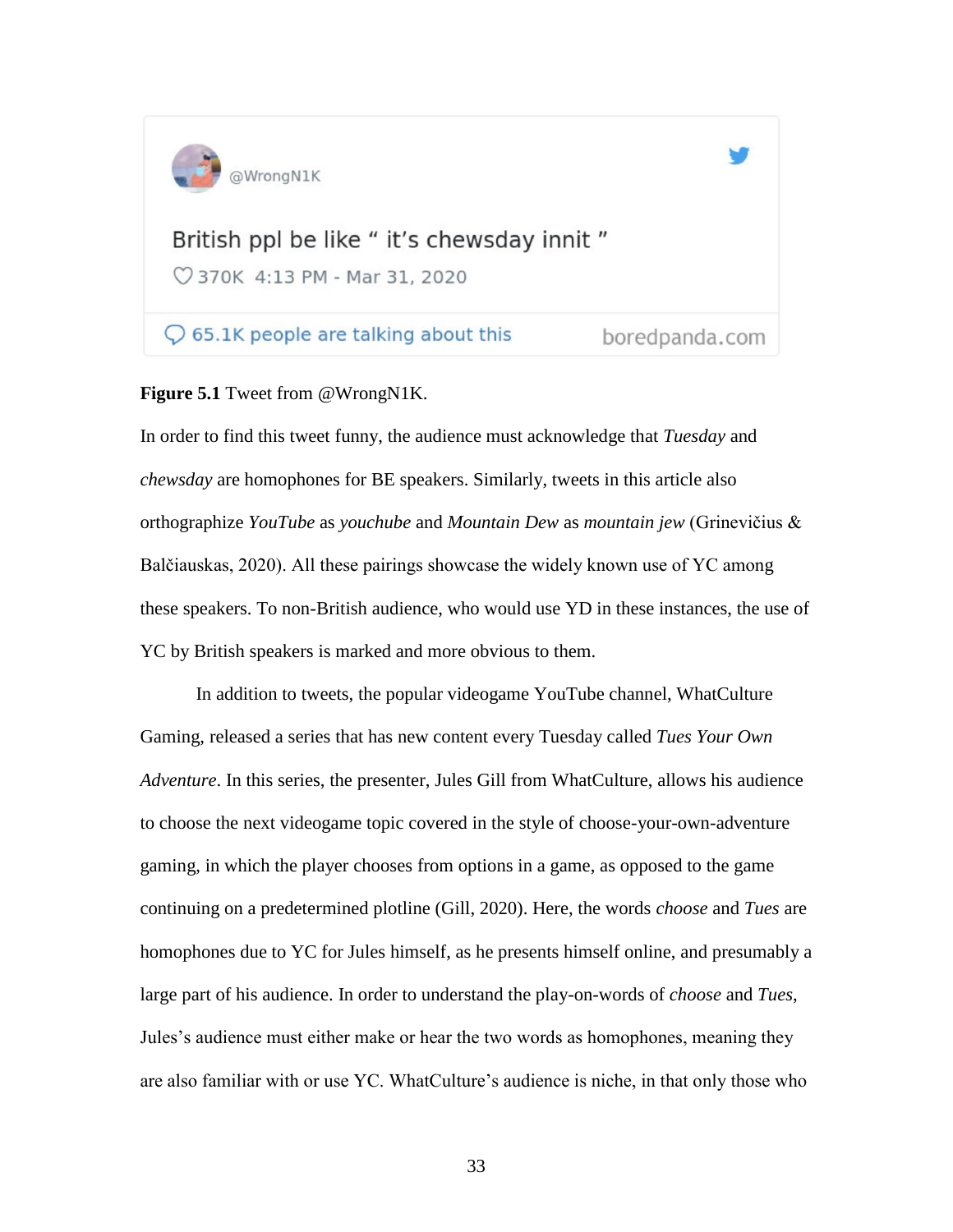play video games would be interested in watching, but the age group is likely younger as the commentators themselves appear to be in their 30s and 40s. This would parallel this study's finding that YC is more common among younger speakers and from Glain's previous research (2012). Additionally, while this study did not yield statistically significant results in terms of lexical frequency, it is worth nothing that both Twitter and YouTube have highlighted the word *Tuesday* as a key example of YC use.

Another example of YC use from pop culture, is John Oliver, the presenter of *Last Week Tonight*, who is originally from Birmingham in the UK and consistently uses YC during his show. In a recent episode, *Plastics*, Oliver discusses the need to reduce plastic consumption (Oliver, 2021). In this segment, Oliver uses the form  $\left[\frac{d}{d}\right]$  instead of [d] in *reducing*. This is just once instance among many of his use of YC. Oliver has a mostly standard BE accent – though he comes from Birmingham, which has a noticeable BE variety of its own – and yet his use of YC is prevalent. The show uses academic citations and prides itself on its research team in compiling facts for each episode. As such, it is fitting within the data that those with Bachelors and graduate degrees use YC more than those with lower degrees. Oliver is currently 43 years old and fits within the age groupings that frequently use YC. Oliver is most likely viewed by his largely American audience as generally British, so it stands to reason that the variety of BE he chooses to use for his show is more in keeping with a general BE variety. As such, it is possible that an ongoing dialect levelling phenomenon that encompasses YC is occurring or that YC is spreading through other BE varieties.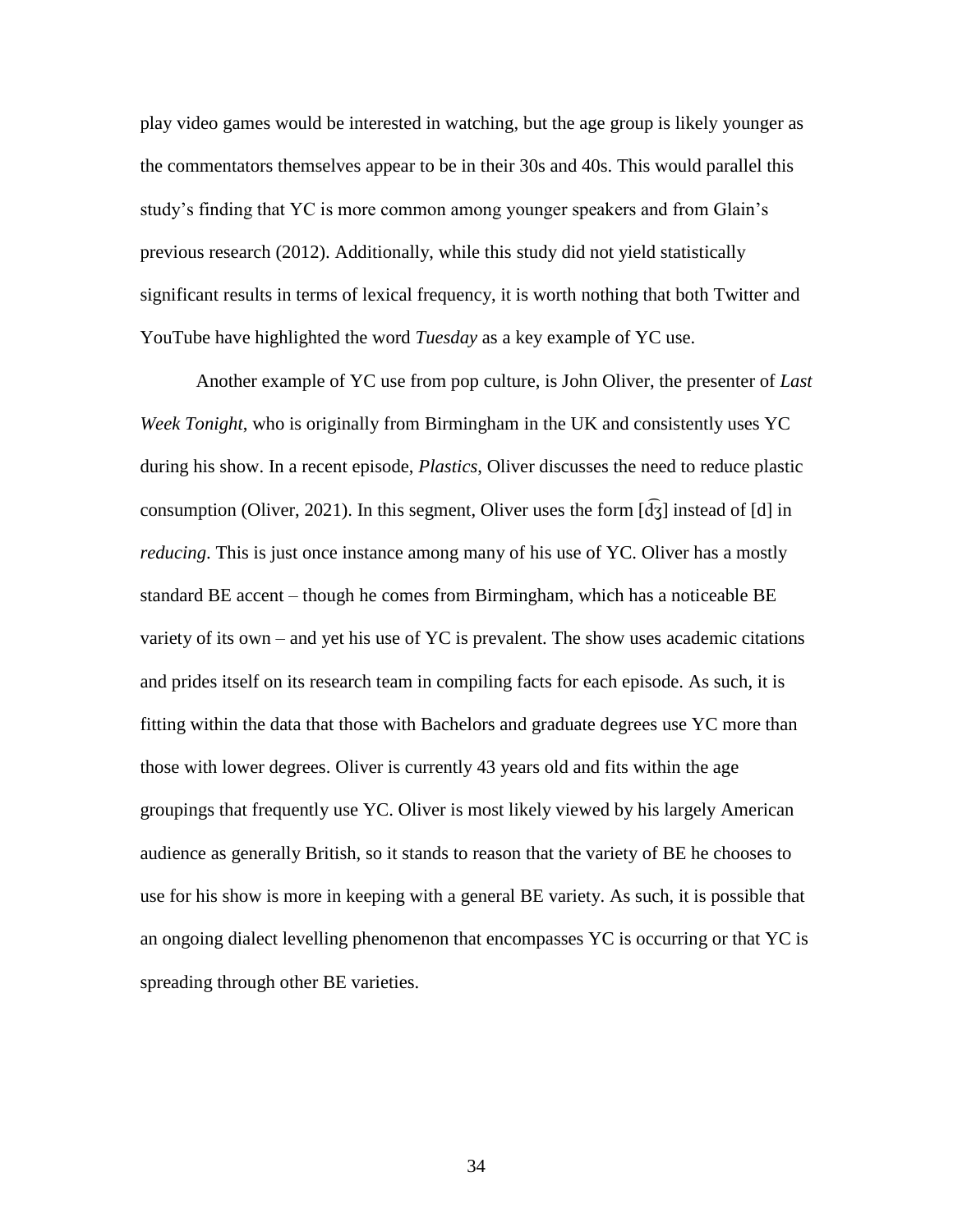#### CHAPTER 6. CONCLUSION

In this study, where speakers are from, where they live, and their occupations were measured for their ability to predict YC and where speakers live, their age, occupation, education, lexical frequency and task were measured for their ability to predict YU. Results revealed that speakers who live in Kent or were from Hertfordshire were most likely to use YC, and speakers with jobs in the technician, service/sales, and home sectors were slightly less likely to use YC. While age does not predict YC use, speakers under 49 years-old are more likely to use YC than those who are 70 and above. The most prominent limitation of this study was access to participants. With 12 participants, this research cannot definitively measure YC's potential spread or trends among BE varieties. Future research should seek a greater volume of participants from each region of the Home Counties, more variety in socioeconomic status and BE variety. Socioeconomic status should receive more attention as a variable; there may need to be a different method of recording socioeconomic status (i.e. clearer definitions of SES on the demographics survey per salary), or a larger, more balanced, sample may reveal this variable to be more significant in future research.

Future research should also reevaluate public perceptions among BE speakers about YC use or disuse. This study was not able to incorporate a previous look into the attitudes and stance towards the use of YC and the qualities it evokes in hearers' perceptions. Once this analysis is conducted, future research can make a stronger connection between the use or disuse of YC and its connection to its socioindexical values (Foulkes & Docherty, 2006;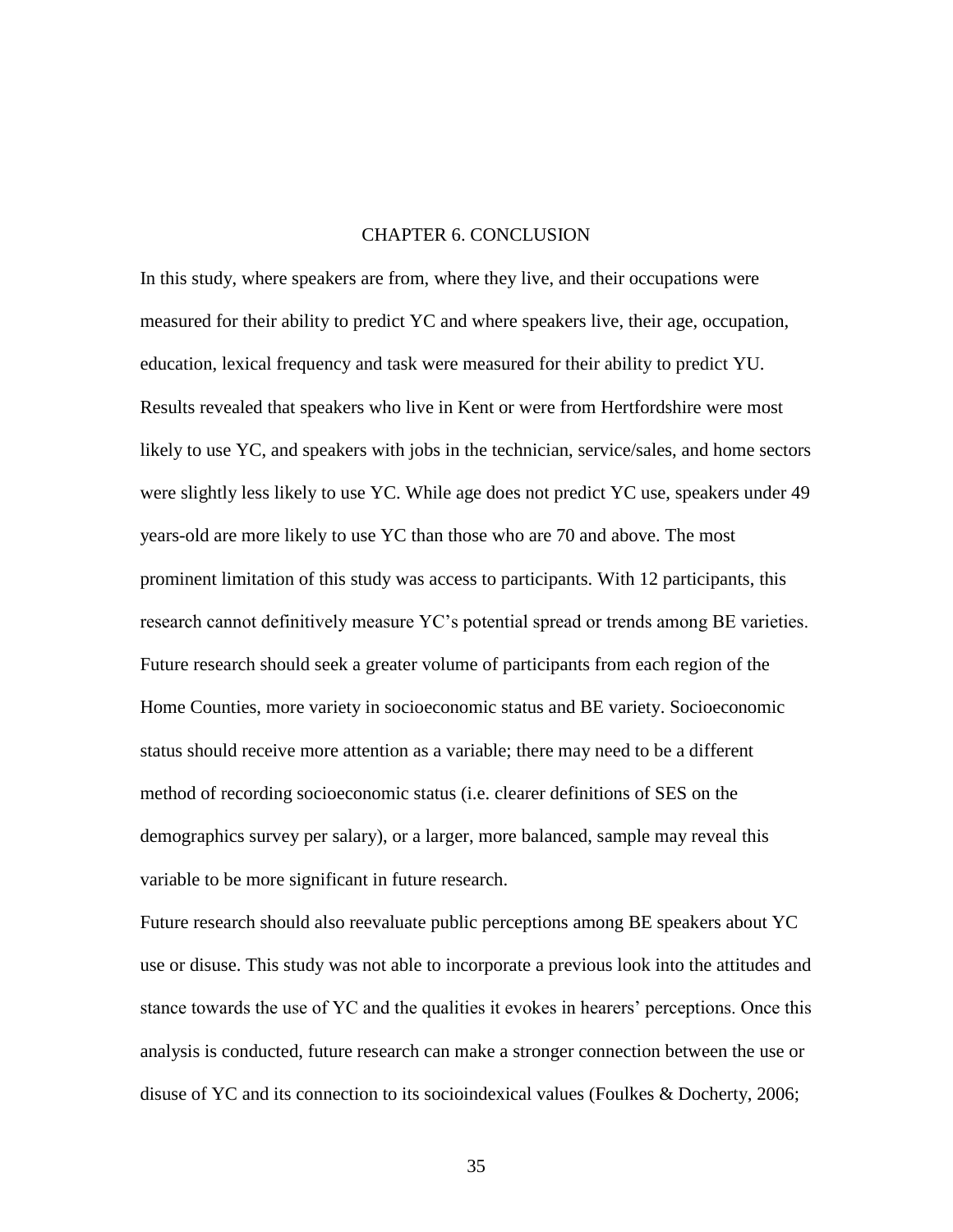Ochs, 1991). Once specific traits can be identified as having a connection with YC use, participants recorded for YC use can also be evaluated for indexing specific traits they associate with YC.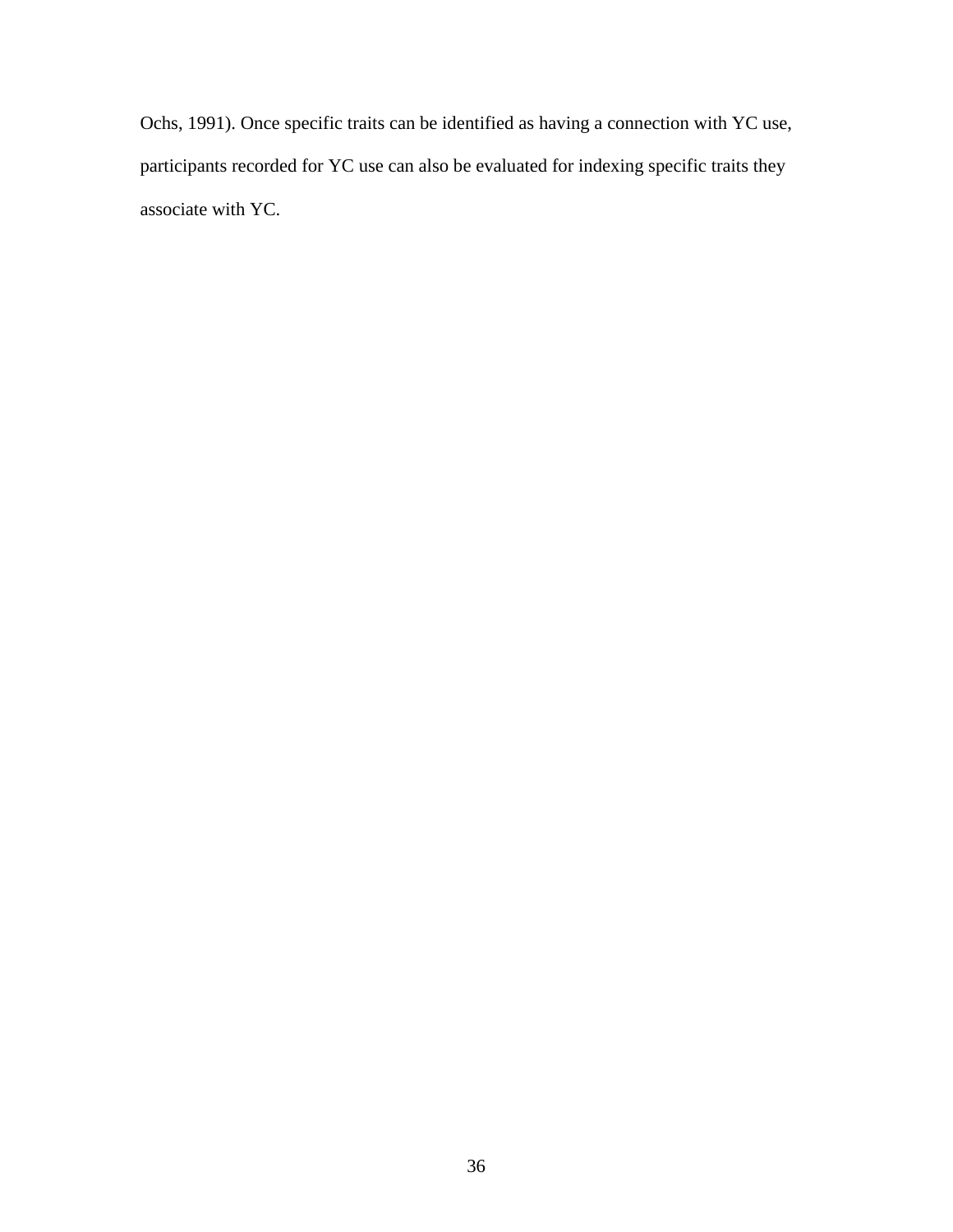#### REFERENCES

- Agha, Asif. (2003). The social life of a cultural value. *Language & Communication,* 231- 73.
- Boersma, Paul & Weenink, David (2021). Praat: doing phonetics by computer [Computer program]. Version 6.1.40, retrieved 27 February 2021 from http://www.praat.org/ Coggle, Paul. (1993). *Do you speak Estuary?*. London: Bloomsbury.
- Gill, Jules. [WhatCulture Gaming]. (2020, February). *10 Video Game Deaths You Were Powerless to Stop*. [Video]. YouTube.
- Glain, Oliver. (2012). "The yod /j/: palatalise it or drop it! How Traditional Yod Forms are Disappearing from Contemporary English." *Cercles*, 22, 4-24.
- Glain, Oliver. (2014). "Introducing Contemporary Palatalisation." Proceedings of the first Postgraduate and Academic Researchers in Linguistics at York (PARLAY 2013).
- Grinevičius, Jonas & Balčiauskas, Mingdaugas. (2020). "These 30 Tweets Are Teaching People to Speak in a British Accent and It's Ridiculously Spot On." *boredpanda*.
- Harrington, Jonathan. (2006). An acoustic analysis of 'happy-tensing' in the Queen's Christmas broadcasts. *Journal of Phonetics*, 34, 439-457.

"Home counties." [n.d.] Accessed March 7, 2021.

Hughes, Arthur & Peter Trudgill. (1979). *English Accents and Dialects: An Introduction to Social and Regional Varieties of British English*. Baltimore: University Park Press.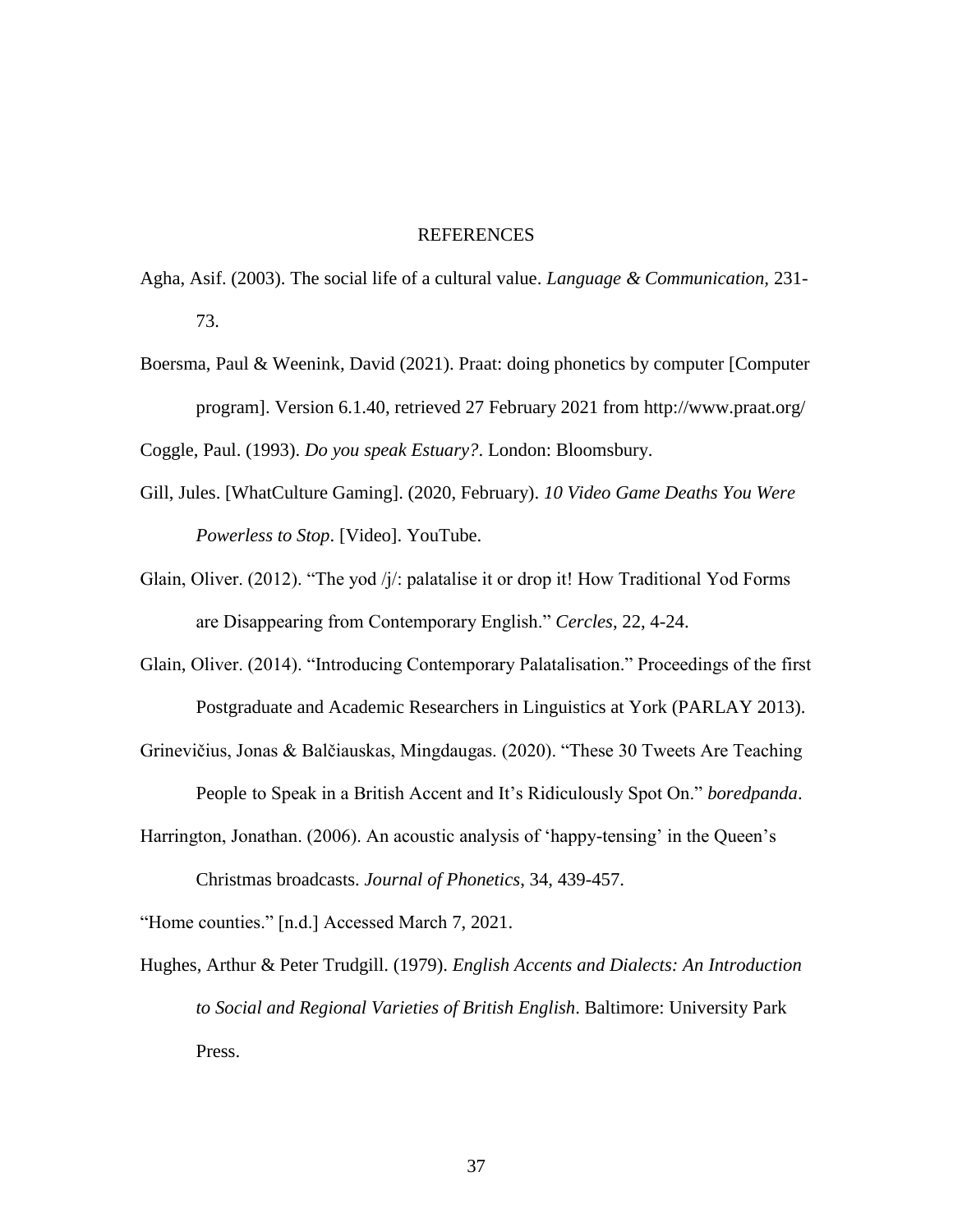- "ISCO: International Standard Classification of Occupations." *International Labour Organization.* Website.
- Kerswill, Paul & Williams, Ann (2000). Mobility and social class in dialect levelling: evidence from new and old towns in England. In Klaus Mattheier (ed.) Dialect and migration in a changing Europe. Frankfurt: Peter Lang. 1–13.
- Kwon, Ha Rim. (2006). "Yod in London." *SNU Working Papers in English Linguistics and Language*, 5, 1-11.
- Laobv, William. (1972). "The Social Stratification of (r) in New York City Department Stores." *Sociolinguistic Patterns,* 43-69. University of Pennsylvania Press.
- *Leipzig Corpora Collection*: English Web text corpus (United Kingdom) based on material from 2012. Leipzig Corpora Collection. Dataset. https://corpora.unileipzig.de?corpusId=eng-uk\_web\_2012.
- Ochs, Eleanor. (1991). Indexing gender. In A. Duranti & C. Goodwin (Eds.), *Rethinking context: Language as an Interactive Phenomenon* (336-358). Cambridge: Cambridge University Press.
- Oliver, John. [LastWeekTonight]. (2021, March 22). *Plastics: Last Week Tonight with John Oliver.* [Video]. YouTube.
- R Core Team (2019). R: A language and environment for statistical computing. R Foundation for Statistical Computing, Vienna, Austria. URL https://www.Rproject.org/.
- Trudgill, Peter. (1972). Sex, covert prestige and linguistic change in the urban British English of Norwich. *Language in Society*, 1, 179-195.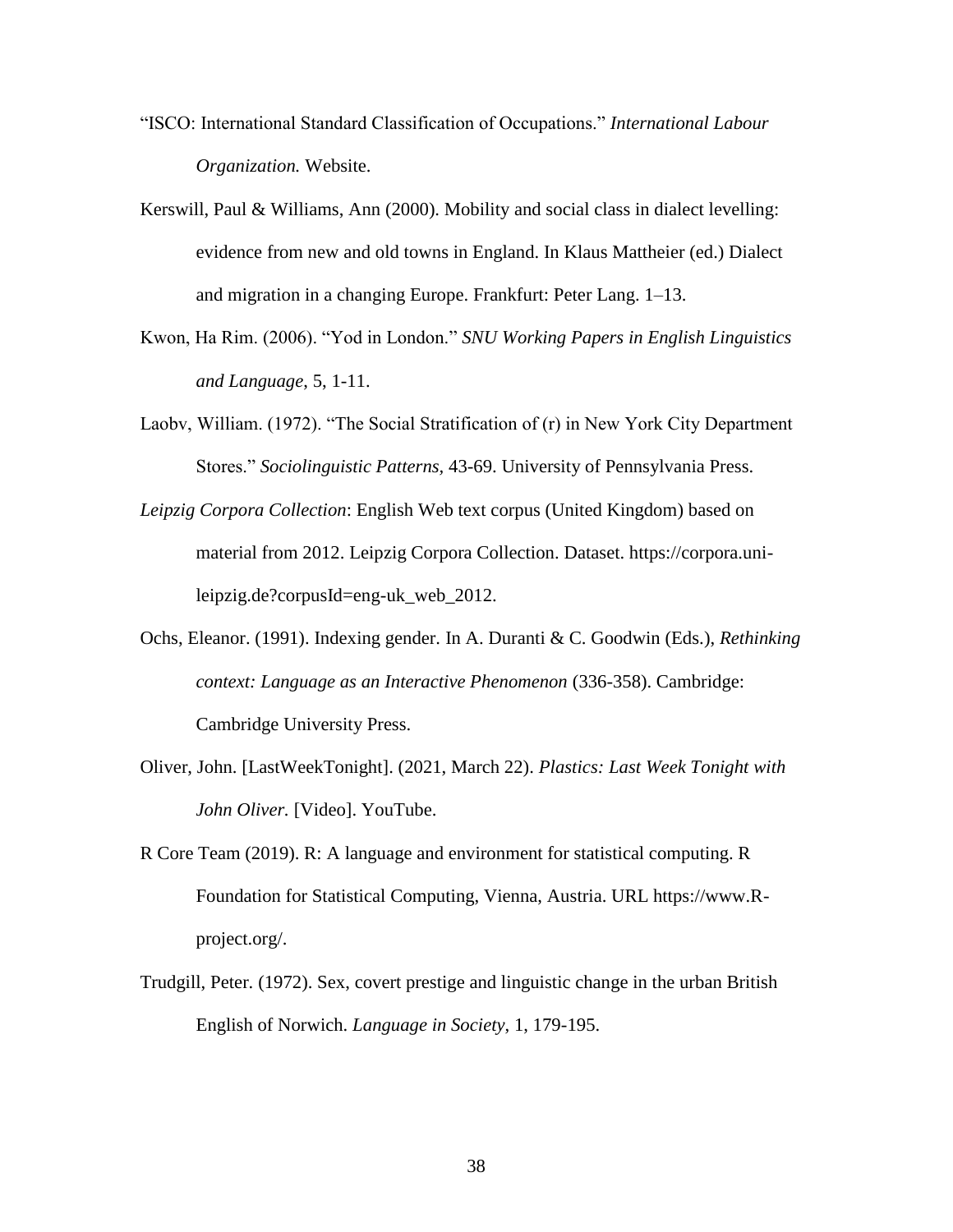- Wells, John. (1982). *Accents of English, 3 volumes*. Cambridge: Cambridge University Press.
- Wells, John. (1999). "British English Pronunciation preferences: A changing scene." *Journal of the International Phonetic Association*, 29, 33-50.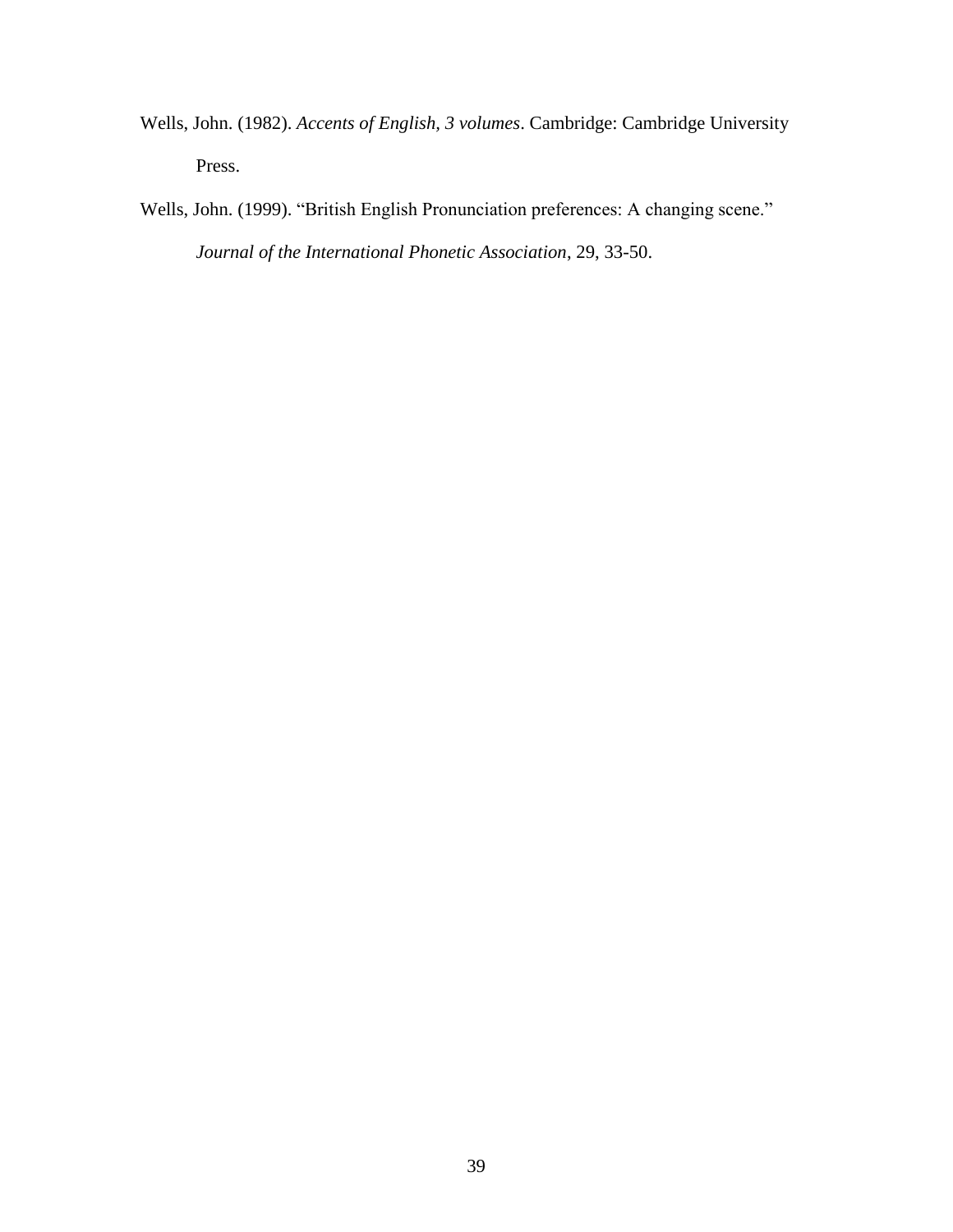## APPENDIX A: WORD LIST

Reducing Issue Assumed Student Include Dunes Pursue Continue Consume Discuss Introduced Stop YouTube Educate Tuesday Remove Resume Improve Produced Street Sue Presuming Survive Endures Burn Venture Stupid Purchase Tube Classroom Suit Due **Start** Useful Tunes Grocery Dual Cure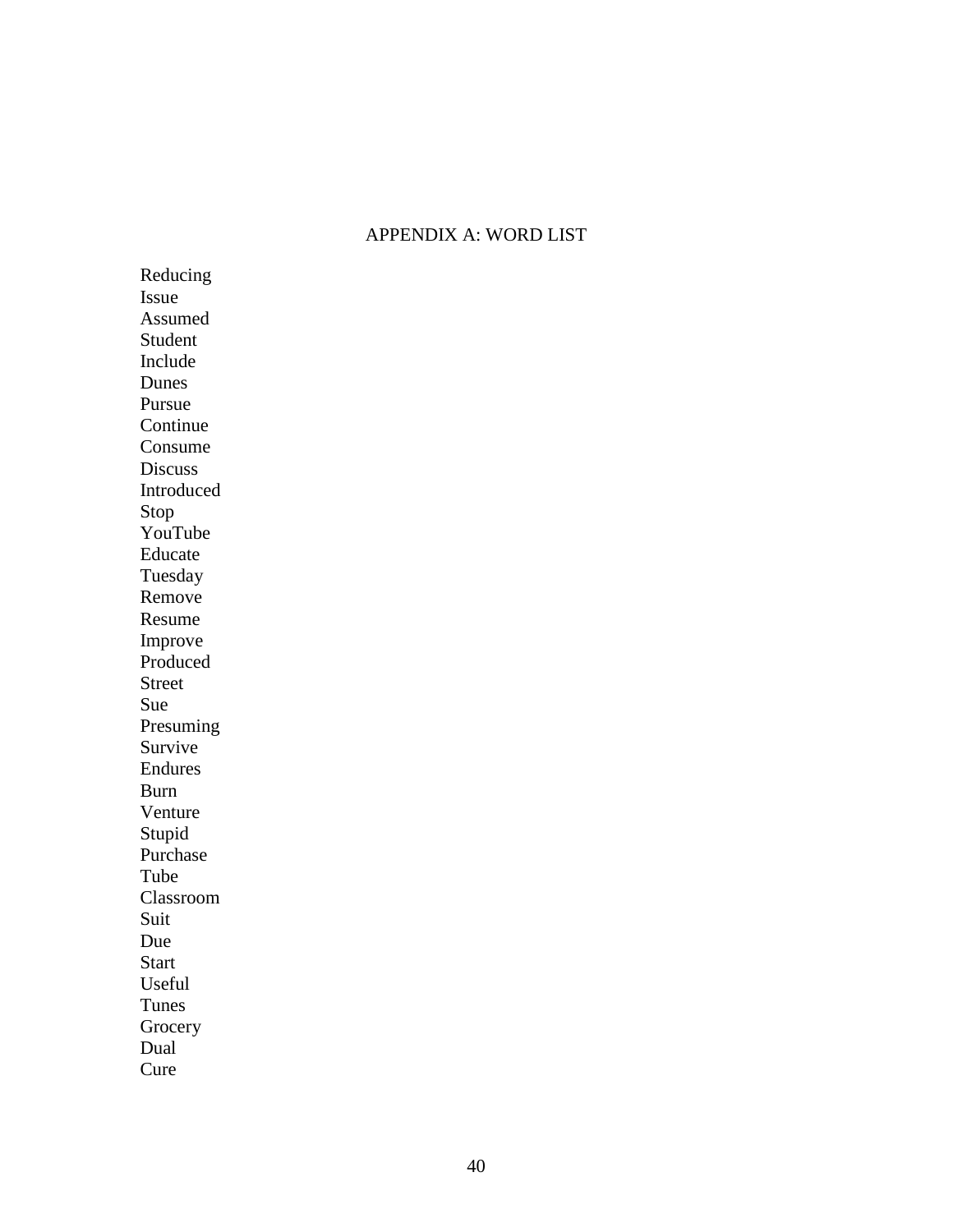#### APPENDIX B: NEWS ARTICLE

#### How can the Festival of Brexit unite Britain?

Name aside, the gargantuan task remains – how can a festival possibly unite the country while bitterness endures between leavers and remainers? Last Tuesday, [organisers put out](https://www.bbc.co.uk/news/entertainment-arts-54069456)  [a call](https://www.bbc.co.uk/news/entertainment-arts-54069456) for creative minds to come up with "daring, new and popular" ideas aimed at conjuring instant national harmony. A quick brainstorm around the office produced suggestions such as "reform Oasis?" and "get David Blaine back in his box - that united people," whereas the best I could think of was dual screens playing repeat footage of that time Michael Gove fell over (it's worth looking up on YouTube). Especially in light of COVID-19, it is assumed that, in order to pursue an event such as this, it would take place on t.v. and broadcast widely.

Some find the prospect of a televised festival stupid. "I know everyone wants normal life to resume," says Michael Jones of Braintree, "but a festival on t.v. is not normal." Janet White of Maidstone disagrees - "I think we are due for a fun and careless event in a time of unprecedented hardship. I'm looking forward to it!" Richard Atwood, a student at University of Essex, is ready for some fun. "Last term, I thought about reducing my courseload because of all my online courses, so I really need to just unwind and enjoy live music after a year of social distancing. Best of all, if it's all on telly, I won't even need to bother with rushing to the Tube at the end of the gig!"

Of course, some other ideas of safe festivals include the ever-popular bubbles. Clear, human-sized bubbles that 1-3 people stand in to properly social distance were recently introduced to music events at various gigs across the globe. Or perhaps, the Brexit festival could take after California beach towns and invite cars to park on sand dunes and enjoy the show. Both methods allow for festival goers to consume alcohol and food as they please while enjoying the event in a safe manner.

So, presuming this event goes ahead, here's to singing along to a few tunes and sitting in front of the t.v while the country is united.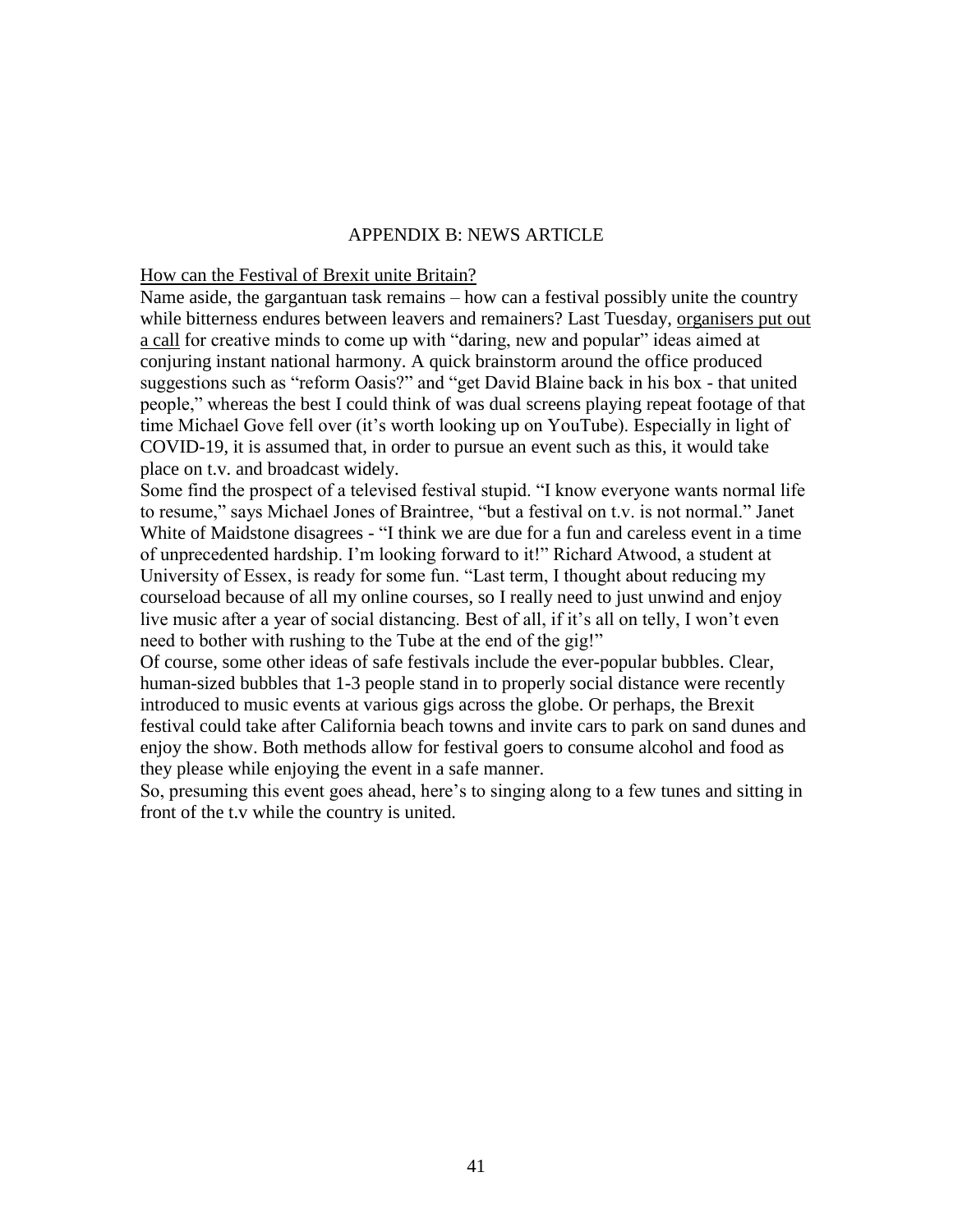## APPENDIX C: SOCIOLINGUISTIC INTERVIEW

- 1. What is your name?
- 2. Do you have a nickname?
- 3. Where do you live?
- 4. What career are you pursuing/did you pursue?
- 5. Tell me a brief story about when you met your best friend.
- 6. Are there any videos or channels online you have enjoyed during quarantine? How did you find them/what streaming service did you use?
- 7. What is your first memory of the London Underground, if applicable?
- 8. What do you miss most about being a student? You can pull from primary, secondary, or post-secondary schooling.